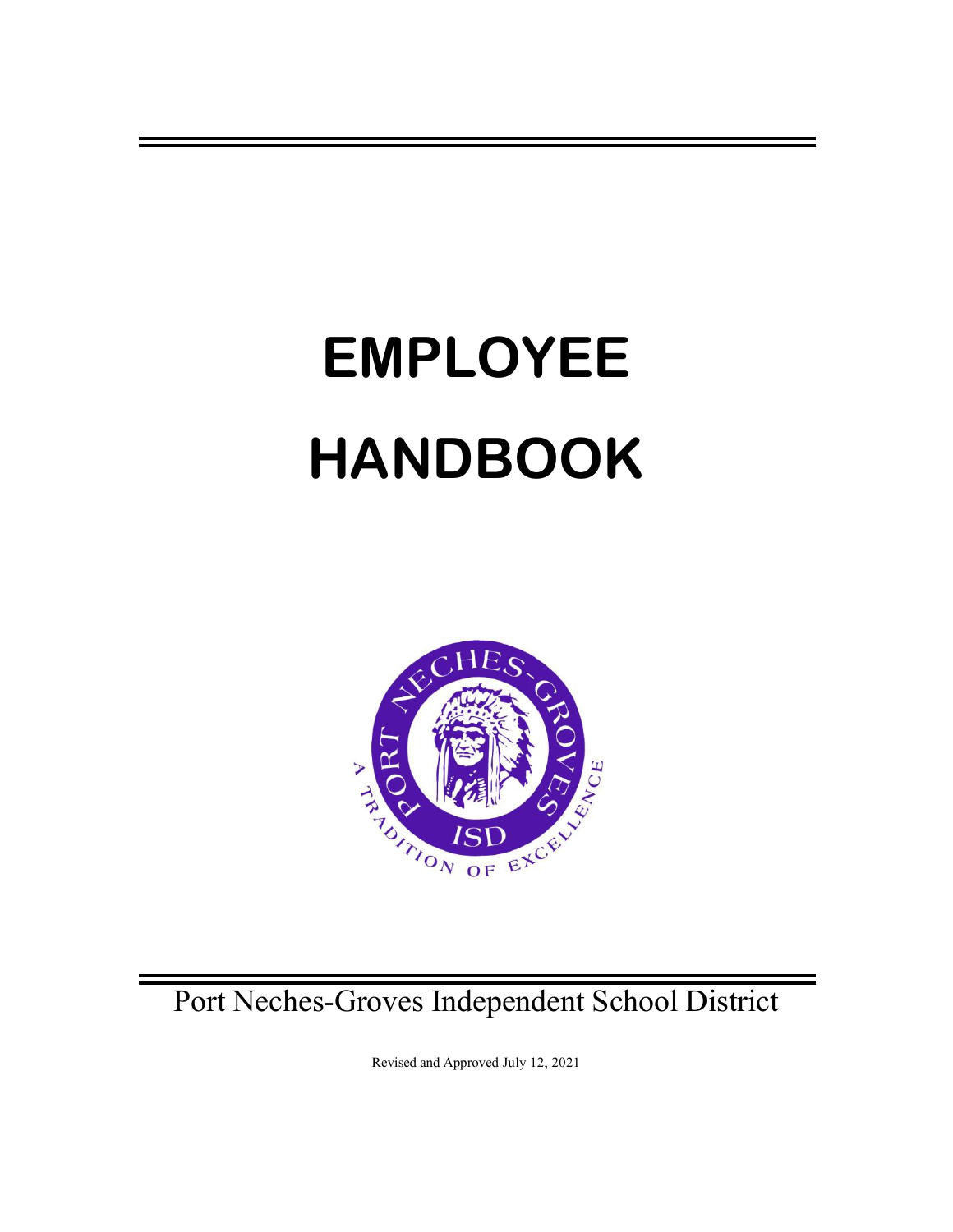# **Table of Contents**

| Travel | 19 |
|--------|----|
|        |    |
|        |    |
|        |    |
|        |    |
|        |    |
|        |    |
|        |    |
|        |    |
|        |    |
|        |    |
|        |    |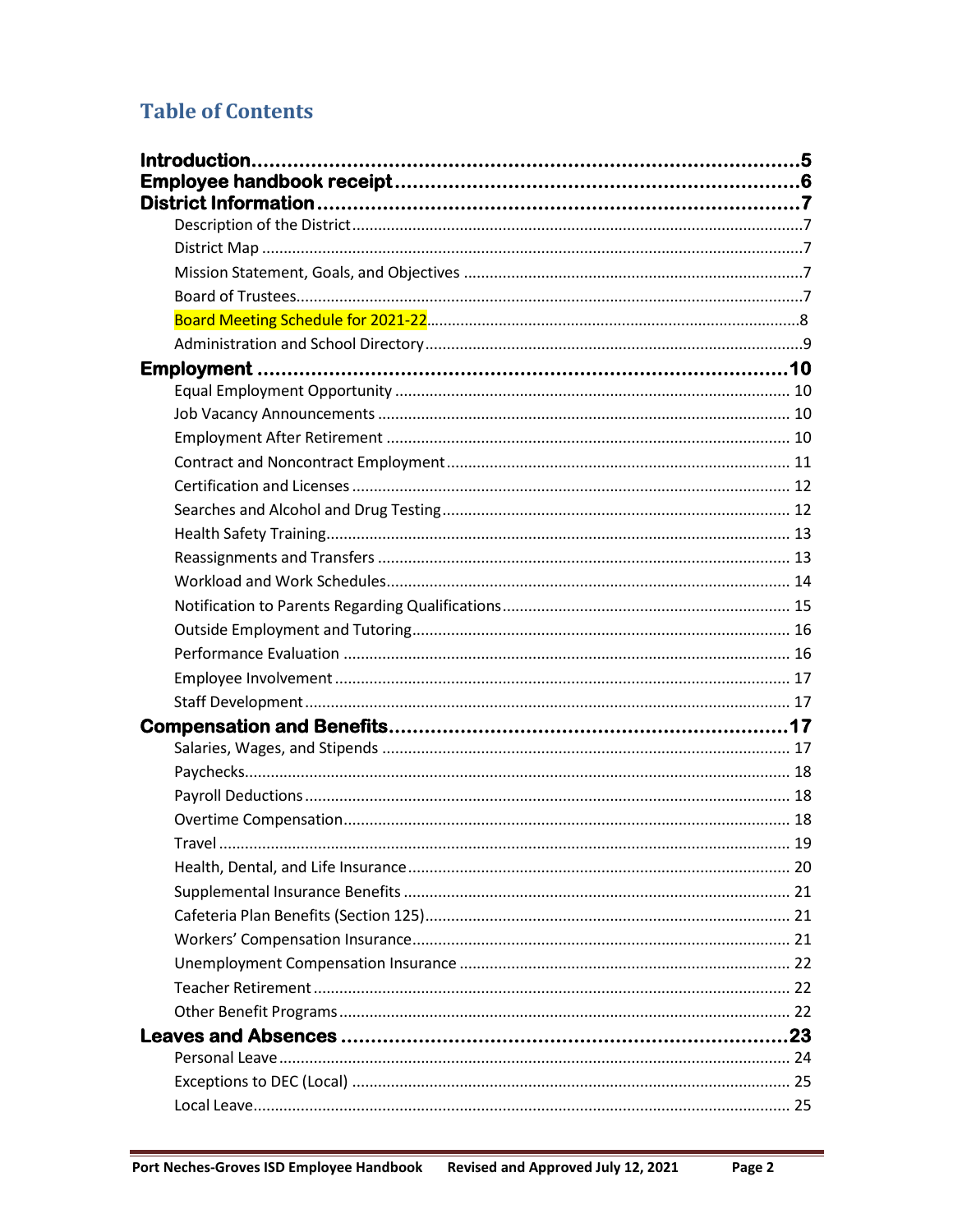| Electronic Communications between Employees, Students and Parents 48 |  |
|----------------------------------------------------------------------|--|
|                                                                      |  |
|                                                                      |  |
|                                                                      |  |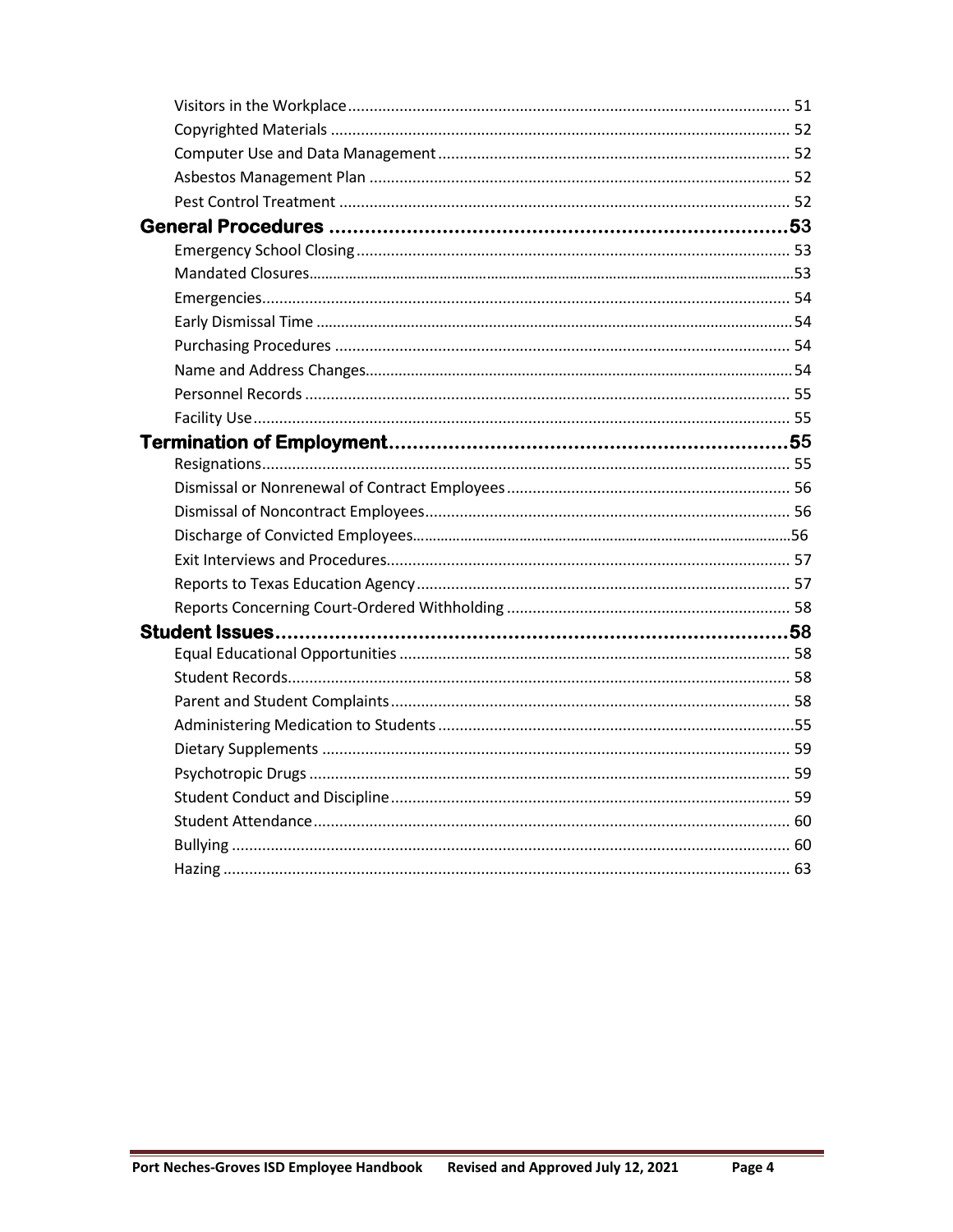# <span id="page-4-0"></span>**Introduction**

The purpose of this handbook is to provide information that will help with questions and pave the way for a successful year. Not all district policies and procedures are included. Those that are have been summarized. Suggestions for additions and improvements to this handbook are welcome and may be sent to the Personnel Office.

This handbook is neither a contract nor a substitute for the official district policy manual. Nor is it intended to alter the at-will status of noncontract employees in any way. Rather, it is a guide to and a brief explanation of district policies and procedures related to employment. These policies and procedures can change at any time; these changes shall supersede any handbook provisions that are not compatible with the change. For more information, employees may refer to the policy codes that are associated with handbook topics, confer with their supervisor, or call the appropriate district office. District policies can be accessed on line at [http://www.pngisd.org.](http://www.pngisd.org/)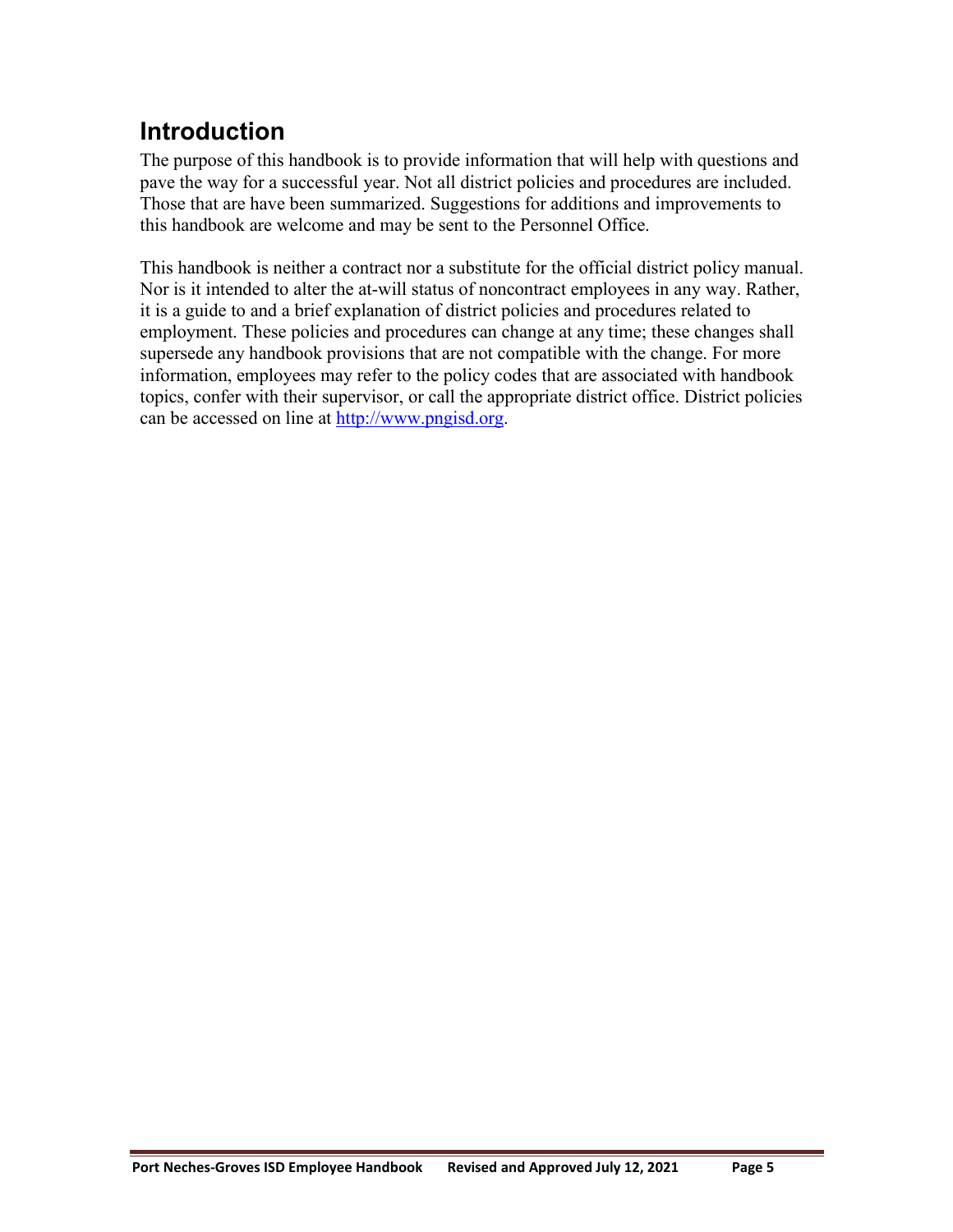# <span id="page-5-0"></span>**PORT NECHES-GROVES ISD Employee Handbook Receipt**

Name

Campus/department

I agree to read the Port Neches-Groves ISD employee handbook and abide by the standards, policies, and procedures defined or referenced in this document.

Employees have the option of receiving the handbook in electronic format or hard copy. The electronic format of the handbook can be found at the District Website at www.pngisd.org. Follow the links: Departments/Administrative & HR Services/Employee Handbook.

If you choose to receive a hard copy of the employee handbook, please see your campus principal's office.

The information in this handbook is subject to change. I understand that changes in district policies may supersede, modify, or render obsolete the information summarized in this booklet. As the district provides updated policy information, I accept responsibility for reading and abiding by the changes.

I understand that no modifications to contractual relationships or alterations of at-will employment relationships are intended by this handbook.

I understand that I have an obligation to inform my supervisor or department head of any changes in personal information, such as phone number, address, etc. I also accept responsibility for contacting my supervisor or the personnel office if I have questions or concerns or need further explanation.

#### Signature Date

AGREEMENT: By signing this Electronic Signature Acknowledgment Form, I agree that my electronic signature is the legally binding equivalent to my handwritten signature. Whenever I execute an electronic signature, it has the same validity and meaning as my handwritten signature. I will not, at any time in the future, repudiate the meaning of my electronic signature or claim that my electronic signature is not legally binding.

\*Note: The employee handbook receipt is sent electronically to all employees through the district's TalentEd Records software. Once the employee signs their receipt electronically the form is sent to their on-line personnel folder for record keeping.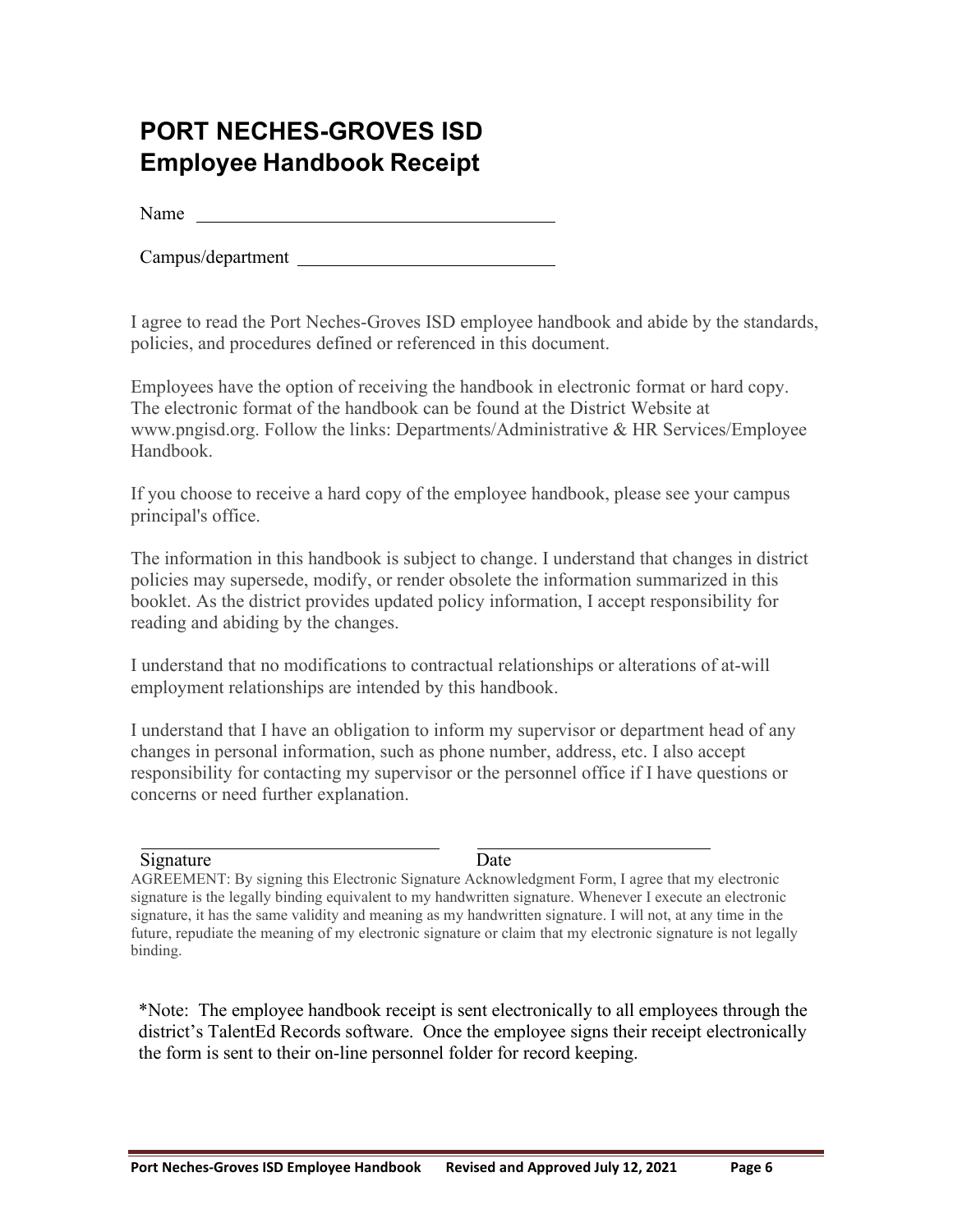# <span id="page-6-1"></span><span id="page-6-0"></span>**District Information**

# **Description of the District**

The District serves the two communities of Port Neches and Groves in southeast Jefferson County and encompasses some 28 square miles. Approximately 4800 students are enrolled on the nine campuses.

# <span id="page-6-2"></span>**District Map**

The District map can be found on the District Website: [www.pngisd.org](http://www.pngisd.org/) and then follow the links Our District/District Map.

# <span id="page-6-3"></span>**Mission Statement, Goals, and Objectives**

#### *Policy AE*

Mission Statement: Port Neches-Groves ISD i s committed to a tradition of excellence in education. The combined efforts of the students, staff, parents, and community will provide a safe learning environment that empowers all students to pursue lifelong learning and become responsible, productive citizens.

Vision Statement: Our students will model academic success and integrity in all endeavors. Through dedicated teaching, inspired leadership, and an active community our students will be prepared to meet the challenges of the future.

# <span id="page-6-4"></span>**Board of Trustees**

#### *Policies BA, BB, BD, and BE series*

Texas law grants the board of trustees the power to govern and oversee the management of the district's schools. The board is the policy-making body within the district and has overall responsibility for the curriculum, school taxes, annual budget, employment of the superintendent and other professional staff, and facilities. The board has complete and final control over school matters within limits established by state and federal law and regulations.

The board of trustees is elected by the citizens of the district to represent the community's commitment to a strong educational program for the district's children. Trustees are elected by place and serve three-year terms. Trustees serve without compensation, must be registered voters, and must reside in the district.

Current board members include: Dr. Scott Bartlett, President

Brandon Cropper, Vice President Dustin Marsh, Secretary Lana Parker, Member Dallon James, Member Jake Lefort, Member Eric Sullivan, Member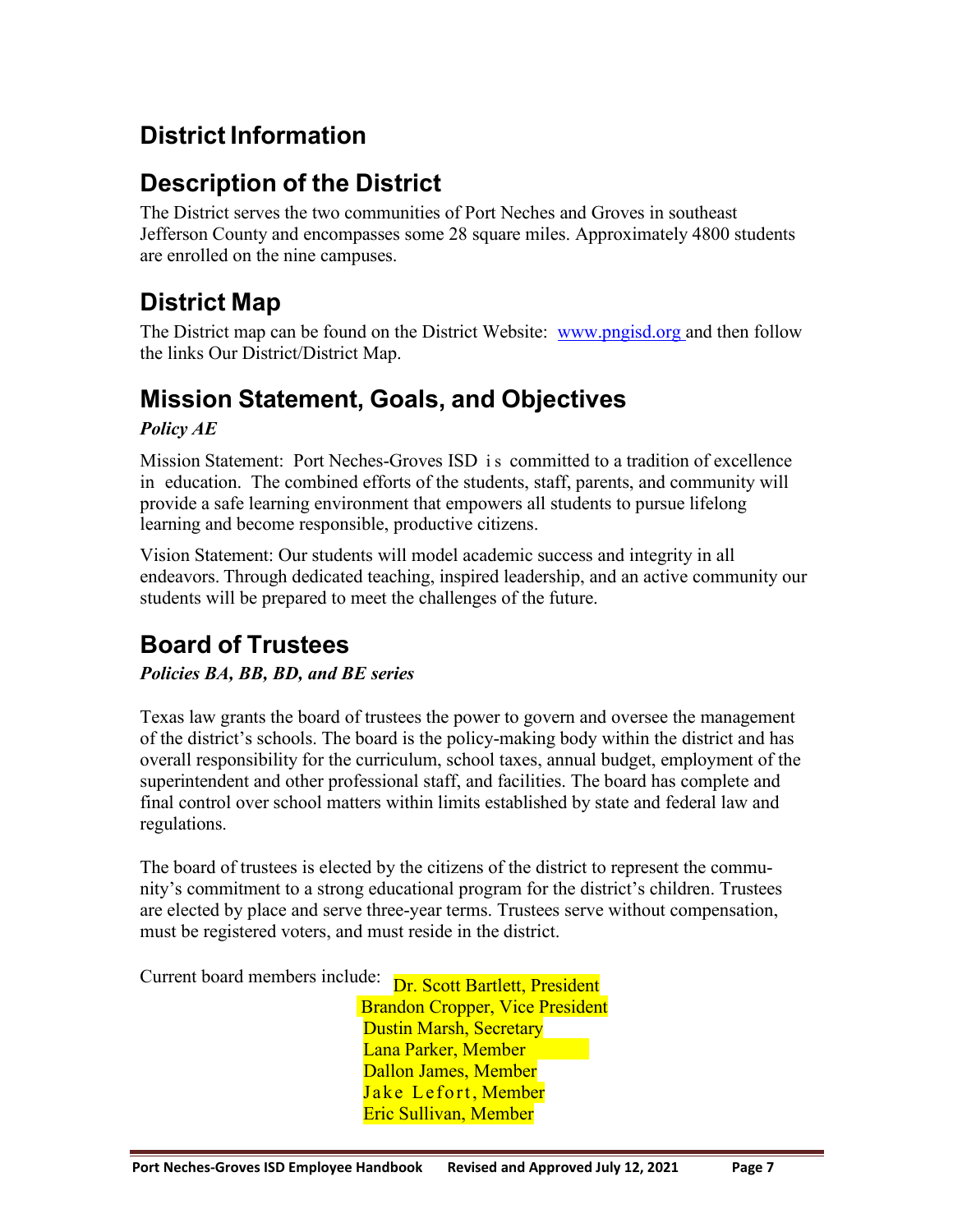Unless otherwise provided in the notice for a meeting, Board meetings shall be held in the LGI Room of Port Neches-Groves High School, 1401 Merriman, Port Neches, Texas. Regular meetings of the Board are held on the second Monday of each month at 6:00 p. m.

Special meetings may be called when necessary. A written notice of regular and special meetings will be posted at the Administration Building and on the district web site [\(www.pngisd.org\)](http://www.pngisd.org/) at least 72 hours before the scheduled meeting time. The written notice will show the date, time, place, and subjects of each meeting. In emergencies, a meeting may be held with a two-hour notice.

All meetings are open to the public. In certain circumstances, Texas law permits the board to go into a closed session from which the public and others are excluded. Closed session may occur for such things as discussing prospective gifts or donations, real-property acquisition, certain personnel matters including employee complaints, security matters, student discipline, or consulting with attorneys regarding pending litigation.

# **Board Meeting Schedule for 2021-22**

**September 13, 2021 October 11, 2021 November 8, 2021 December 13, 2021 January 10, 2022 February 14, 2022 March 14, 2022 (Subject to Change) April 11, 2022 May 9, 2022 June 13, 2022 July 11, 2022 August 8, 2022**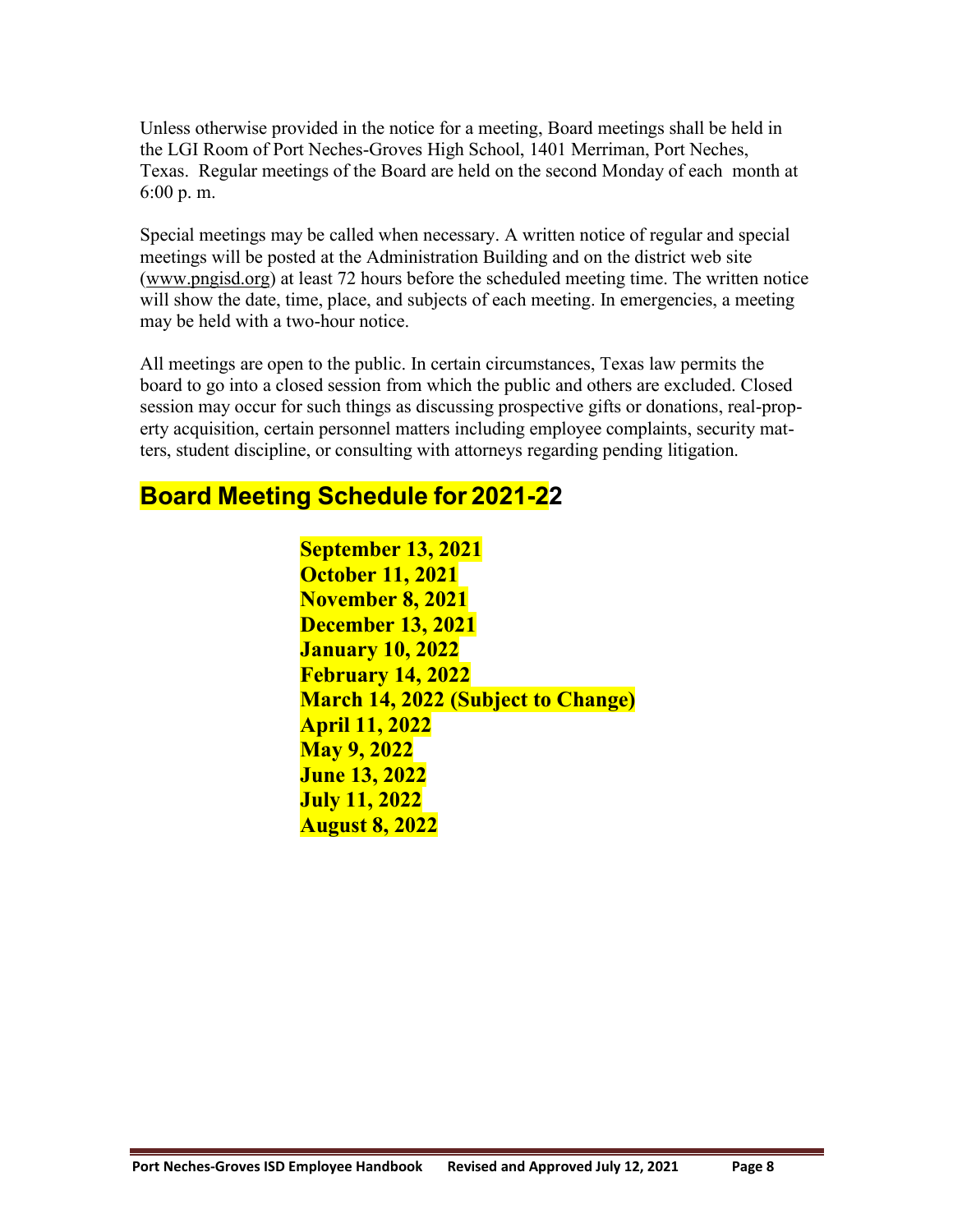# <span id="page-8-0"></span>**Administration and School Directory**

| Dr. Mike Gonzales, Superintendent<br>Julie Gauthier, Deputy Superintendent<br>Sheri Drawhorn, Business Manager |  |
|----------------------------------------------------------------------------------------------------------------|--|
| 1401 Merriman, Port Neches 77651<br>Dr. Scott Ryan, Principal                                                  |  |
| 1810 Port Neches Avenue, Port Neches 77651<br>Brian Waguespack, Executive Director of Student Services         |  |
| 5201 Wilson, Groves 77619<br>Dr. Paul Bryan, Principal                                                         |  |
| 749 Central, Port Neches 77651<br>Kyle Hooper, Principal                                                       |  |
| 3901 Cleveland, Groves 77619<br>Mandie Champagne, Principal                                                    |  |
| 2101 Llano, Port Neches 77651<br>Kimberly Carter, Principal                                                    |  |
| 2820 Merriman, Port Neches 77651<br>Kevin Schexnaider, Principal                                               |  |
| 2500 Taft, Groves 77619<br>Staci Gary, Principal                                                               |  |
| 6400 Van Buren, Groves 77619<br>Joe Cegielski, Principal                                                       |  |
| 1522 Heisler, Port Neches 77651<br>Angela Abel, Principal                                                      |  |
| 5856 $9th$ Ave, Port Arthur 77642<br>Tanya Davis, Principal                                                    |  |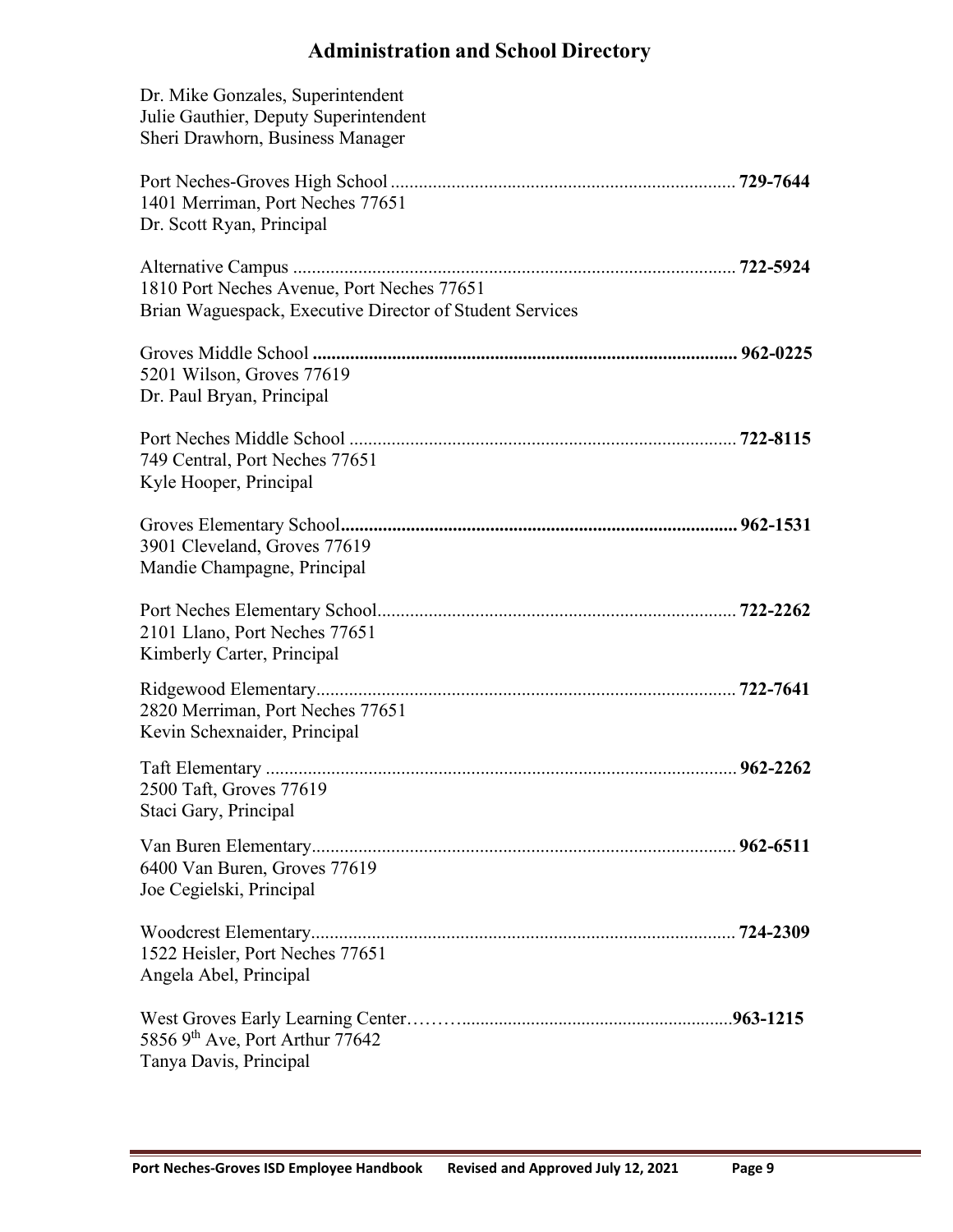# <span id="page-9-0"></span>**Employment**

#### <span id="page-9-1"></span>*Equal Employment Opportunity Policies DAA, DIA*

The Port Neches-Groves ISD does not discriminate against any employee or applicant for employment because of race, color, religion, sex, national origin, age, disability, military status, genetic information, or on any other basis prohibited by law. Additionally, the district does not discriminate against an employee or applicant who acts to oppose such discrimination or participates in the investigation of a complaint related to a discriminatory employment practice. Employment decisions will be made on the basis of each applicant's job qualifications, experience, and abilities.

In accordance with Title IX, the district does not discriminate on the basis of sex and is required not to discriminate on the basis of sex in its educational programs or activities. The requirement not to discriminate extends to employment. Inquiries about the application of Title IX may be referred to the district's Title IX coordinator, to the Assistant Secretary for Civil Rights of the Department of Education, or both.

The district designates and authorizes the following employee as the Title IX coordinator for employees to address concerns or inquiries regarding discrimination **based on sex, including sexual harassment**: Julie Gauthier, Deputy Superintendent, 620 Avenue C, Port Neches, TX 77651, [gauthier@pngisd.org,](mailto:gauthier@pngisd.org) 409-722-4244 ext. 1725. Reports can be made at any time and by any person, including during non-business hours, by mail, email, or phone. During district business hours, reports may also be made in person.

**The district designates and authorizes the following employee as the ADA/Section 504 coordinator for employees for concerns regarding discrimination on the basis of a disability: Julie Gauthier, Deputy Superintendent, 620 Avenue C, Port Neches, TX 77651, [gauthier@pngisd.org,](mailto:gauthier@pngisd.org) 409-722-4244 ext. 1725***.*

Employees with questions or concerns relating to discrimination on any of the bases listed above should contact the Superintendent or Deputy Superintendent.

### <span id="page-9-2"></span>*Job Vacancy Announcements Policy DC*

Announcements of job vacancies by position and location are posted on the district's web site. [www.pngisd.org](http://www.pngisd.org/)

# <span id="page-9-3"></span>*Employment after Retirement*

Individuals receiving retirement benefits from the Teacher Retirement System (TRS) may be employed in limited circumstances on a full- or part-time basis without affecting their benefits, according to TRS rules and state law. Detailed information about employment after retirement is available in the TRS publication *Employment After Retirement*. Employees can contact TRS for additional information by calling 800-223-8778 or 512- 542-6400. Information is also available on the TRS Web Site [\(www.trs.state.tx.us\)](http://www.trs.state.tx.us/).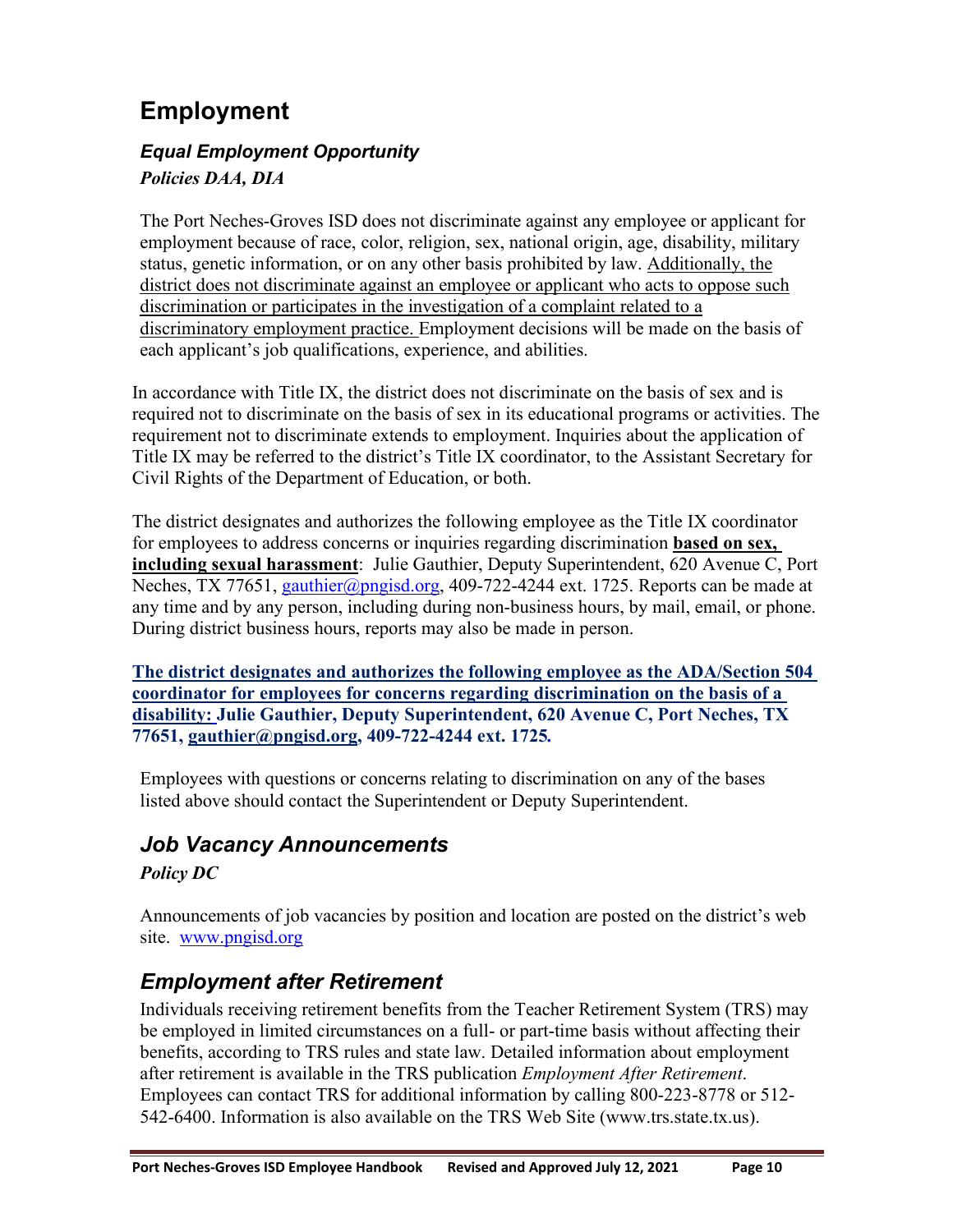### <span id="page-10-0"></span>**Contract and Noncontract Employment**

#### *Policies DC, DCA, DCB, DCC, DCD, DCE*

State law requires the district to employ all full-time professional employees in positions requiring a certificate from State Board for Educator Certification (SBEC) and nurses under probationary, term, or continuing contracts. Employees in all other positions are employed at-will or by a contract that is not subject to the procedures for nonrenewal or termination under Chapter 21 of the Texas Education Code. The paragraphs that follow provide a general description of the employment arrangements used by the district.

**Probationary contracts.** Nurses and full-time professional employees new to the district and employed in positions requiring SBEC certification must receive a probationary contract during their first year of employment. Former employees who are hired after at least a two-year lapse in district employment also may be employed by probationary contract. Probationary contracts are one-year contracts. The probationary period for those who have been employed as a teacher in public education for at least five of the eight years preceding employment with the district may not exceed one school year. For those with less experience, the probationary period will be three school years (i.e., three one-year contracts) with an optional fourth school year if the board determines it is doubtful whether a term or continuing contract should be given. The campus principal may, however, recommend to the Superintendent that a teacher be employed under a term contract after the second probationary year.

**Term contracts.** Full-time professionals employed in positions requiring certification and nurses will be employed by term contracts after they have successfully completed the probationary period. The terms and conditions of employment are detailed in the contract and employment policies. All employees will receive a copy of their contract. Employment policies are available at the District Website [www.pngisd.org](http://www.pngisd.org/) and follow the links Departments/Administrative & HR Services/Personnel Policy. Educator term contracts shall be provided also to persons in the following positions for which the District requires current SBEC certification: deputy superintendent; curriculum coordinators; director of alternative education; director of special education; and coordinator of student services.

**Noncertified professional and administrative employees.** In addition, educator term contracts shall be provided for the following positions for which neither SBEC nor the District requires current SBEC certification: speech therapists; assistant speech therapist; database coordinator; director of child nutrition; director of information services, safety and homeland security; director of facilities and maintenance, coordinator of transportation and the business manager.

**Paraprofessional and auxiliary employees**. All paraprofessional and auxiliary employees, regardless of certification, are employed at will and not by contract. Employment is not for any specified term and may be terminated at any time by either the employee or the district.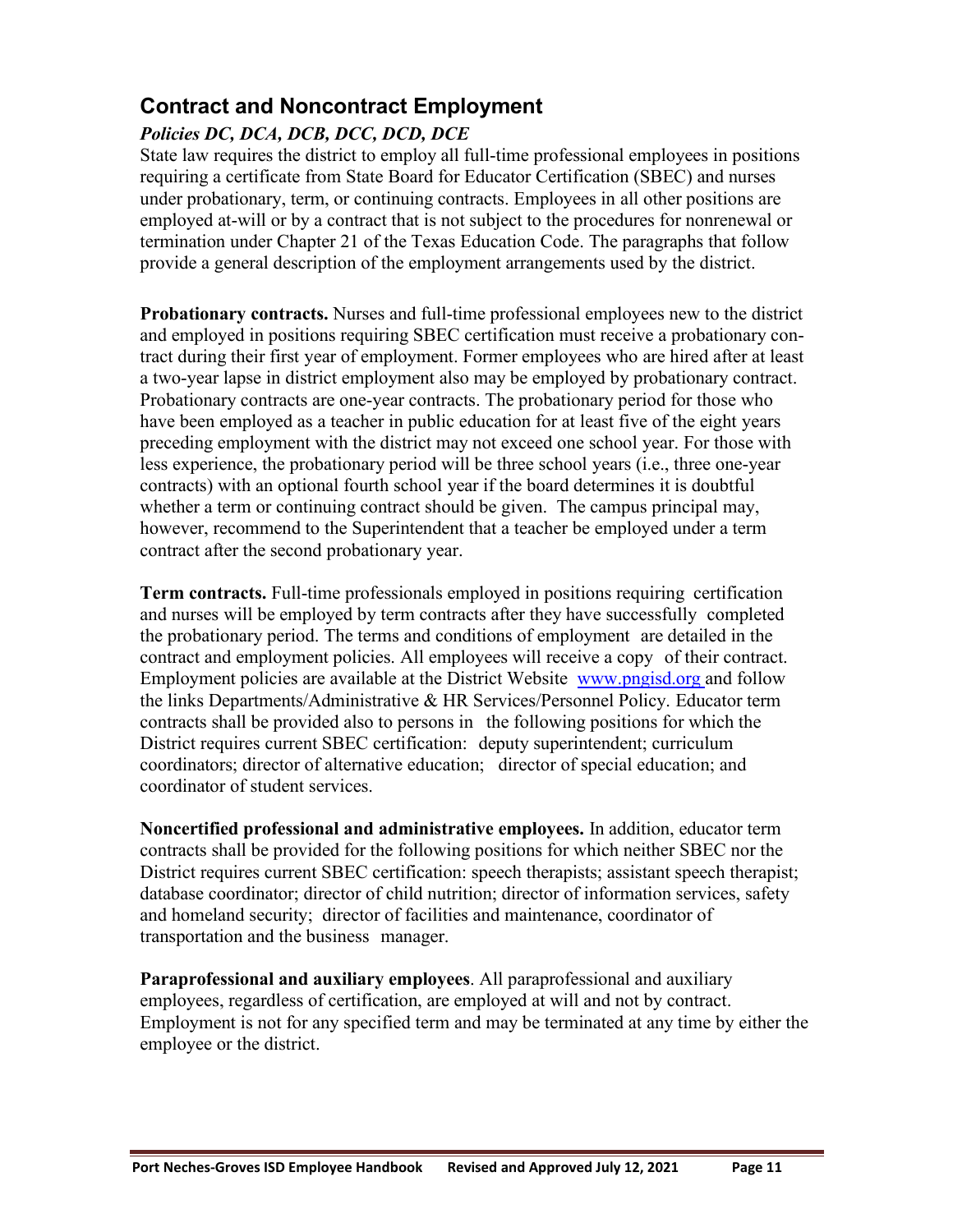### <span id="page-11-0"></span>**Certification and Licenses**

#### *Policies DBA, DF*

Professional employees whose positions require SBEC certification or professional license are responsible for taking actions to ensure their credentials do not lapse. Employees must submit documentation that they have passed the required certification exam and/or obtained or renewed their credentials to the Deputy Superintendent in a timely manner. Employees licensed by the Texas Department of Licensing and Regulations (TDLR) must notify the personnel office when there is action against, or revocation of, their license.

A certified employee's contract may be voided without Chapter 21 due process and employment terminated if the individual does not hold a valid certificate or fails to fulfill the requirements necessary to renew or extend a temporary certificate, emergency certificate, probationary certificate, or permit. A contract may also be voided if SBEC suspends or revokes certification because of an individual's failure to comply with criminal history background checks. Contact the Deputy Superintendent if you have any questions regarding certification or licensure requirements.

# <span id="page-11-1"></span>**Searches and Alcohol and Drug Testing**

#### *Policy DHE*

Non-investigatory searches in the workplace, including accessing an employee's desk, file cabinets, or work area to obtain information needed for usual business purposes may occur when an employee is unavailable. Therefore, employees are hereby notified that they have no legitimate expectation of privacy in those places. In addition, the district reserves the right to conduct searches when there is reasonable cause to believe a search will uncover evidence of work-related misconduct. The District also reserves the right to use unannounced canine searches. Such an investigatory search may include drug and alcohol testing if the suspected violation relates to drug or alcohol use. The district may search the employee, the employee's personal items, work areas, including district-owned computers, lockers, and private vehicles parked on district premises or work sites or used in district business.

**Employees required to have a commercial driver's license.** Any employee whose duties require a commercial driver's license (CDL) is subject to drug and alcohol testing. This includes all drivers who operate a motor vehicle designed to transport 16 or more people, counting the driver; drivers of large vehicles; or drivers of vehicles used in the transportation of hazardous materials. Teachers, coaches, or other employees who primarily perform duties other than driving are subject to testing requirements when their duties include driving.

Drug testing will be conducted before an individual assumes driving responsibilities. Alcohol and drug tests will be conducted if reasonable suspicion exists, at random, when an employee returns to duty after engaging in prohibited conduct, and as a follow-up measure. Testing may be conducted following accidents. Return-to-duty and follow-up testing will be conducted if an employee who has violated the prohibited alcohol conduct standards or tested positive for alcohol or drugs is allowed to return to duty.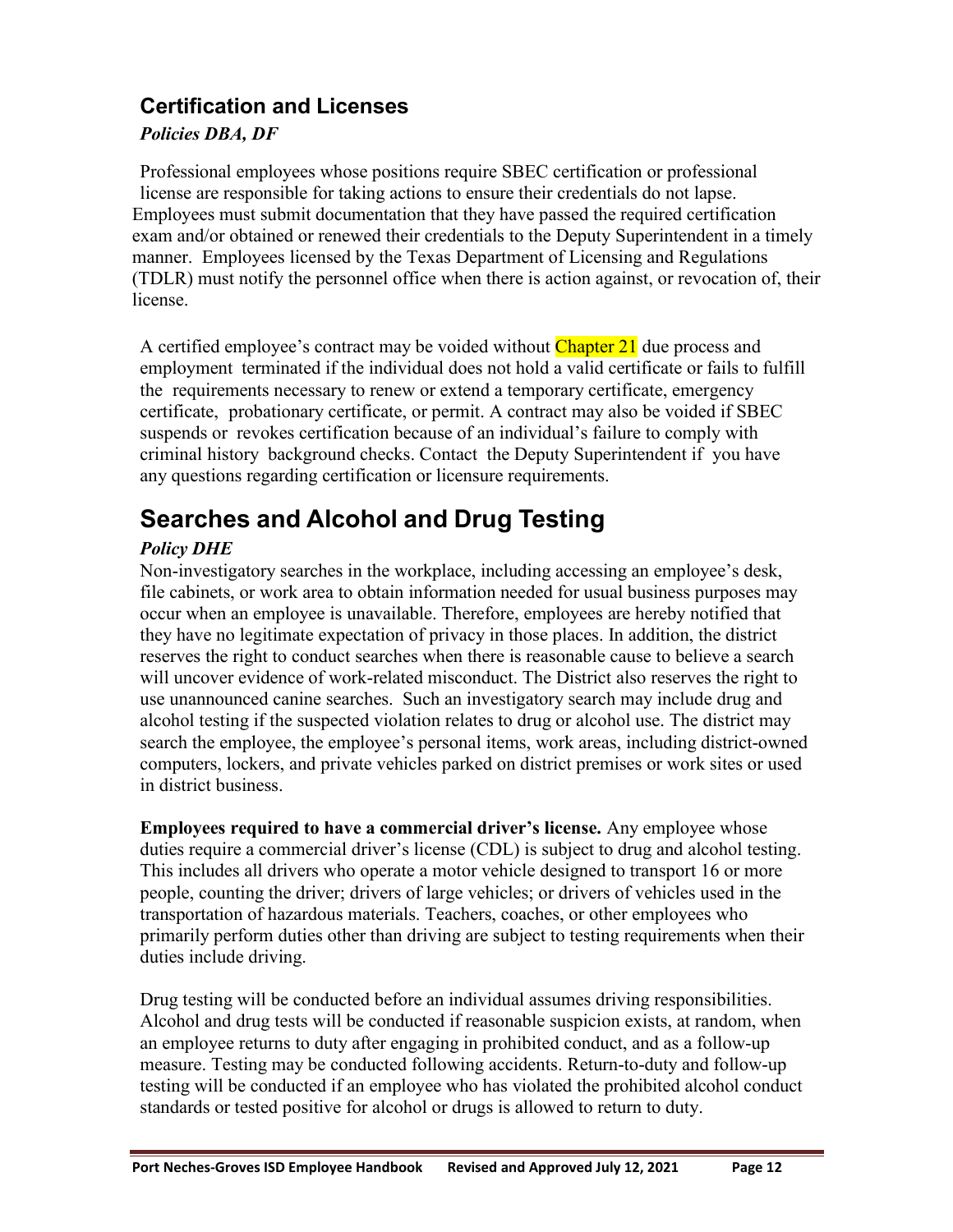All employees required to have a CDL or who otherwise are subject to alcohol and drug testing will receive a copy of the district's policy, the testing requirements, and detailed information on alcohol and drug abuse and the availability of assistance programs. Employees with questions or concerns relating to alcohol and drug policies and related educational material should contact Kyle Segura, Transportation Coordinator.

# <span id="page-12-0"></span>**Health Safety Training**

#### *Policies DBA, DMA*

Certain employees who are involved in physical activities for students must maintain and submit to the district proof of current certification in first aid, cardiopulmonary resuscitation (CPR), use of an automated external defibrillator (AED), concussion, and extracurricular athletic activity safety. Certification or documentation of training must be issued by the American Red Cross, the American Heart Association, or another organization that provides equivalent training and certification. Employees subject to this requirement must submit their certification or documentation to the Personnel Office by September 1 of each year.

# <span id="page-12-1"></span>**Reassignments and Transfers**

#### *Policy DK*

All personnel are subject to assignment and reassignment by the superintendent or designee when the superintendent or designee determines that the assignment or reassignment is in the best interest of the district. Reassignment is a transfer to another position, department, or facility that does not necessitate a change in the employment contract. Campus reassignments must be approved by the principal at the receiving campus except when reassignments are due to enrollment shifts or program changes. Extracurricular or supplemental duty assignments may be reassigned at any time unless an extracurricular or supplemental duty assignment is part of a dual-assignment contract. Employees who object to a reassignment may follow the district process for employee complaints as outlined in this handbook and district policy DGBA (Local).

An employee with the required qualifications for a position may request a transfer to another campus or department. A written request for transfer must be completed as outlined in Procedures for Requesting a Transfer below. Requests for transfer during the school year will be considered only when the change will not adversely affect students and after a replacement has been found. All transfer requests will be coordinated by the Personnel Office and must be approved by the receiving supervisor.

A request for transfer does not guarantee that such a transfer will be made, because each request must be considered in terms of the factors such as:

- 1. Qualification of the applicant;
- 2. Available vacancies;
- 3. Number of requests for transfer;
- 4. Number of transfers which have to be effected for administrative reasons;
- 5. School organizational needs (principal's judgment).
- 6. Principals must approve all teacher-initiated requests to their schools.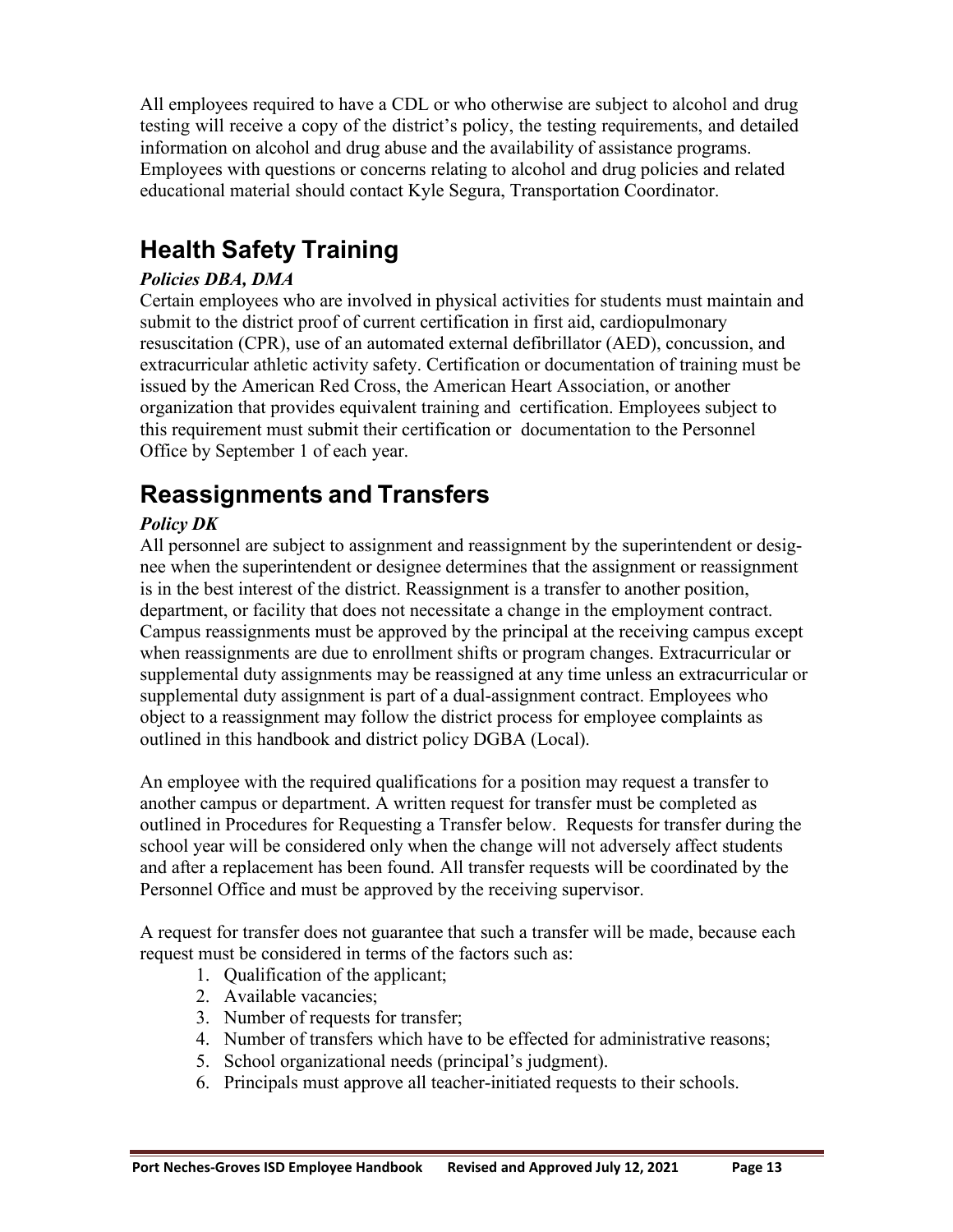#### **Procedures for Requesting a Transfer**

- 1. Complete and send your request to the Personnel Office. Transfer requests will be considered only when filed with the Personnel Office.
- 2. A request for transfer must be renewed each year.
- 3. All transfer requests must be received no later than date determined by personnel office. After this date then the employee will need to 'APPLY' for any and all job postings listed on the PNGISD district website under Employment then Job Openings. As a current employee, you may apply as an Internal Applicant, attach a resume' and/or letter of interest. All applications must be completed on-line through this method. Once a position is posted, you may contact the building principal directly to express your interest in the position.
- 4. Principals have the discretion and may choose to interview for any vacant position.
- 5. A teacher that has been placed on a professional growth plan is not eligible for a teacher-initiated transfer.
- <span id="page-13-0"></span>6. Administrator type positions (counselor, assistant principal, etc.) do not qualify with a transfer request.

# **Workload and Work Schedules**

#### *Policies DEA, DEAB, DK, DL*

**Professional employees.** Professional employees and administrators are exempt from overtime pay and are employed on a 10-, 11-, or 12-month basis, according to the work schedules set by the district. A school calendar is adopted each year designating the work schedule for teachers and all school holidays. Notice of work schedules including required days of service and scheduled holidays will be distributed each school year.

Classroom teachers will have planning periods for instructional preparation, including conferences. The schedule of planning periods is set at the campus level but must provide at least 45 minutes within each two-week period in blocks not less than 45 minutes within the instructional day. Teachers and librarians are entitled to a duty-free lunch period of at least 30 minutes. The district may require teachers to supervise students during lunch one day a week when no other personnel are available.

**Paraprofessional and auxiliary employees:** Support employees, are employed at will and will be notified of the required duty days, holidays, and hours of work for their position on an annual basis. Paraprofessional and auxiliary employees must be compensated for overtime and are not authorized to work in excess of their assigned schedule without prior approval from their supervisor.

#### **Months Employed**

The following guidelines are used to determine the number of months an employee is employed per year: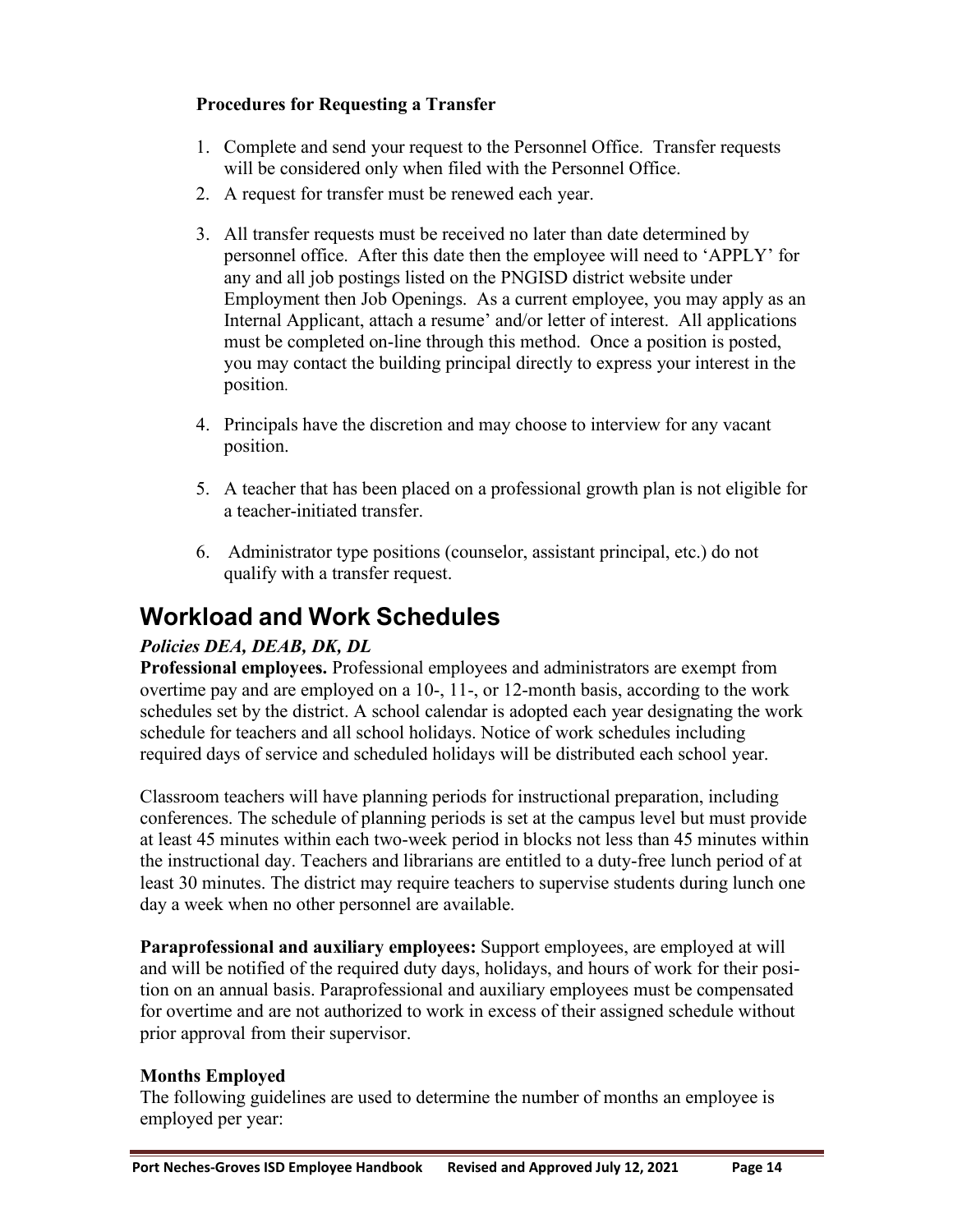187 days to 206 days………10 months 207 days to 226 days……...11 months 227 days to 260 days…….. 12 months

#### **Daily Schedule**

School personnel should arrive at their respective buildings by the start time as indicated for the campus and assume their assigned responsibilities.

| $Pre-K-3$           | 7:30 a.m. $-3:30$ p.m. |
|---------------------|------------------------|
| $4^{th}$ - $5^{th}$ | 7:45 a.m. $-3:45$ p.m. |
| $6^{th} - 8^{th}$   | 7:45 a.m. $-3:45$ p.m. |
| $9^{th} - 12^{th}$  | 7:30 a.m. $-3:30$ p.m. |

If a teacher has no specific responsibilities between the reporting time and the beginning of classes, he/she shall accept his/her share of general supervision of the campus and building.

Generally, teachers and staff shall be free to leave the building after they have completed their assigned work, which includes the following:

> <span id="page-14-0"></span>Regular classroom work Conference periods Extracurricular activities Faculty meetings Special days set-aside for workshops Parent conferences Bus supervision Other duties that may arise or be assigned by the principal

Teachers and staff members having to leave campus during the day should check out through the office.

# **Notification to Parents Regarding Qualifications**

#### *Policies DK, DBA*

In schools receiving Title I funds, the district is required by the No Child Left Behind Act (NCLB) to notify parents at the beginning of each school year that they may request information regarding the professional qualifications of their child's teacher. NCLB also requires that parents be notified if their child has been assigned, or taught for four or more consecutive weeks by, a teacher who is not highly qualified.

Texas law requires that parents be notified if their child is assigned for more than 30 consecutive instructional days to a teacher who does not hold an appropriate teaching certificate. This notice is not required if parental notification under NCLB is sent. Inappropriately certified or uncertified teachers include individuals on an emergency permit (including individuals waiting to take a certification exam) and individuals who do not hold any certificate or permit. Information relating to teacher certification will be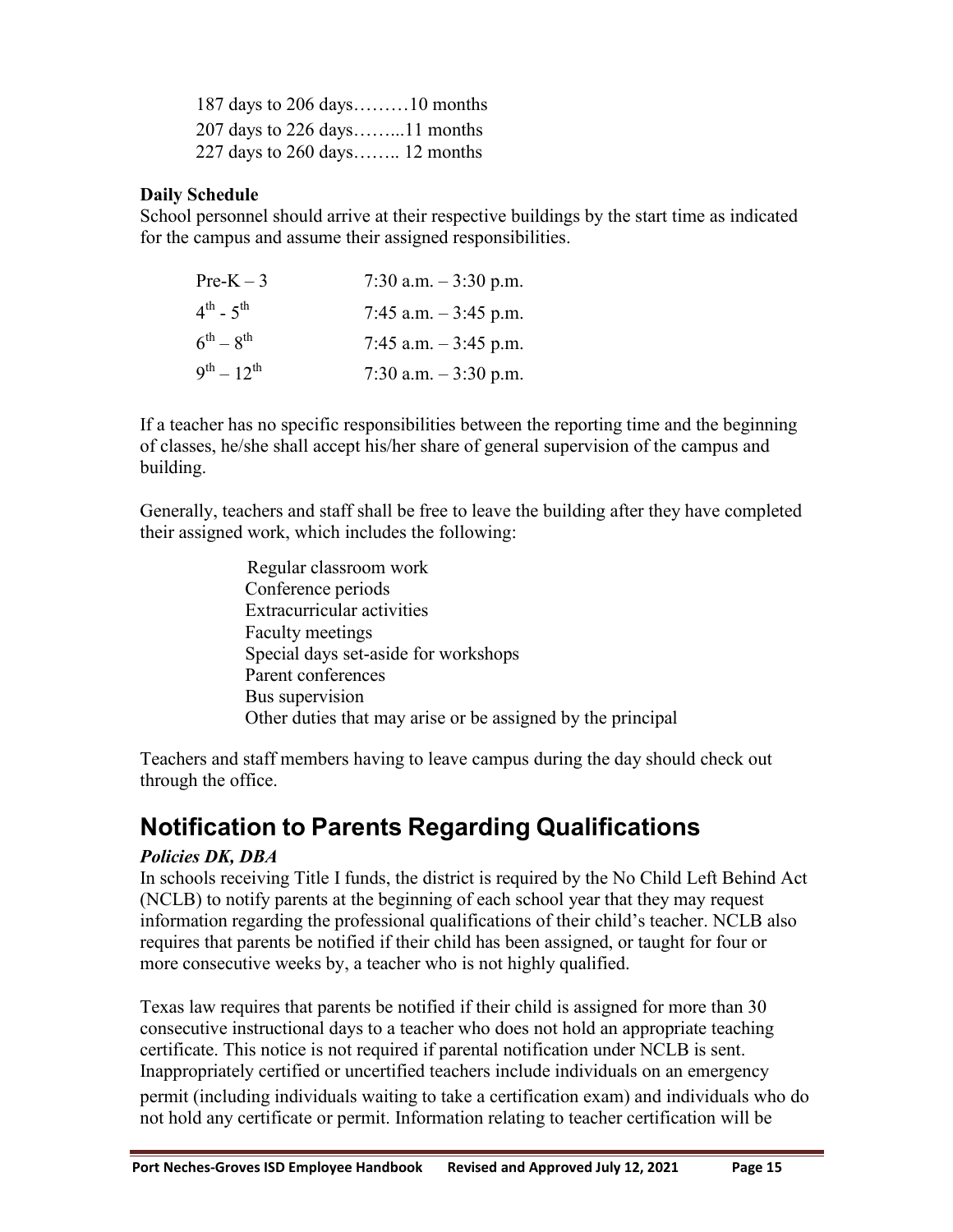made available to the public upon request.

Employees who have questions about their certification status can call the Personnel Office 722-4244 ext. 1725.

# <span id="page-15-0"></span>**Outside Employment and Tutoring**

#### *Policy DBD*

Employees are required to disclose in writing to their immediate supervisor any outside employment that may create a potential conflict of interest with their assigned duties and responsibilities or the best interest of the district. This includes any private tutoring of District students for pay. Supervisors will consider outside employment on a case-by-case basis and determine whether it should be prohibited because of a conflict of interest.

# <span id="page-15-1"></span>**Performance Evaluation**

#### *Policies DN, DNA, DNB*

Evaluation of an employee's job performance is a continuous process that focuses on improvement. Performance evaluation is based on an employee's assigned job duties and other job-related criteria. All employees will participate in the evaluation process with their assigned supervisor. Written evaluations will be completed on forms approved by the district. Reports, correspondence, and memoranda also can be used to document performance information. All employees will receive a copy of their written evaluation, have a performance conference with their supervisor, and get the opportunity to respond to the evaluation.

Upon receiving a report, a nursing review committee may review a nurse's nursing services, qualifications, and quality of patient care, as well as the merits of a complaint concerning a nurse, and a determination or recommendation regarding a complaint. A nurse may request, orally or in writing, a determination by the committee regarding conduct requested of the nurse believed to violate the nurse's duty to a patient.

House Bill 1440, enacted by the  $78<sup>th</sup>$  Texas Legislature, amended Section 21.352 (c) of the Texas Education Code to read as follows:

(c) Appraisal must be done at least once during each school year, except that a teacher may be appraised less frequently if the teacher agrees in writing and the teacher's most recent evaluation was satisfactory and did not identify any area of deficiency.

Port Neches-Groves ISD policy adopted on November 11, 2003, states that all teachers must be appraised at least once every three years. Approximately 33% of the school faculty will be appraised each year. Teachers will be scheduled for evaluation based on meeting all of the following criteria:

- 1, An educator term contract;
- 2. SBEC certified;
- 3. Rated proficient (acceptable) on the most recent appraisal;
- 4 Not new to the campus;
- 5. Not new to the District; and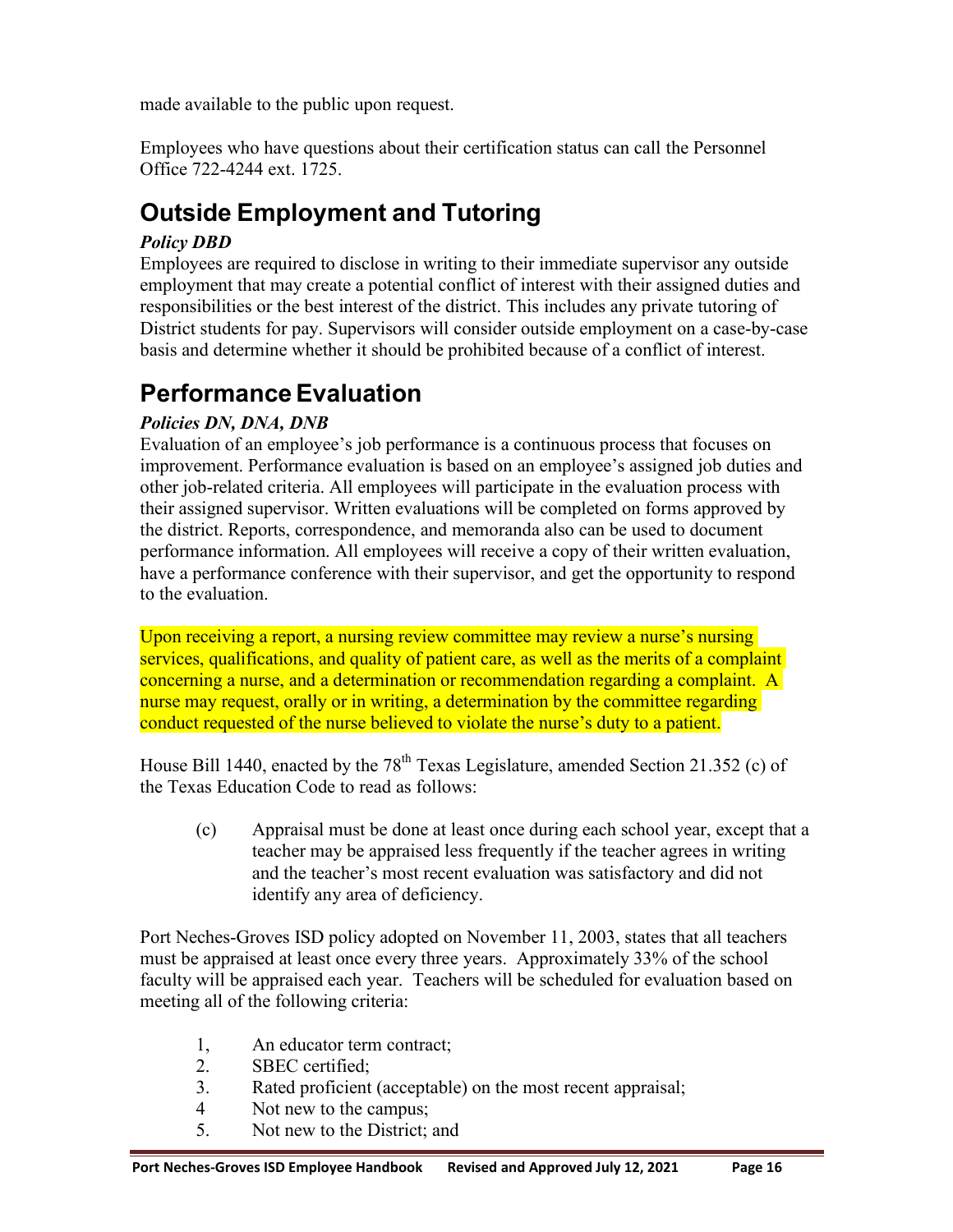6. Not identified as having an area of deficiency.

The district's policy concerning the evaluation of teachers can be found at:

<span id="page-16-0"></span>[DNA](http://pol.tasb.org/Policy/Code/724?filter=DNA)

# **Employee Involvement**

#### *Policies BQA, BQB*

At both the campus and district levels, Port Neches-Groves ISD offers opportunities for input in matters that affect employees and influence the instructional effectiveness of the district. As part of the district's planning and decision-making process, employees are elected to serve on district- or campus-level advisory committees. Plans and detailed information about the shared decision-making process are available in each campus office or from the Deputy Superintendent office.

# <span id="page-16-1"></span>**Staff Development**

#### *Policy DMA*

Staff development activities are organized to meet the needs of employees and the district. Staff development for instructional personnel is predominantly campus-based, related to achieving campus performance objectives, addressed in the campus improvement plan, and approved by a campus-level advisory committee. Staff development for non-instructional personnel is designed to meet specific licensing requirements (e.g., bus drivers) and continued employee skill development. Suggestions for staff development should be made to your principal/supervisor, the campus improvement team, and/or Brenda Duhon, Assistant Superintendent of Curriculum and Instruction /Technology.

<span id="page-16-2"></span>Individuals holding renewable SBEC certificates are responsible for obtaining the required training hours and maintaining appropriate documentation.

# <span id="page-16-3"></span>**Compensation and Benefits**

# **Salaries, Wages, and Stipends**

#### *Policies DEA, DEAA*

Employees are paid in accordance with administrative guidelines and a pay structure established for each position. The district's pay plans are reviewed by the administration each year and adjusted as needed. All district positions are classified as exempt or nonexempt according to federal law. Professional employees and administrators are generally classified as exempt and are paid monthly salaries. They are not entitled to overtime compensation. Other employees are generally classified as nonexempt and are paid an hourly wage or salary and receive compensatory time or overtime pay for each overtime hour worked beyond 40 in a workweek. (See *Overtime Compensation pg. 18*)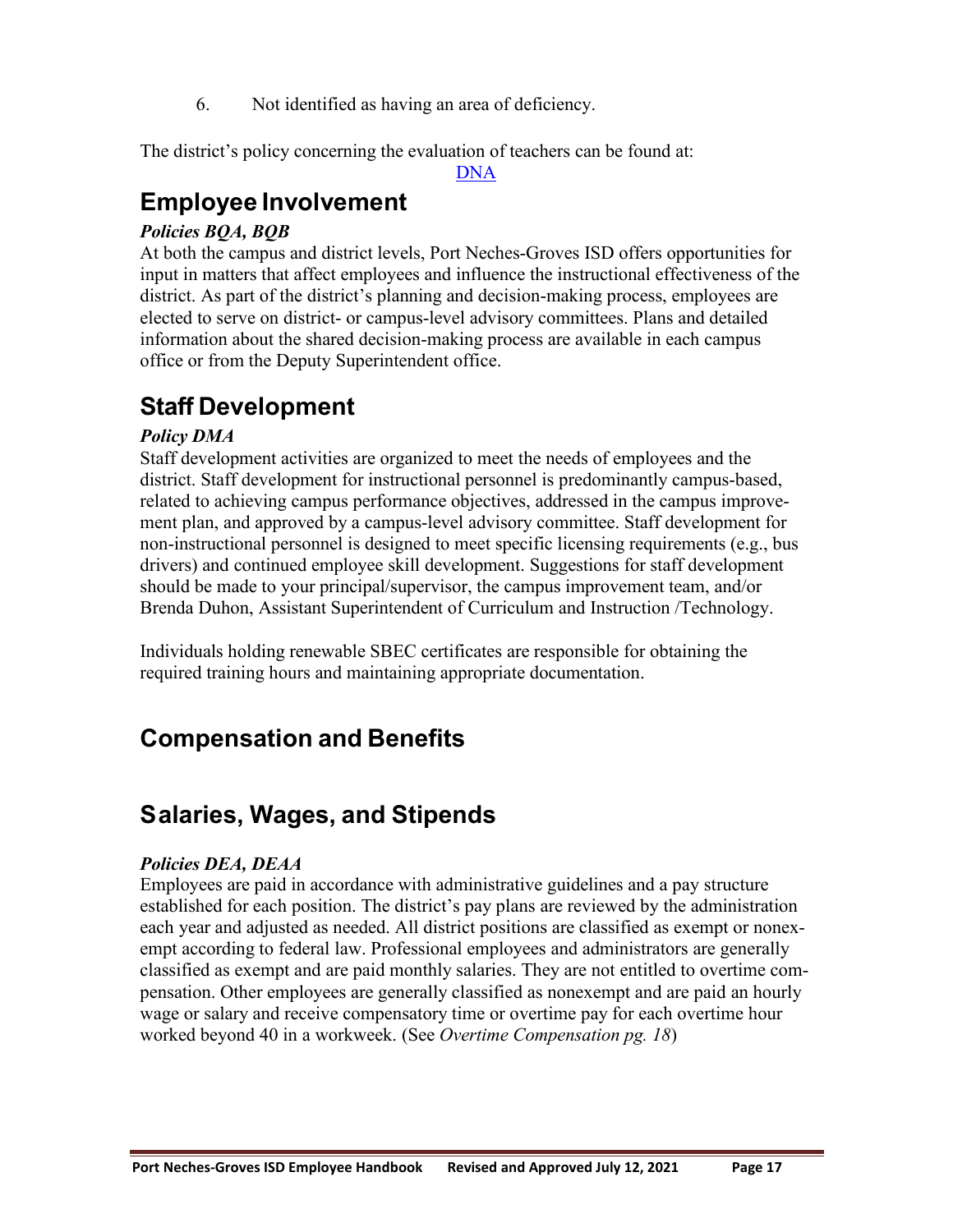All employees will receive written notice of their pay and work schedules before the start of each school year. Classroom teachers, full-time librarians, full-time nurses, and fulltime counselors will be paid no less than the minimum state salary schedule. Contract employees who perform extracurricular or supplemental duties may be paid a stipend in addition to their salary according to the district's extra-duty pay schedule.

Employees should contact the Personnel Office for more information about the district's pay schedules or their own pay.

# <span id="page-17-0"></span>**Paychecks**

All professional, salaried and hourly employees are paid monthly. The schedule of pay dates for the school year is the  $25<sup>th</sup>$  of each month, unless otherwise noted. The schedule of pay dates for the 2021-22 school year is posted on the District's website.

Employees will have their paychecks electronically deposited into a designated account. With automatic deposit, an employee's pay is immediately available on the pay date. Contact the payroll office for more information about the automatic payroll deposit service.

# **Payroll Deductions**

#### *Policy CFEA*

The district is required to make the following automatic payroll deductions:

<span id="page-17-1"></span>Teacher Retirement System of Texas (TRS) Federal income tax Medicare tax (applicable only to employees hired in this district after March 31, 1986)

Other payroll deductions employees may elect include deductions for the employee's share of premiums for health, dental, life, vision, cancer, and identify theft insurance; annuities; and savings deposits to any bank or credit union. Employees also may request payroll deduction for payment of membership dues to professional organizations. Salary deductions are automatically made for unauthorized or unpaid leave.

# <span id="page-17-2"></span>**Overtime Compensation**

#### *Policy DEAB*

The district compensates overtime for nonexempt employees in accordance with federal wage and hour laws. Only nonexempt employees (hourly employees and paraprofessional employees) are entitled to overtime compensation. Nonexempt employees are not authorized to work beyond their normal work schedule without advance approval from their supervisor.

Overtime is legally defined as all hours worked in excess of 40 hours in a work week and is not measured by the day or by the employee's regular work schedule. Nonexempt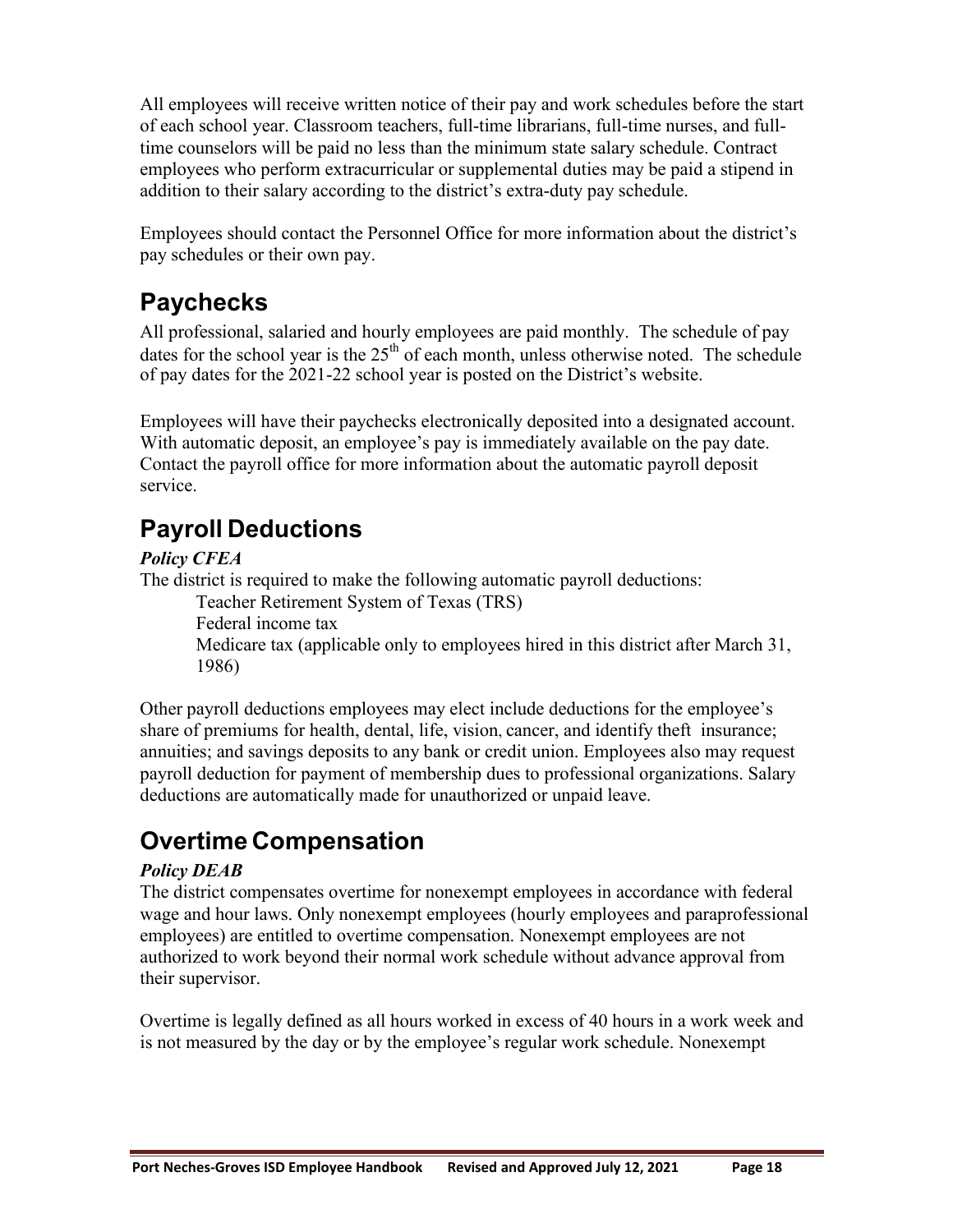employees that are paid on a salary basis are paid for a 40-hour workweek and do not earn additional pay unless they work more than 40 hours. For the purpose of calculating overtime, a work week begins at 12:01 a.m. Sunday and ends at midnight Saturday.

Employees may be compensated for overtime at time-and-a-half rate with compensatory time off (comp time) or direct pay. The following applies to all nonexempt employees:

- Employees can accumulate up to 60 hours of comp time.
- Comp time must be used in the duty year that it is earned.
- Use of comp time may be at the employee's request with supervisor approval as workload permits, or at the supervisor's direction.
- **An employee will be required to use comp time before using any other available paid leave (e.g., sick, personal, vacation).**
- Weekly time records will be maintained on all nonexempt employees for the purpose of wage and salary administration.

### <span id="page-18-0"></span>**Travel Expense Reimbursement**

#### *Policy DEE*

Before any travel expenses are incurred by an employee, the employee's supervisor must give approval. For approved travel, employees will be reimbursed for mileage and other travel expenditures according to the current rate schedule established by the District. Employees must submit receipts, to the extent possible, to be reimbursed for expenses other than mileage.

PNGISD will allow the following travel related expenses, which are approved by the campus/department supervisor:

# **Travel Guidelines**

- 1. Mileage @ standard mileage rate as set forth by Internal Revenue Service for use of personal vehicle if approved by principal/supervisor prior to trip.
- **2.** Per Diem on meals**.**

Breakfast \$12 (leaving before 7:00 a.m)

Lunch \$14 (workshop must end after 12 noon for lunch reimbursement)

Dinner \$20 (returning after 7:00 p.m.)

Employee Trips without Students: Meal reimbursements for day trips (in or outside Reg. 5) without students will not be allowed. Trips outside Reg. 5 requiring overnight stay are eligible for meal per diem.

Employee Trips with Students: Reimbursement for meals with students groups are approved in or out of the Reg. 5 area with receipts.

- 3. Telephone calls documented for business only.
- 4. Hotel charges for employee only. (Should a spouse/family accompany a district employee, the district will pay only the single rate.) Check with your principal to determine maximum lodging amount, anything over the allowed amount must be reported to IRS.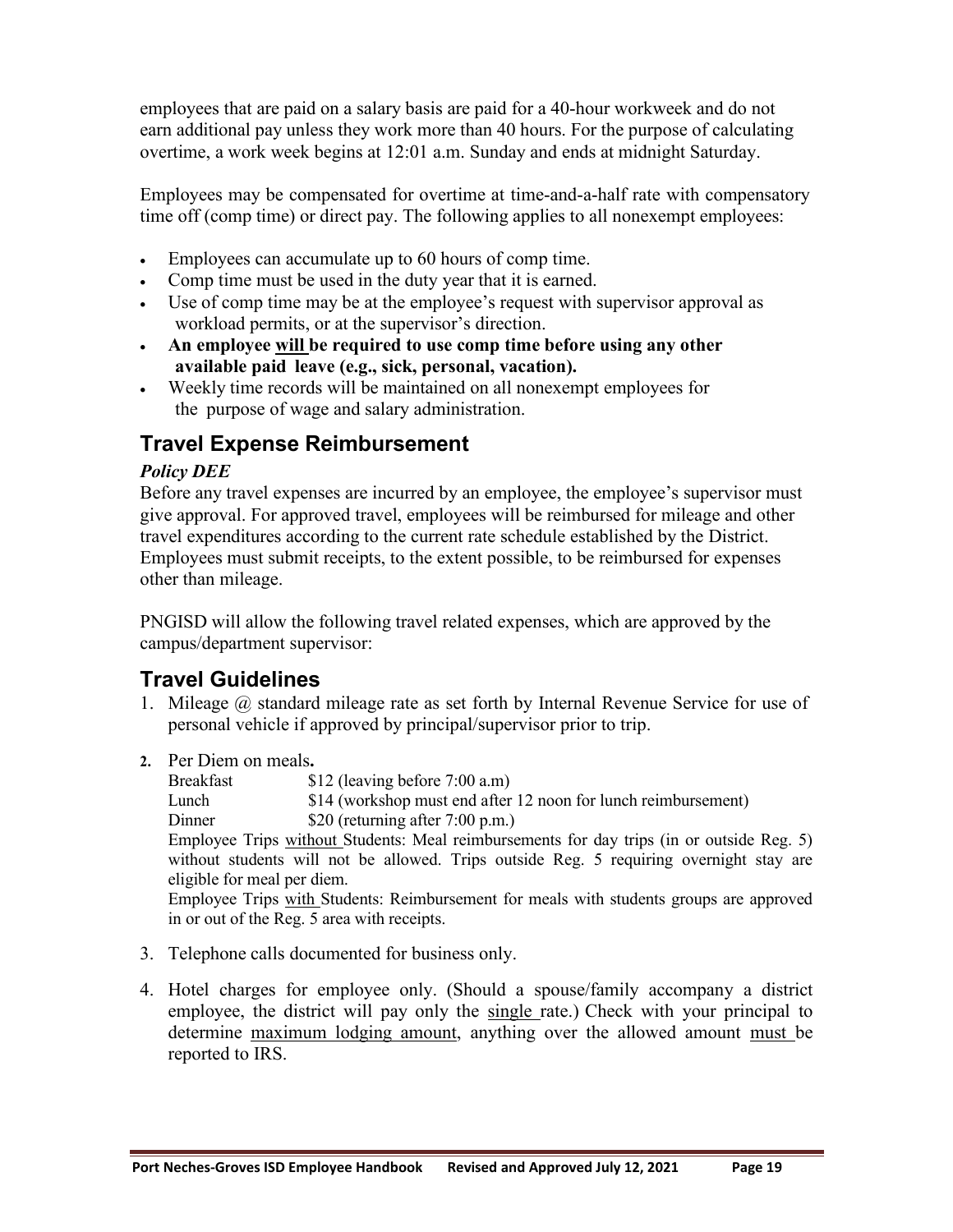- 5. Travel arrangements for more than one employee attending the same conference should be coordinated prior to the trip (could include sharing hotel rooms). Original receipts must be attached for the following:
	- Hotel
	- Registration
	- Other transportation (i.e., airfare, bus, etc.) The

travel report must:

- 1. be typed or completed in ink;
- 2. be signed by employee and supervisor;
- 3. have correct registration/expense account number;
- 4. Include the name and number of persons attending (per advance).

In order to receive reimbursement, this report must be submitted WITHIN 2 weeks after completion of trip. If an advance has been drawn and expense sheet is not filed within 2 weeks, total amount will be DEDUCTED FROM NEXT PAYCHECK.

### **Travel Arrangements for Workshops Requiring Overnight Stay**

Travel arrangements will be made according to the dates of the workshop attended. However, if an employee indicates in writing a desire to extend his/her stay and submits in writing with the Travel Request form, every effort will be made to make such arrangements. In the event an employee wishes to alter arrangements previously made by the District, he/she will be responsible for making such changes and will be responsible for any expenses incurred.

### **Use of Private Vehicles**

District employees are not authorized to use private vehicles to transport students under any circumstances.

### <span id="page-19-0"></span>**Health, Dental, and Life Insurance**

#### *Policy CRD*

A benefits eligible employee is any employee eligible for benefits with the Port Neches-Groves ISD. Any employee working 3.5 hours or more per day is considered a benefits eligible employee.

Group health insurance coverage is provided through TRS-ActiveCare, the statewide public school health insurance program. The district's contribution to employee insurance premiums is determined annually by the board of trustees. Employees eligible for health insurance coverage include the following:

- Employees who are active, contributing TRS members
- Employees must work 3.5 hours per day to be eligible for district contribution towards health insurance.
- Employees who are not contributing TRS members but who are employed for 10 or more regularly scheduled hours per week.

TRS retirees who are enrolled in TRS-CARE (retiree health insurance program) and employees who are not contributing TRS members who are regularly scheduled to work less than 10 hours per week are not eligible to participate in TRS-ActiveCare.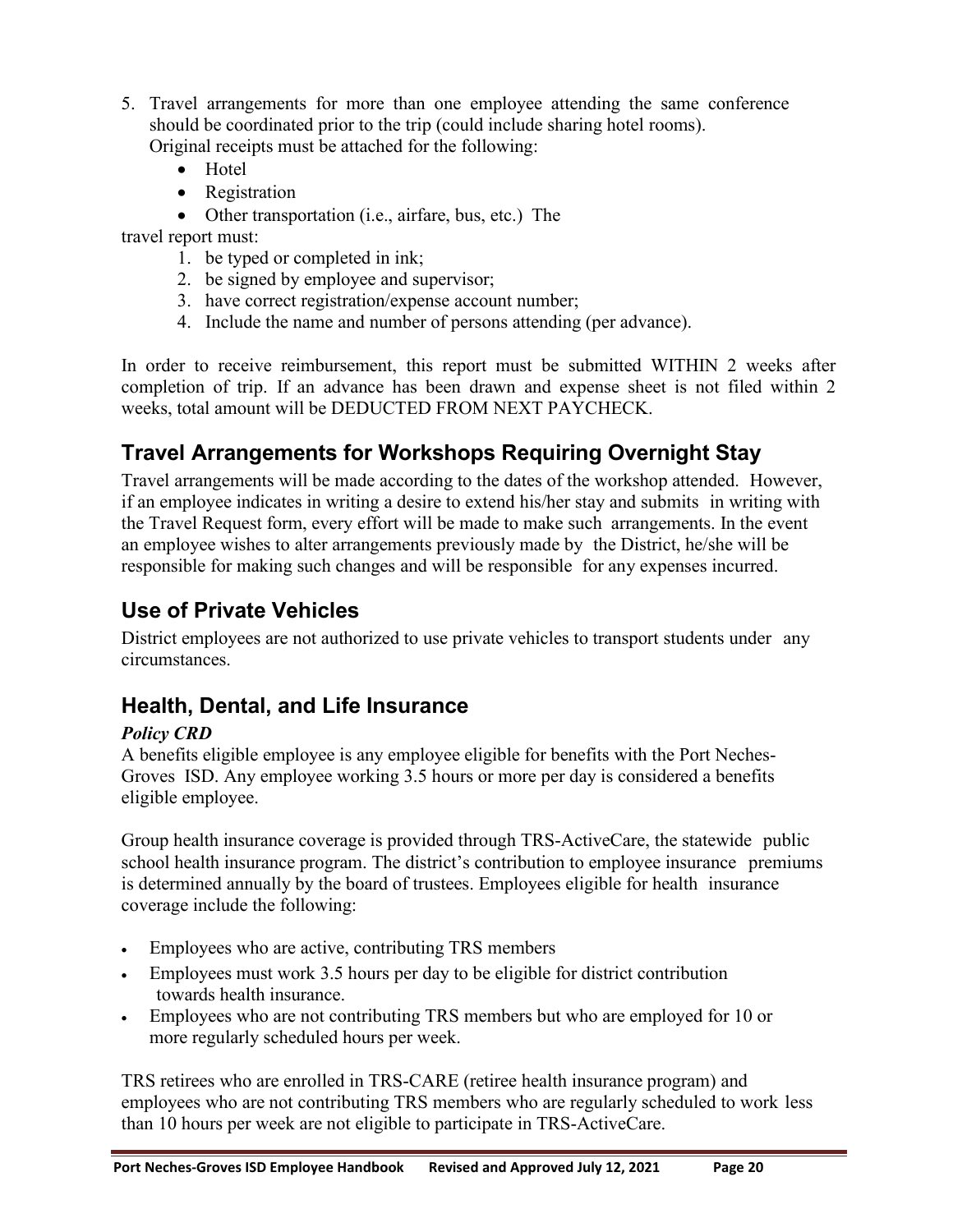The insurance plan year is from September 1 through August 31. Current employees can make changes in their insurance coverage during open enrollment each year. Detailed descriptions of insurance coverage, employee cost, and eligibility requirements are pro- vided to all employees annually. Employees should contact the Employee Benefits Specialist for more information.

# <span id="page-20-0"></span>**Supplemental Insurance Benefits**

#### *Policy CRD*

At their own expense, employees may enroll in supplemental insurance programs for supplemental life, cancer, disability, vision, dependent dental and identify theft. Premiums for these programs can be paid by payroll deduction. Employees should contact Employee Benefits for more information.

# <span id="page-20-1"></span>**Cafeteria Plan Benefits (Section 125)**

Employees are eligible to participate in the Cafeteria Plan (Section 125) and, under IRS regulations, must either accept or reject this benefit. This plan enables eligible employees to pay certain insurance premiums on a pretax basis (i.e., cancer and dread disease, dental and vision). A third-party administrator handles employee claims made on these accounts.

New employees must accept or reject this benefit during their first month of employment. All employees must accept or reject this benefit on an annual basis and during the speci- fied time period.

### <span id="page-20-2"></span>**Workers' Compensation Insurance**

#### *Policy CRE*

The district, in accordance with state law, provides workers' compensation benefits to employees who suffer a work-related illness or are injured on the job. The district has workers' compensation coverage from The Littleton Group, effective September 1, 2003. Benefits help pay for medical treatment and make up for part of the income lost while recovering. Specific benefits are prescribed by law depending on the circumstances of each case.

All work-related accidents or injuries should be reported immediately to the employee's supervisor or building principal who in turn will contact Employee Benefits. Employees who are unable to work because of a work-related injury will be notified of their rights and responsibilities under the Texas Labor Code. See *Workers' Compensation Benefits*, for information on use of paid leave for such absences.

Employees who have had a job related injury and have missed work must have a doctor's release before returning to work. The employee must be able to resume their regular, full time duties when returning to work.

### <span id="page-20-3"></span>**Unemployment Compensation Insurance**

#### *Policy CRF*

Employees who have been laid off or terminated through no fault of their own may be eligible for unemployment compensation benefits. Employees are not eligible to collect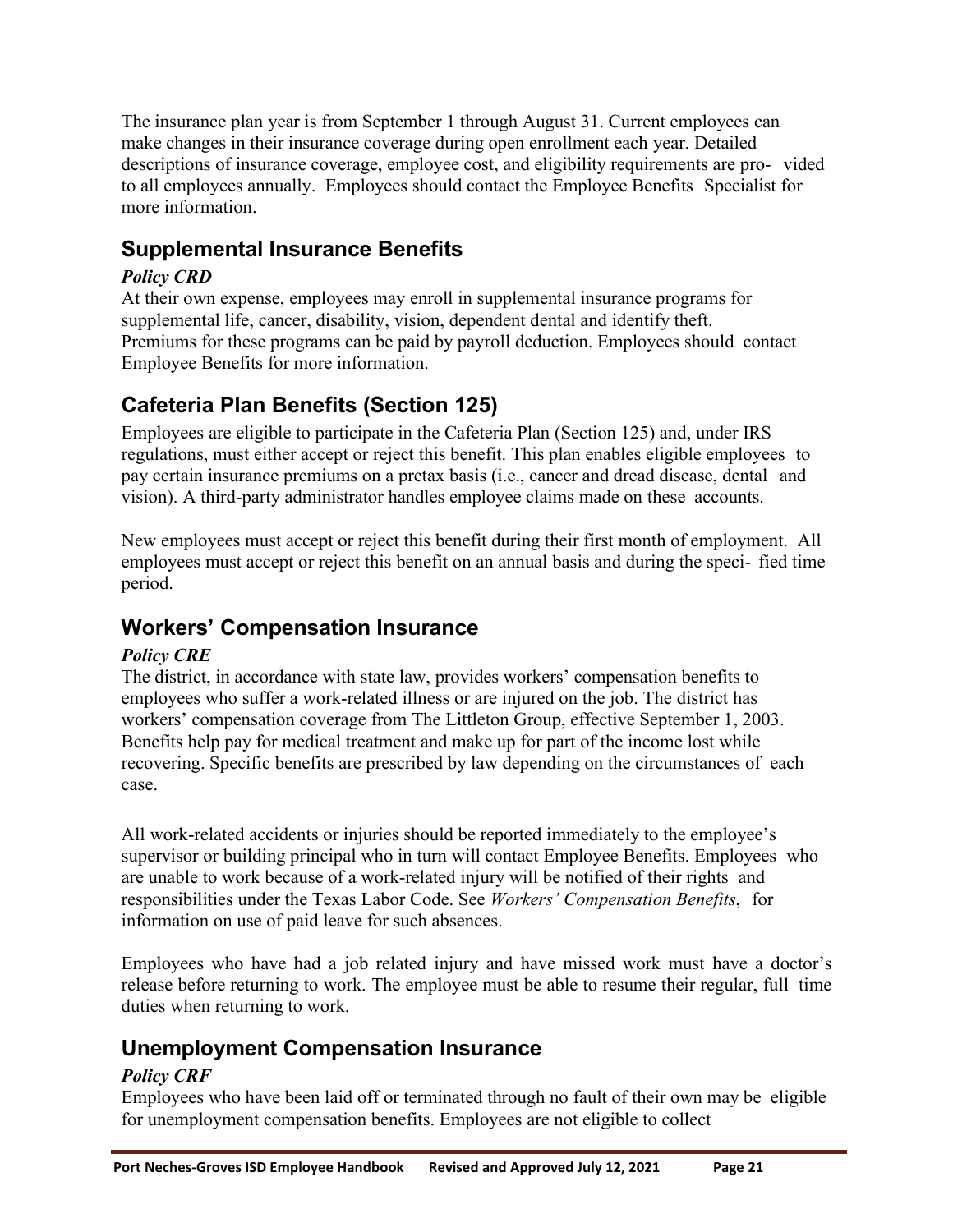unemployment benefits during regularly scheduled breaks in the school year or the summer months if they have employment contracts or reasonable assurance of returning to service. Employees with questions about unemployment benefits should contact the Personnel Office.

### <span id="page-21-0"></span>**Teacher Retirement**

#### *Policy DEG*

All personnel employed on a regular basis for at least four and one-half months are members of the Teacher Retirement System of Texas (TRS). Substitutes not receiving TRS service retirement benefits who work a full semester are eligible to purchase a year of creditable service in TRS. TRS provides members with an annual statement of their account showing all deposits and the total account balance for the year ending August 31, as well as an estimate of their retirement benefits.

Employees who plan to retire under TRS should notify the Personnel Office as soon as possible. Information on the application procedures for TRS benefits is available from TRS at Teacher Retirement System of Texas, 1000 Red River Street, Austin, TX 78701- 2698, or call 800-223-8778 or 512-542-6400. TRS information is also available on the Web (www.trs.state.tx.us). See page 10 for information on restrictions of employment of retirees in Texas public schools.

# **Other Benefit Programs**

- <span id="page-21-1"></span>• **FREE PASSES** - District employees shall be admitted free to school-sponsored events with their district ID badge.
- <span id="page-21-2"></span>• Tuition-Free attendance for children of nonresident employees.

# **Leaves and Absences**

#### *Policy DEC, DECA, DECB*

The district offers employees paid and unpaid leaves of absence in times of personal need. This handbook describes the basic types of leave available and restrictions on leaves of absence. Employees who expect to be absent for an extended period of more than five days should call the Personnel Office for information about applicable leave benefits, payment of insurance premiums, and requirements for communicating with the district.

**Leave is available for the employee's use at the beginning of the work year. However, state personal and local sick leave is earned on a number of days-worked basis. If an employee leaves the district before the end of the work year, the cost of any unearned leave days taken shall be deducted from the employee's final paycheck.**

Leave must be used in half day increments. However, if an employee is taking family and medical leave, the employee may take intermittent or reduced leave schedule in accordance with Board Policies DEC (Local) and DECA (Legal). Earned comp time must be used before any available paid state and local leave. Unless an employee requests a different order, available paid state and local leave will be used in the following order:

- Local Leave
- State Sick Leave accumulated before the 1995-96 school year.
- State Personal Leave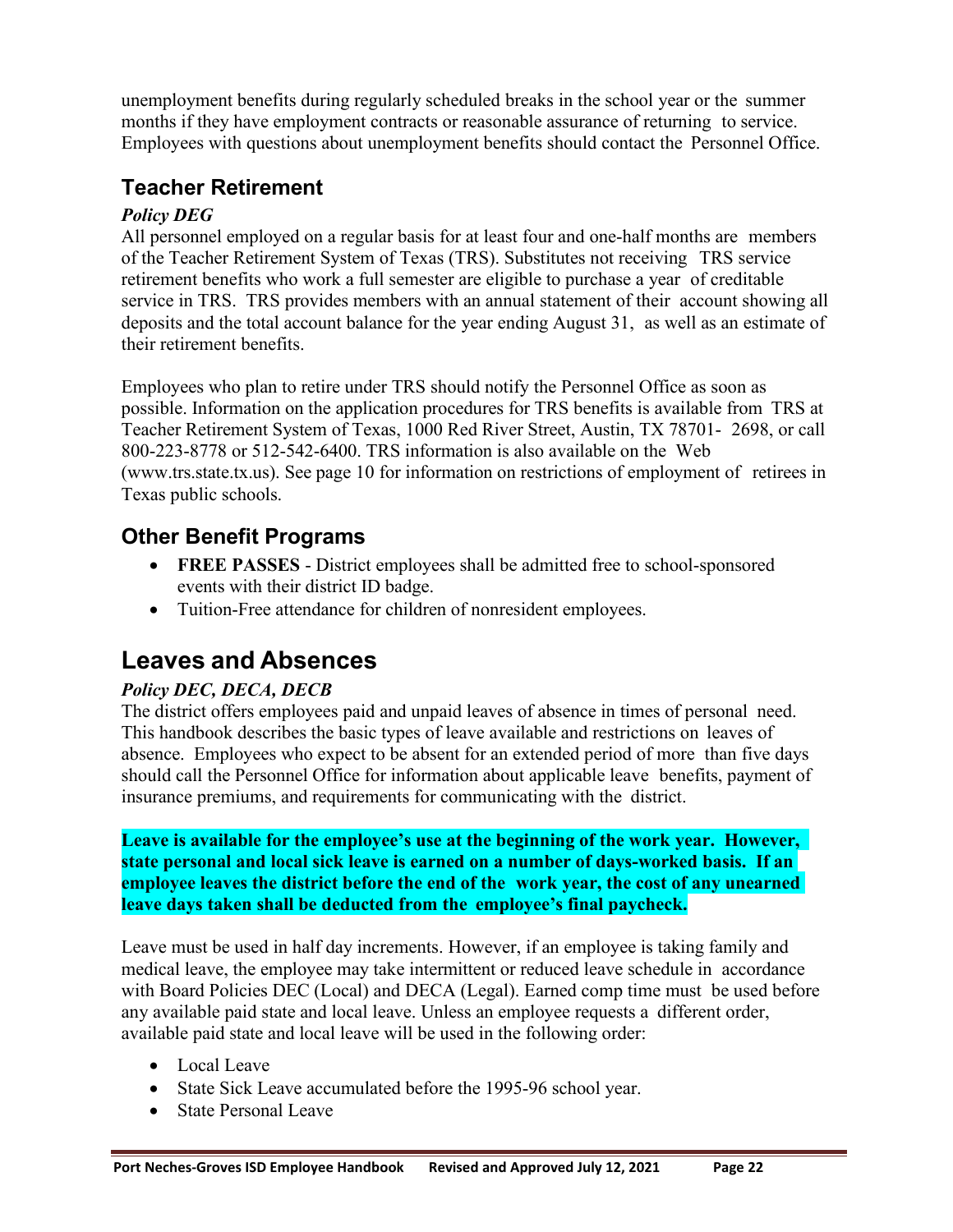Employees must follow district and department or campus procedures to report or request any leave of absence and complete the appropriate form or certification. Any employee who is absent more than five (5) days because of a personal or family illness must submit a medical certification from a qualified health care provider confirming the specific dates of the illness, the reason for the illness, and – in the case of personal illness – the employee's fitness to return to work. Any unapproved absences or absences beyond accumulated or available paid leave shall result in deduction from the employee's pay.

**Immediate Family.** For purposes of leave other than family and medical leave, immediate family is defined as the following:

- Spouse
- Son or daughter, including a biological, adopted, or foster child, a son- or daughter-inlaw, a stepchild, a legal ward, or a child for whom the employee stands in loco parentis.
- Parent, stepparent, parent-in-law, or other individual who stands in loco parentis to the employee.
- Sibling, stepsibling, and sibling-in-law
- Grandparent and grandchild
- Any person residing in the employee's household at the time of illness or death

For purposes of family and medical leave, the definition of family is limited to spouse, parent, son or daughter, and next of kin. The definition of these are found in Policy DECA (LEGAL).

**Medical Certification.** Any employee, who is absent more than 5 days because of a personal or family illness, must submit a medical certification from a qualified health care provider confirming the specific dates of the illness, the reason for the illness, and—in the case of personal illness—the employee's fitness to return to work.

The Genetic Information Nondiscrimination Act of 2008 (GINA) prohibits covered employers from requesting or requiring genetic information of an individual or family member of the individual, except as specifically allowed by this law. To comply with this law, we ask that employees and health care providers do not provide any genetic information in any medical certification. 'Genetic information,' as defined by GINA, includes an individual's family medical history, the results of an individual's or family member's genetic tests, the fact that an individual or an individual's family member sought or received genetic services, and genetic information of a fetus carried by an individual or an individual's family member or an embryo lawfully held by an individual or family member receiving assistive reproductive services.

Employees on an approved leave of absence other than family and medical leave may continue their insurance benefits at their own expense. Health insurance benefits for employees on paid leave and leave designated under the Family and Medical Leave Act will be paid by the district as they were prior to the leave. Otherwise, the district does not pay any portion of insurance premiums for employees who are on unpaid leave.

Under TRS-Active Care rules, an employee is no longer eligible for insurance through the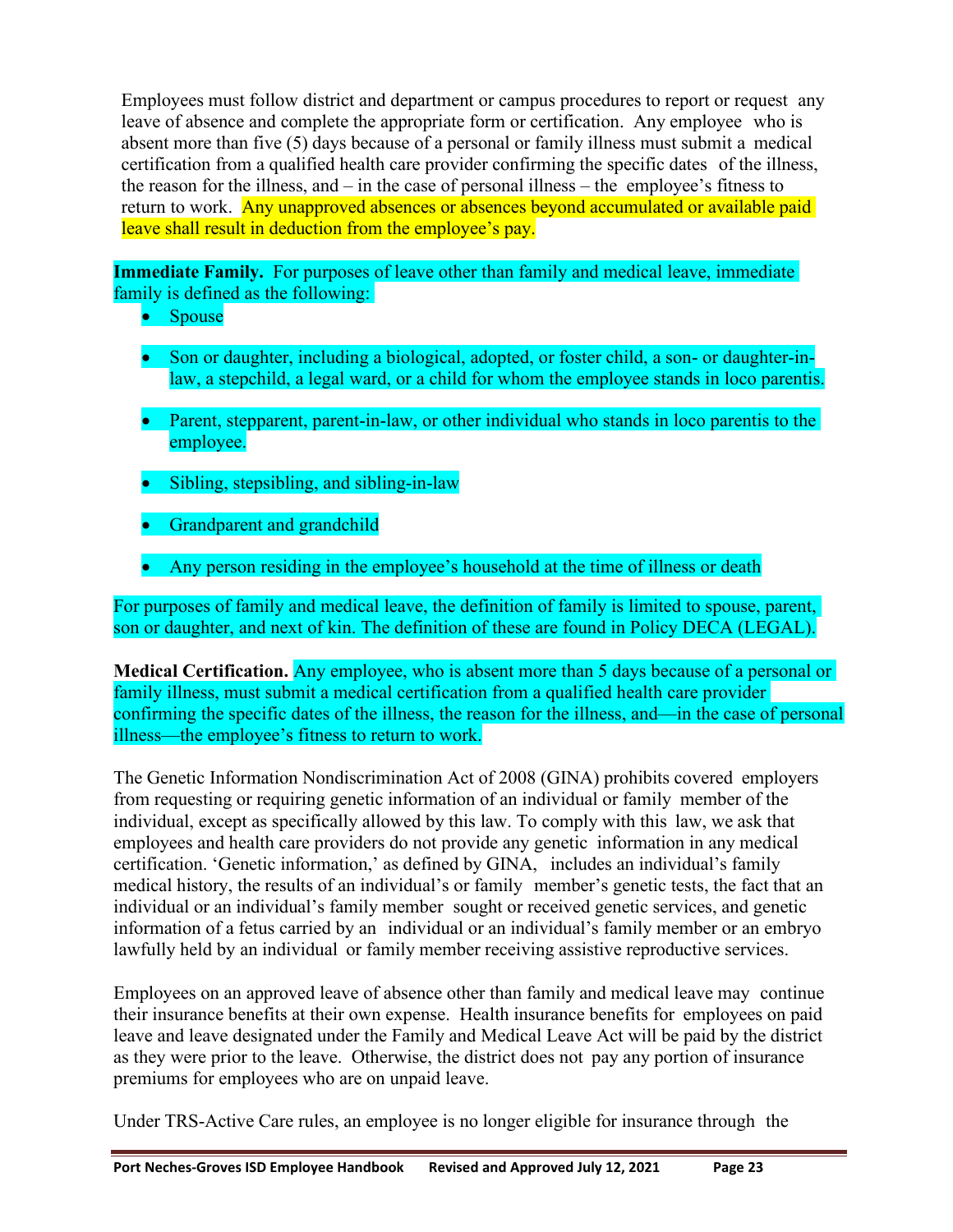district after six months of unpaid leave other than FMLA. If an employee's unpaid leave extends for more than six months, the district will notify TRS-Active Care and they will provide the employee with notice of COBRA rights.

### <span id="page-23-0"></span>**Personal Leave**

State law entitles all employees to five days of paid personal leave per year. Personal leave is earned at a rate of one-half day of leave for each 18 workdays. A day of earned personal leave is equivalent to an assigned workday. State personal leave accumulates without limit, is transferable to other Texas school districts, and generally transfers to education service centers. There are two types of personal leave: nondiscretionary and discretionary.

**Nondiscretionary.** Leave that is taken for personal or family illness, family emergency, a death in the family, or active military service is considered nondiscretionary leave. Reasons for this type of leave allows very little, if any, advance planning. Nondiscretionary leave will be granted to employees in the same manner as state sick leave.

**Discretionary.** Leave that is taken at an employee's discretion and that can be scheduled in advance is considered discretionary leave. **An employee wishing to take discretionary personal leave must submit a notice of the request 5 days in advance of the anticipated absence to his or her principal or supervisor.** Discretionary personal leave will be granted on a first-come, first-served basis and will be subject to the following limitations:

- A maximum of 2 campus employees in each job category will be permitted to take discretionary personal leave at the same time.
- **Discretionary leave may not last more than 3 consecutive workdays. (The district may grant up to 5 days; but, any days after 5 will be docked.)**
- Discretionary leave may not be taken on the following key days:
	- the day before a school holiday,
	- the day after a school holiday,
	- the first or last day of a semester grading period,
	- any days scheduled for end-of-semester or end-of-year exams,
	- days scheduled for state mandated assessments, or
	- professional or staff development days.

**A Discretionary Leave Form must be completed for 3 or more days. Principal must sign the form and send to the personnel office for the Deputy Superintendent's signature. The personnel office will return the approved form to the campus and send a copy to the payroll department.**

**Same Day Principal Approved Release Time.** Principal may grant an employee permission to attend a brief off-campus appointment. All duties must be covered and must not affect student instruction. It is the employee's responsibility to make the arrangements to cover duties.

### <span id="page-23-1"></span>**Exceptions to DEC (Local) Administrative Regulation**

When an appeal is made for an exception to DEC (Local), (i.e. more than three days consecutive, day that is included in schedule of limitations, etc.) the following questions shall be used to develop criteria upon which to base the decision to grant or deny the appeal: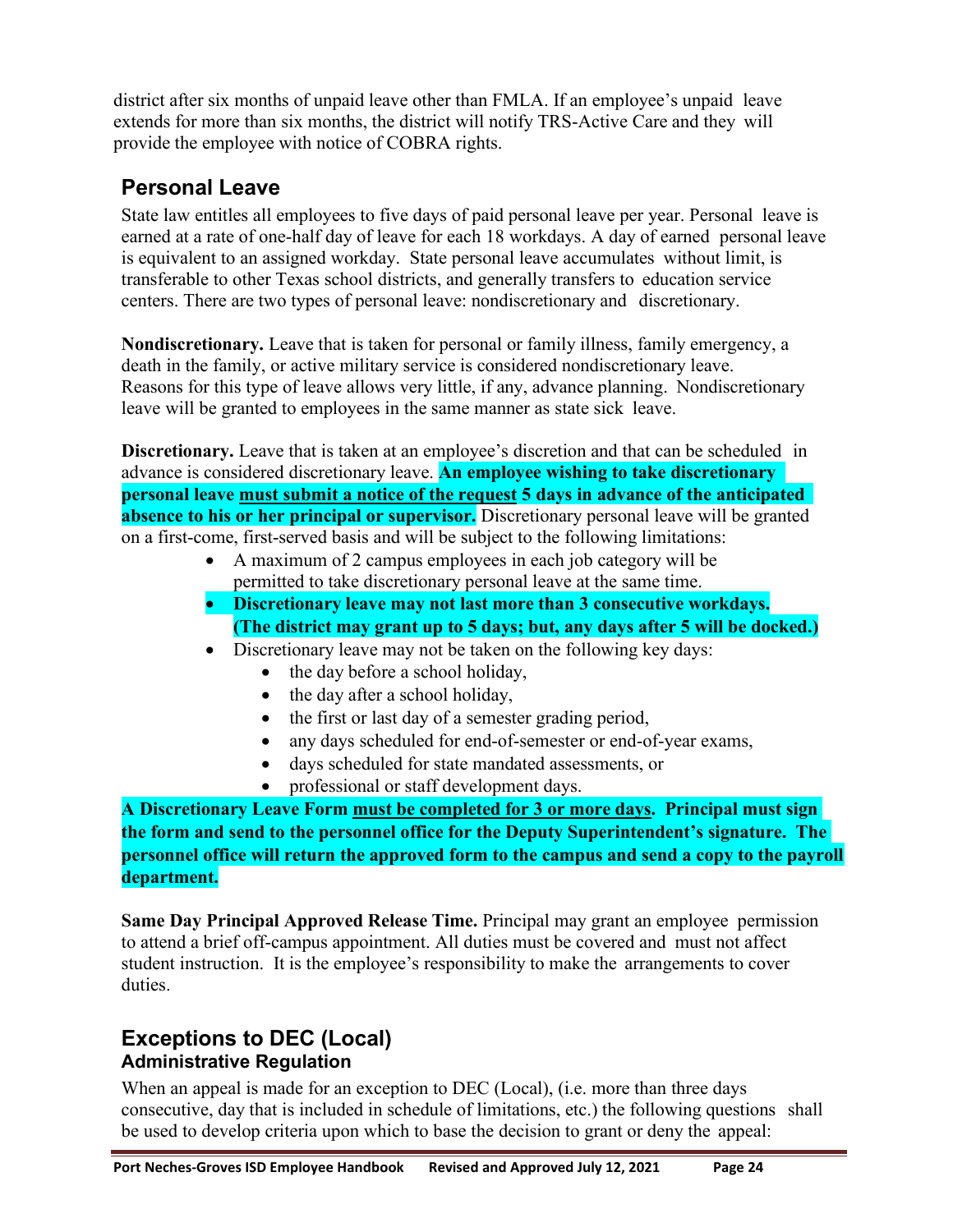- 1. Does the employee have no more than 10 days total absence in the current year (for teachers, this will refer to 10 days absent from their assignment with students)?
- 2. Does the employee have days available for use as discretionary leave?
- 3. How will the employee's absence impact the campus or department and will it interfere with scheduled calendar events at the campus or district level?
- 4. Was the appeal for an exception submitted in writing?
- 5. Was the appeal for an exception submitted in a timely fashion?
- 6. If warranted by extenuating circumstances, i.e., unavailability of substitute, a supervisor may deny discretionary leave requests.

The answers to these questions will guide the deputy superintendent or superintendent in determining whether or not to approve an appeal for an exception to the stipulations of DEC (LOCAL)

### <span id="page-24-0"></span>**Local Leave**

All full-time employees shall earn local sick leave per school year as follows:

- 1. Employees in positions normally requiring ten months of service shall receive **six** equivalent workdays of local sick leave.
- 2. Employees in positions normally requiring 200 or more workdays of service shall receive **seven** equivalent workdays of local sick leave.

Local sick leave shall accumulate to a maximum of 170 equivalent workdays. Any unused balance of local sick leave shall be reduced to zero upon continuous absence from employment in the District for a period of three consecutive years.

Local leave shall be used according to the terms and conditions of state sick leave accumulated before the 1995-96 school year [see DEC(LEGAL)] except that an employee may contribute local leave to a sick leave bank.

Effective with the 2011-2012 school year, all full time employees with ten or more years of service with the Port Neches-Groves ISD who retire from the Port Neches-Groves ISD and from service in public schools in the state, shall receive payment for one hundred percent (100%) of the unused portion of the accumulated local sick leave at the rate of \$50.00 per day.

### <span id="page-24-1"></span>**Sick Leave**

Previously accumulated state sick leave is available for use and may be transferred to other school districts in Texas. State sick leave can be used only in one-half-day increments except when coordinated with family and medical leave taken on an intermittent or reduced-schedule basis or when coordinated with workers' compensation benefits. Auxiliary employees (maintenance, custodial and food service) are paid for the actual number of hours worked.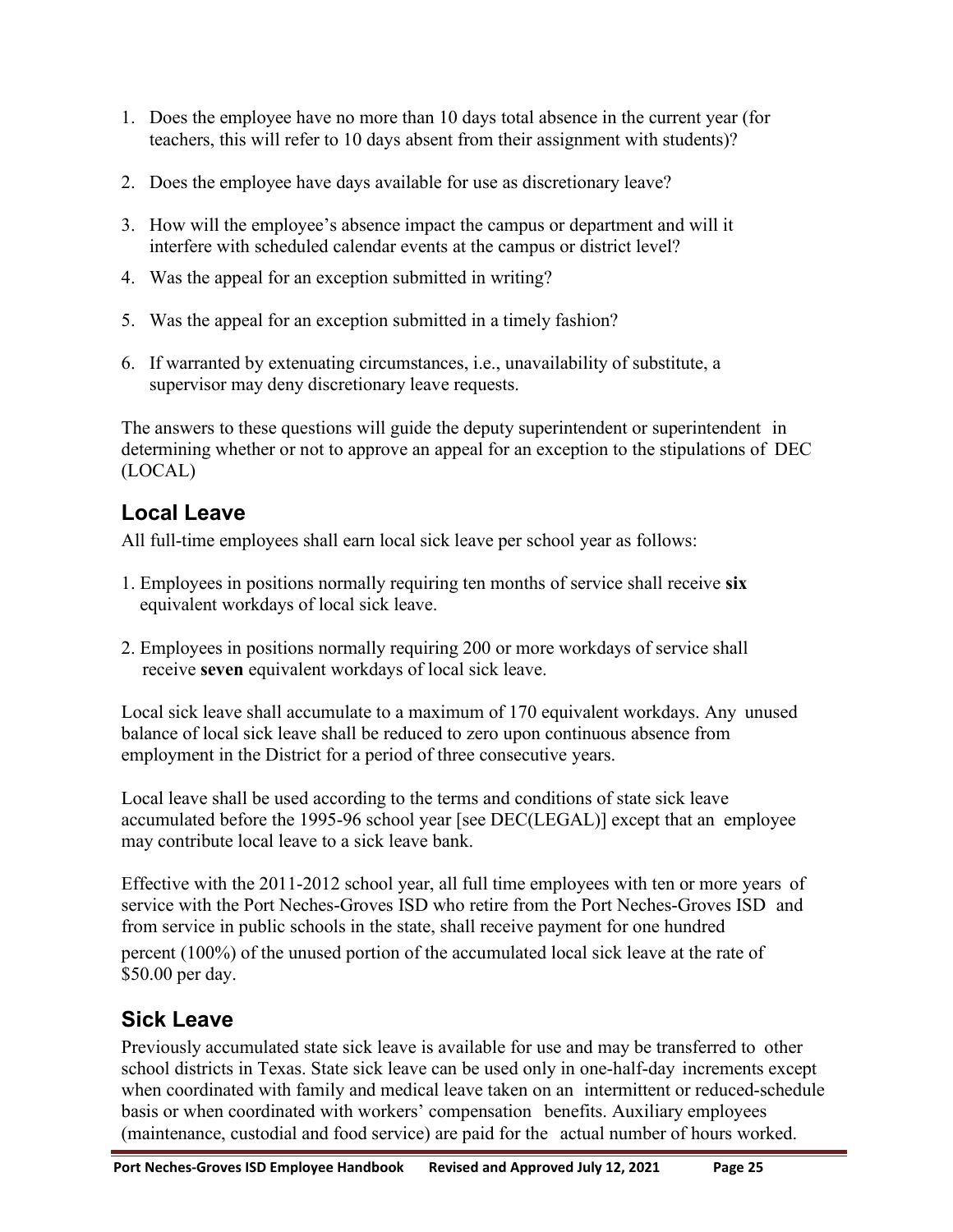State sick leave may be used for the following reasons only:

- Employee illness
- Illness in the employee's immediate family
- Family emergency (i.e., natural disasters or life-threatening situations)
- Death in the immediate family
- Active military service

# <span id="page-25-0"></span>**Temporary Disability**

**Certified employees:** Any full-time employee whose position requires certification from the State Board for Educator Certification (SBEC) is eligible for temporary disability leave. The purpose of temporary disability leave is to provide job protection to full-time educators who cannot work for an extended period of time because of a mental or physical disability of a temporary nature. Temporary disability leave must be taken as a continuous block of time. It may not be taken intermittently or on a reduced schedule. A full-time educator may request to be placed on temporary disability leave or be placed on leave. Pregnancy and conditions related to pregnancy are treated the same as any other temporary disability.

Employees must request approval for temporary disability leave. An employee's notification of need for extended absence due to the employee's own medical condition shall be accepted as a request for temporary disability leave. The request must be accompanied by a physician's statement confirming the employee's inability to work and estimating a probable date of return. If disability leave is approved, the length of leave is no longer than 180 calendar days. If disability leave is not approved, the employee must return to work or be subject to termination procedures.

If an employee is placed on temporary disability leave involuntarily, he or she has the right to request a hearing before the board of trustees. The employee may protest the action and present additional evidence of fitness to work.

When an employee is ready to return to work, the Superintendent should be notified at least 30 days in advance. The return-to-work notice must be accompanied by a physician's statement confirming that the employee is able to resume regular duties. Professional employees returning from leave will be reinstated to the school to which they were previously assigned as soon as an appropriate position is available. If a position is not available before the end of the school year, professional employees will be reinstated to a position at the original campus at the beginning of the following school year.

# **Family and Medical Leave (FMLA)—General Provisions**

The following text is from the federal notice, *Employee Rights and Responsibilities Under the Family and Medical Leave Act.* Specific information that the district has adopted to implement the FMLA follows this general notice.

**Basic Leave Entitlement.** FMLA requires covered employers to provide up to 12 weeks of unpaid, job-protected leave to eligible employees for the following reasons:

- <span id="page-25-1"></span>• For incapacity due to pregnancy, prenatal medical care or child birth;
- To care for the employee's child after birth, or placement for adoption or foster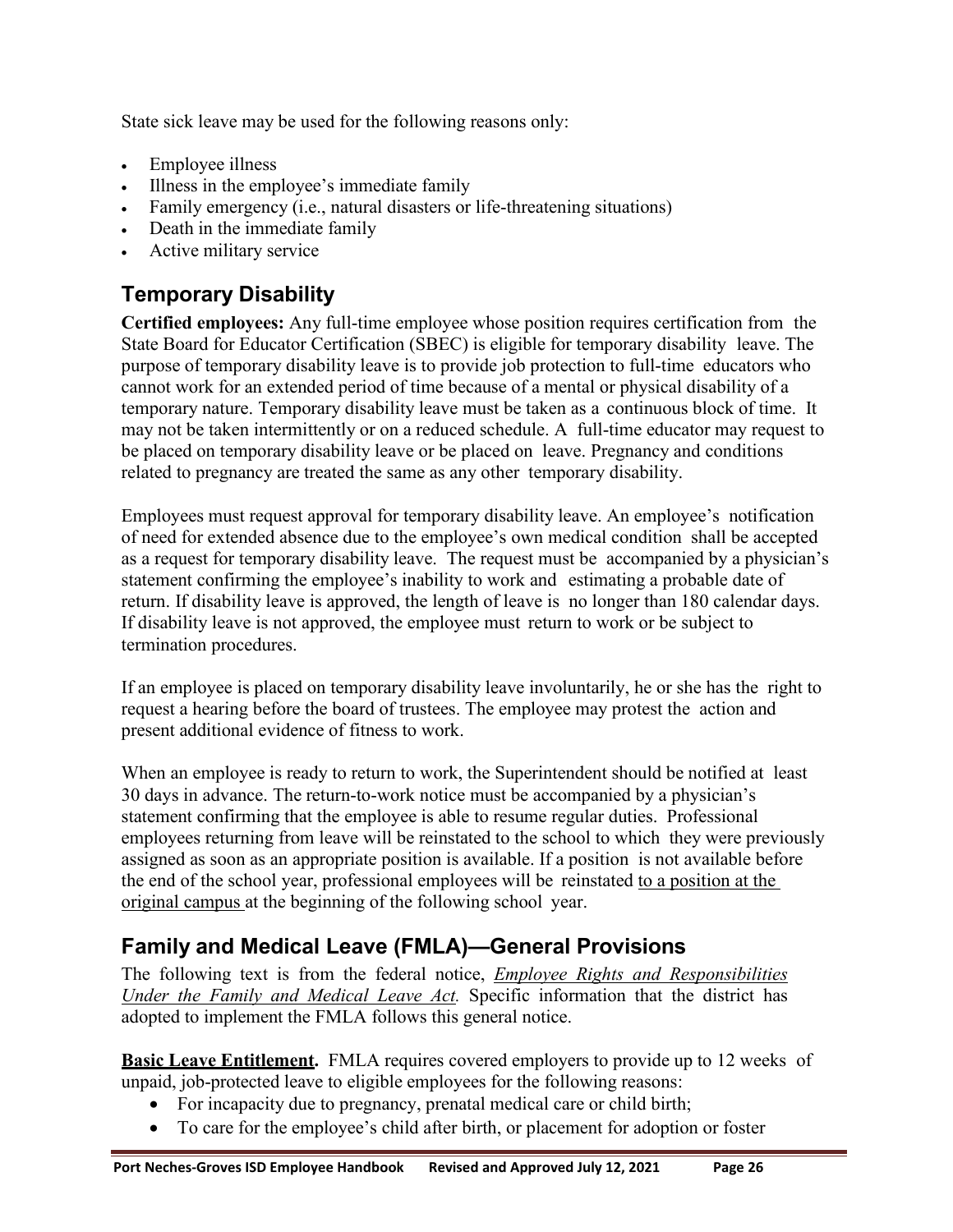care;

- To care for the employee's spouse, son or daughter, or parent, who has a serious health condition; or
- For a serious health condition that makes the employee unable to perform the employee's job.

**Military Family Leave Entitlements.** An eligible employee whose spouse, son, daughter or parent is on covered active duty or called to covered active duty status may use his or her 12 week leave entitlement to address certain qualifying exigencies.

Qualifying exigencies may include attending certain military events, arranging for alternative childcare, addressing certain financial and legal arrangements, attending certain counseling sessions, and attending post-deployment reintegration briefings.

FMLA also includes a special leave entitlement that permits eligible employees to take up to 26 weeks of leave to care for a covered service member during a single 12-month period. A covered service member is (1) a current member of the Armed Forces, including a member of the National Guard or Reserves, who is undergoing medical treatment, recuperation, or therapy, is otherwise in outpatient status, or is otherwise on the temporary disability retired list, for a serious injury or illness<sup>\*</sup>; or (2) a veteran who was discharged or released under conditions other than dishonorable at any time during the five-year period prior to the first date the eligible employee takes FMLA leave to care for the covered veteran, and who is undergoing medical treatment, recuperation, or therapy for a serious injury or illness.\*

#### **\*The FMLA definitions of "serious injury or illness" for current service members and veterans are distinct from the FMLA definition of "serious health condition."**

**Benefits and Protections**: During FML leave, the employer must maintain the employee's health coverage under any "group health plan" on the same terms as if the employee had continued to work. Upon return from FMLA leave, most employees must be restored to their original or equivalent positions with equivalent pay, benefits, and other employment terms.

Use of FML leave cannot result in the loss of any employment benefit that accrued prior to the start of an employee's leave.

**Eligibility Requirements:** Employees are eligible if they have worked for a covered employer for at least one year, for 1,250 hours over the previous 12 months\*, and if at least 50 employees are employed by the employer within 75 miles.

\*Special hours of service eligibility requirements apply to airline flight crew employees.

**Definition of Serious Health Condition:** A serious health condition is an illness, injury, impairment, or physical or mental condition that involves either an overnight stay in a medical care facility, or continuing treatment by a health care provider for a condition that either prevents the employee from performing the functions of the employee's job, or prevents the qualified family member from participating in school or other daily activities.

Subject to certain conditions, the continuing treatment requirement may be met by a period of incapacity of more than 3 consecutive calendar days combined with at least two visits to a health care provider or one visit and a regimen of continuing treatment, or incapacity due to pregnancy or incapacity due to a chronic condition. Other conditions may meet the definition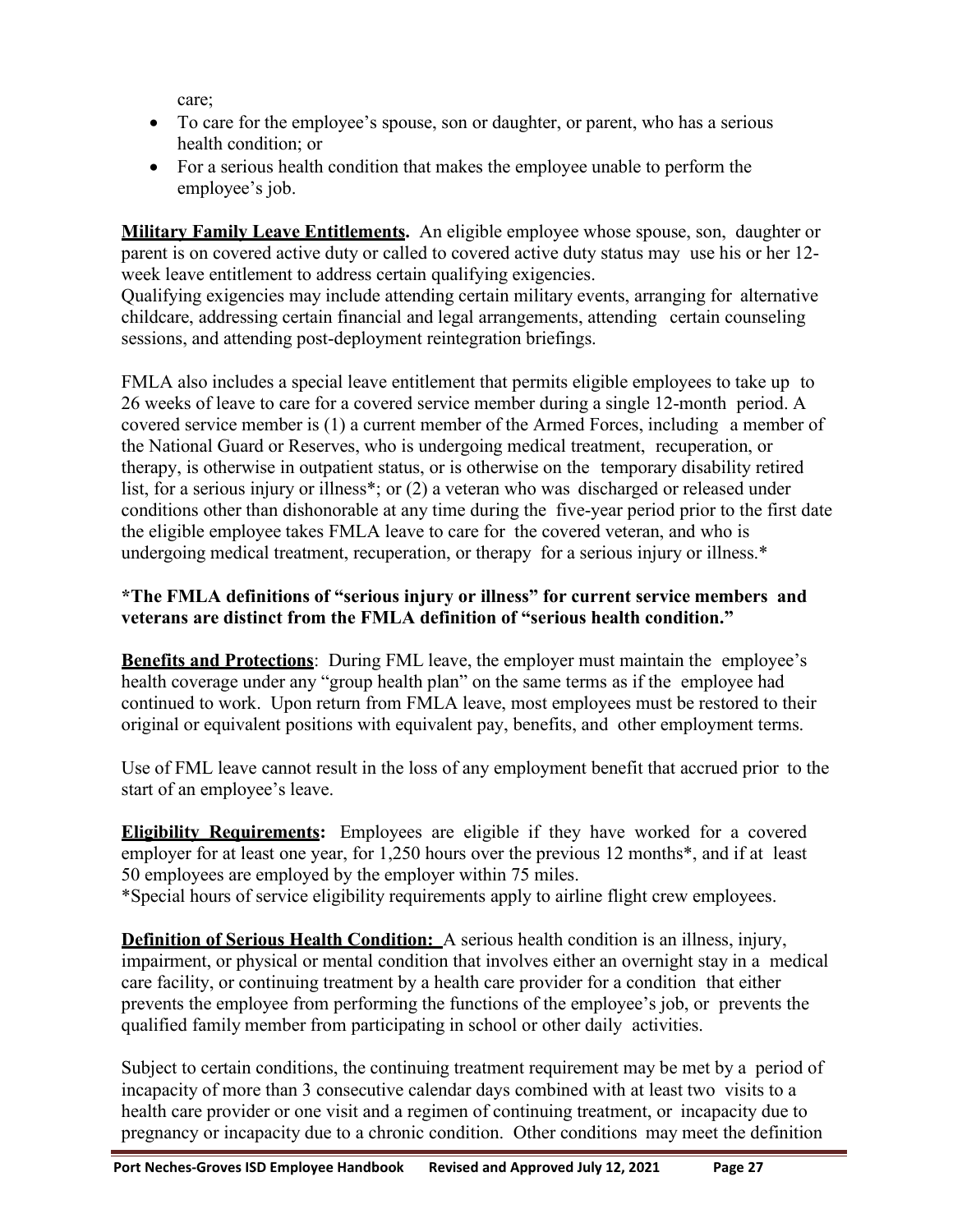of continuing treatment.

**Use of Leave:** An employee does not need to use this leave entitlement in one block. Leave can be taken intermittently or on a reduced leave schedule when medically necessary. Employees must make reasonable efforts to schedule leave for planned medical treatment so as not to unduly disrupt the employer's operations. Leave due to qualifying exigencies may also be taken on an intermittent basis.

**Substitution of Paid Leave for Unpaid Leave:** Employees may choose or employers may require use of accrued paid leave while taking FMLA leave. In order to use paid leave for FMLA leave, employees must comply with the employer's normal paid leave policies.

**Employee Responsibilities**: Employees must provide 30 days advance notice of the need to take FMLA leave when the need is foreseeable. When 30 days notice is not possible, the employee must provide notice as soon as practicable and generally must comply with an employer's normal call-in procedures.

Employees must provide sufficient information for the employer to determine if the leave may qualify for FMLA protection and the anticipated timing and duration of the leave. Sufficient information may include that the employee is unable to perform job functions, the family member is unable to perform daily activities, the need for hospitalization or continued treatment by a health care provider, or circumstances supporting the need for military family leave. Employees also must inform the employer if the requested leave is for a reason for which FMLA leave was previously taken or certified. Employees also may be required to provide a certification and periodic recertification supporting the need for leave.

**Employer Responsibilities:** Covered employers must inform employees requesting leave whether they are eligible under FMLA. If they are, the notice must specify any additional information required as well as the employees' rights and responsibilities. If they are not eligible, the employer must provide a reason for the ineligibility.

Covered employers must inform employees if leave will be designated as FMLA protected and the amount of leave counted against the employee's leave entitlement. If the employer determines that the leave is not FMLA-protected, the employer must notify the employee.

**Unlawful Acts by Employers:.** FMLA makes it unlawful for any employer to:

- Interfere with, restrain, or deny the exercise of any right protected under FMLA;
- Discharge or discriminate against any person for opposing any practice made unlawful by FMLA or for involvement in any proceeding under or relating to FMLA.

**Enforcement:** An employee may file a complaint with the U.S. Department of Labor or may bring a private lawsuit against an employer.

FMLA does not affect any Federal or State law prohibiting discrimination, or supersede any State or local law or collective bargaining agreement which provides greater family or medical leave rights.

FMLA section 109 (29 U.S.C.  $\S$  2619) required FMLA covered employers to post the text of this notice.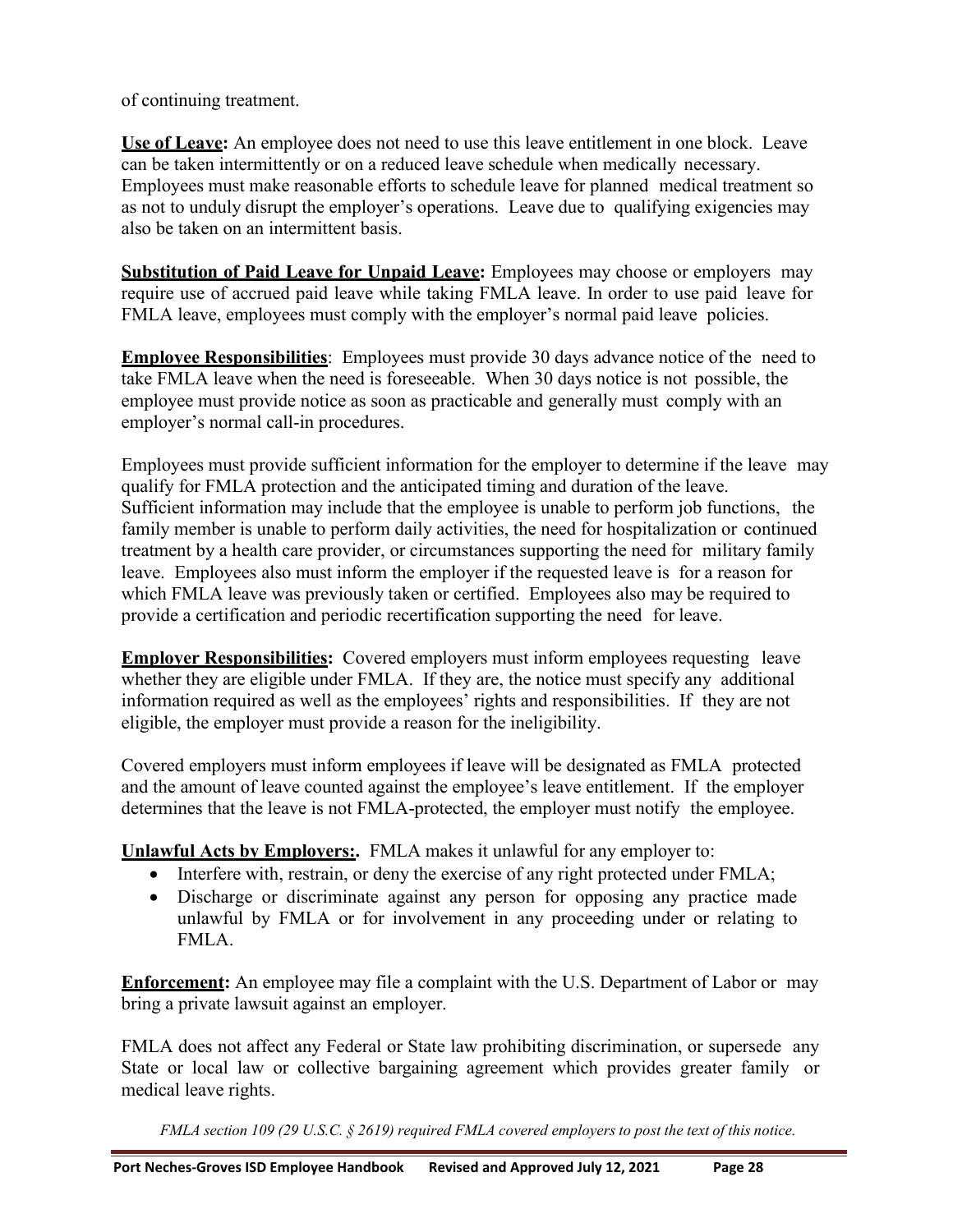*Regulations 29 C.F.R. § 825.300 (a) may require additional disclosures.*

For additional information: 1-866-4US-WAGE (1-866-487-9243) TTY: 1-877-889-5627 [www.wagehour.dol.gov](http://www.wagehour.dol.gov/)

#### **Local FMLA provisions**

For purposes of an employee's entitlement to FMLA leave, the 12 month period shall be measured backward from the date an employee uses FMLA leave.

**Use of paid leave:** Family and medical leave runs concurrently with accrued sick and personal leave, temporary disability leave, compensatory time, assault leave, and absences due to a work-related illness or injury. The district will designate the leave as family and medical leave, if applicable, and notify the employee that accumulated leave will run concurrently.

**Combined leave for spouses:** Spouses who are employed by the district are limited to a combined total of 12 weeks of FMLA leave to care for a parent with a serious health condition; or for the birth, adoption, or foster placement of a child. Military caregiver leave for spouses is limited to a combined total of 26 weeks.

**Intermittent leave:** When medically necessary, an employee may take leave intermittently or on a reduced schedule. The district does not permit the use of intermittent or reducedschedule leave for the care of a newborn child or for adoption or placement of a child with the employee.

**District contact:** Employees that require FMLA leave or have questions should contact Employee Benefits for details on eligibility, requirements, and limitations.

### <span id="page-28-0"></span>**Workers' Compensation Benefits**

An employee absent from duty because of a job-related illness or injury may be eligible for workers' compensation weekly income benefits if the absence exceeds seven calendar days.

An employee receiving workers' compensation wage benefits for a job-related illness or injury may choose to use accumulated sick leave or any other paid leave benefits. An employee choosing to use paid leave will not receive workers' compensation weekly income benefits until all paid leave is exhausted or to the extent that paid leave does not equal the preillness or injury wage. If the use of paid leave is not elected, then the employee will only receive workers' compensation wage benefits for any absence resulting from a work-related illness or injury, which may not equal his or her pre-illness or injury wage.

### <span id="page-28-1"></span>**Assault Leave**

Assault leave provides extended job income and benefits protection to an employee who is injured as the result of a physical assault suffered during the performance of his or her job. An injury is treated as an assault if the person causing the injury could be prosecuted for assault or could not be prosecuted only because that person's age or mental capacity renders the person non-responsible for purposes of criminal liability.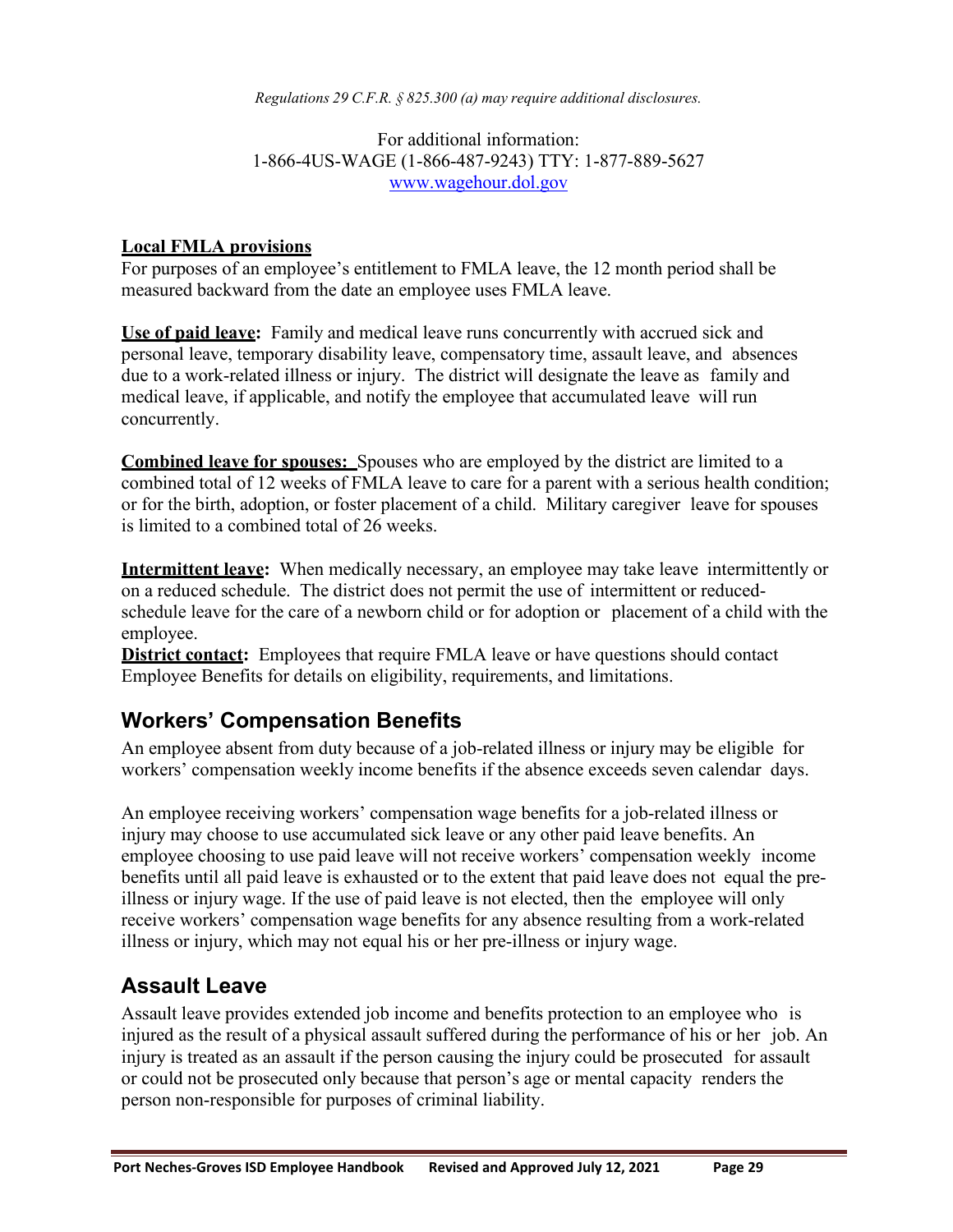An employee who is physically assaulted at work may take all the leave time medically necessary (up to two years) to recover from the physical injuries he or she sustained. At the request of an employee, the district will immediately assign the employee to assault leave. Days of leave granted under the assault leave provision will not be deducted from accrued personal leave and must be coordinated with workers' compensation benefits. Upon investigation the district may change the assault leave status and charge leave used against the employee's accrued paid leave. The employee's pay will be deducted if accrued paid leave is not available.

# **Family Illness in Employee's Immediate Family**

#### *DEC Local*

Once an employee has used any combination of days (local and state) totaling 11 days during the current school year, they are eligible to apply for use of family illness in the employee's immediate family. Maximum days allowed will be five (5). These days are not cumulative and will be granted only through written request to the Superintendent or designee. For the purposes of family illness leave, the term "immediate family" shall include:

- <span id="page-29-0"></span>1. Spouse.
- 2. Son or daughter, including a biological, adopted, or foster child, son- or daughterin-law, a stepchild, a legal ward, or a child for whom the employee stands in loco parentis.
- 3. Parent, stepparent, parent-in-law, or other individual who stands in loco parentis to the employee.
- 4. Sibling, stepsibling, sibling-in-law.
- 5. Grandparent and grandchild.
- 6. Any person residing in the employee's household at the time of illness or death.

# **Bereavement Leave - Death in Employee's Immediate Family**

In addition to other state and local leave days, each employee shall be allowed three equivalent workdays for each death in the immediate family. These days shall not be cumulative. These days shall be granted through written request to the Superintendent or his designee.

The term **"immediate family"** shall include:

1.Spouse.

- 2. Son or daughter, including a biological, adopted, or foster child, son- or daughterin-law, a stepchild, a legal ward, or a child for whom the employee stands in loco parentis.
- 3. Parent, stepparent, parent-in-law, or other individual who stands in loco parentis to the employee.
- 4. Sibling, stepsibling, sibling-in-law.
- 5. Grandparent and grandchild.
- 6. Any person residing in the employee's household at the time of illness or death.

#### **Doctor's Certification**

An employee who is absent for personal illness for more than five (5) consecutive workdays shall submit a doctor's certification of illness and of the employee's fitness to return to work.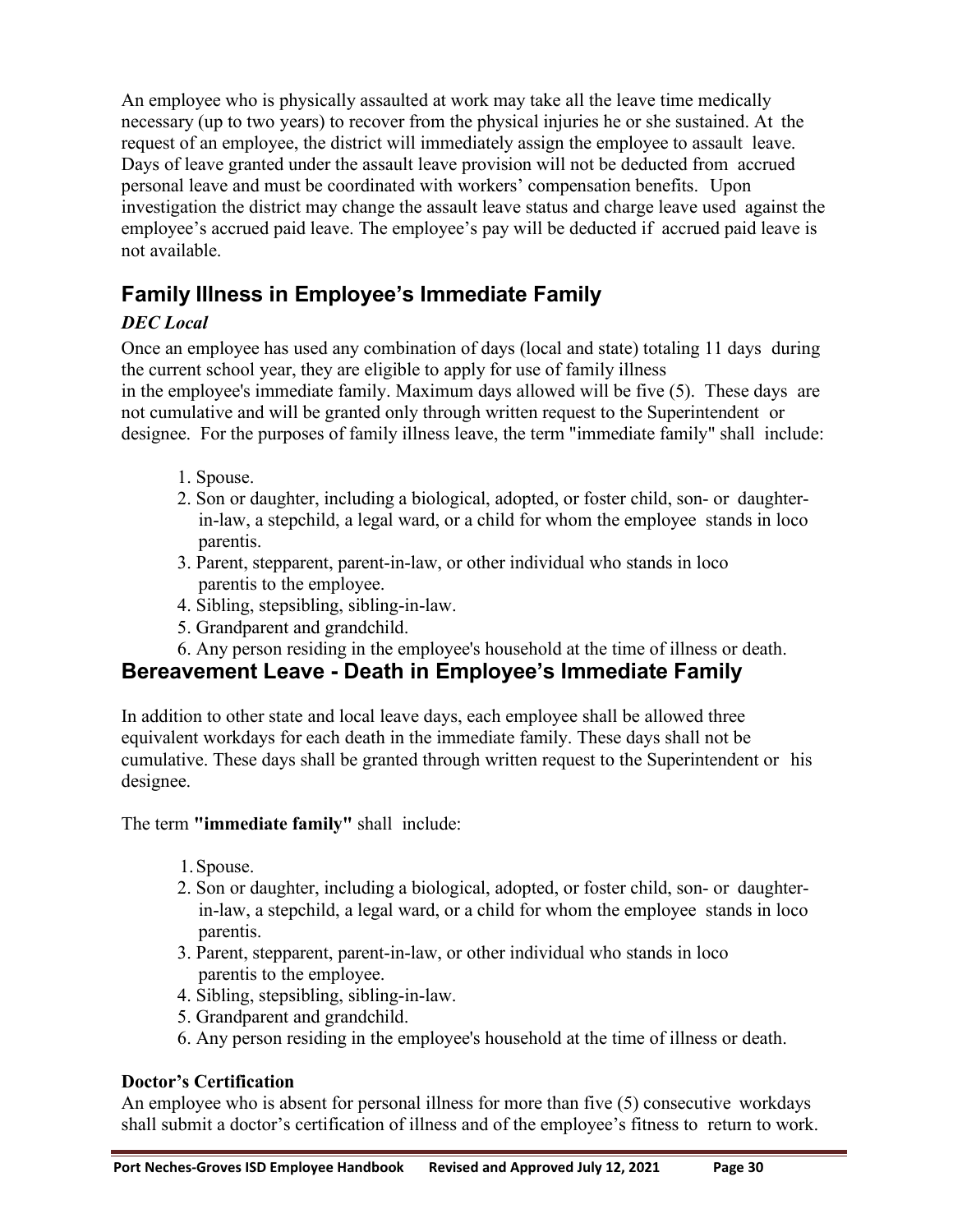Certification of illness shall be by a doctor who is duly registered and licensed under the Medical Practice Act of Texas, a licensed doctor of dentistry, a licensed chiropractor, or a licensed podiatrist. Members of the Christian Science church may have their illness attested to by a Christian Science practitioner. This documentation shall be submitted to the employee's principal or immediate supervisor upon return to work.

#### **Neutral Absence Control**

#### *Non-Injury Related Absence*

In the event an at-will employee is unable to resume the full scope of his or her usual and customary job duties after the exhaustion of all paid leave benefits, the employee shall be placed on extended leave without pay for a period of 90 calendar days. An employee shall have the option to take any accrued, unused vacation time before extended leave without pay begins.

If, at the end of the 90 calendar-day period the employee remains unable to fully resume his or her usual and customary job duties, the employee shall be automatically terminated effective on the 91st calendar day.

Any temporary return to work for less than a period of ten consecutive workdays within the 90 calendar-day period shall not be considered as an interruption of the 90-calendar-day period.

An employee automatically terminated under this provision and rehired by the District within a three-year consecutive absence shall have his or her years of service earned at the time of termination restored that shall be used in determining the employee's salary upon rehire.

[For contract employees, the nonrenewal process described in policy DFBB shall be followed.]

#### *Job-Related Injury Absence*

If an at-will employee remains unable to fully resume his or her usual job duties after exhaustion of all available leave, the employee shall be granted injury leave without pay for a period of up to 180 calendar days from the date that all paid leave was exhausted. An employee shall have the option to take any accrued, unused vacation time before extended leave without pay begins.

At the end of the 180-day period, the employee shall provide the District with a medical narrative from his or her physician detailing the condition and prognosis of the employee and indicating whether the employee is, at that time, capable of being released to fully assume his or her usual job duties, or advising as to whether or when the physician anticipates the employee may be fully capable of returning to work.

In the event the employee's physician expresses the opinion that the employee will be able to fully perform his or her usual job duties within a 90-calendar-day period from the end of the 180 calendar-day period of extended leave, the employee shall be given extended leave without pay not to exceed the additional 90-calendar-day period.

If, at the end of the 180-calendar-day period, the physician finds the employee is unable to fully resume the performance of his or her job at that time and will not be able to fully perform the usual job within the next 90 calendar days, with or without accommodation, the employee shall be terminated effective on the first day after the 180-calendar-day period of extended leave.

Any temporary return to work for less than a period of ten consecutive workdays within the extended leave period shall not be considered as an interruption of the leave period.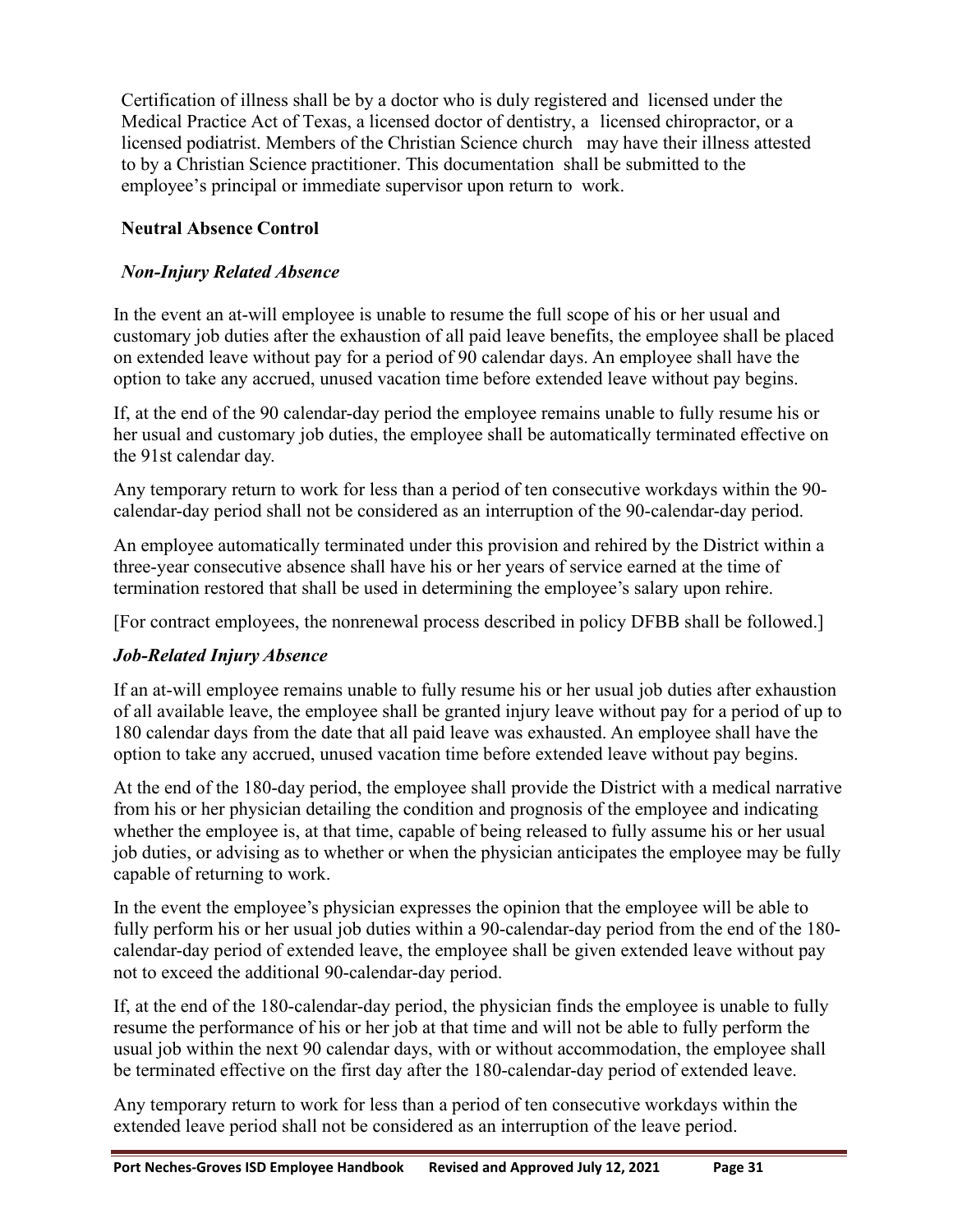An employee automatically terminated under this provision and rehired by the District within a three-year consecutive absence shall have his or her years of service earned at the time of termination restored that shall be used in determining the employee's salary upon rehire.

These provisions shall in no way impede or diminish any rights or benefits to which the employee may be entitled as a result of dismemberment or disability as may be determined by the legal representatives of the District and the employee, and the Texas Workers' of Insurance, Division of Workers' Compensation.

[For contract employees, the nonrenewal process described in policy DFBB shall be followed.]

# <span id="page-31-0"></span>**Jury Duty**

Employees will receive leave with pay and without loss of accumulated leave for jury duty. Employees must present documentation of the service and may keep any compensation they receive.

# <span id="page-31-1"></span>**Other Court Appearances**

Employees will be granted paid leave to comply with a valid subpoena to appear in a civil, criminal, legislative, or administrative proceeding. Employees may be required to submit documentation of their need for leave for court appearances.

# **Truancy Court Appearances**

An employee who is a parent or guardian of a child and any court-appointed guardian ad litem of a child who is required to miss work to attend a truancy court hearing may use personal leave or compensatory time for the absence. Employees who do not have paid leave available will be docked for any absence required because of the court appearance.

# <span id="page-31-2"></span>**Absence from Work Procedure**

A teacher who is unable to report for work should notify the principal at the earliest possible moment so that a suitable substitute may be secured before work time. It is always the responsibility of the principal or the principal's designee to engage a substitute. All other employees of the district will notify their supervisor following a procedure developed at the building level.

# <span id="page-31-3"></span>**Military Leave**

**Paid leave for military service.** Any employee who is a member of the Texas National Guard, Texas State Guard, reserve component of the United States Armed Forces, or a member of a state or federally authorized Urban Search and Rescue Team is entitled to 15 days of paid leave per fiscal year when engaged in authorized training or duty orders by proper authority. An additional seven days of leave per fiscal year are available if called to state active duty in response to a disaster. In addition, an employee is entitled to use available state and local personal or sick leave during a time of active military service.

**Reemployment after military leave:** Employees who leave the district to enter into the United States uniformed services or who are ordered to active state military duty (Texas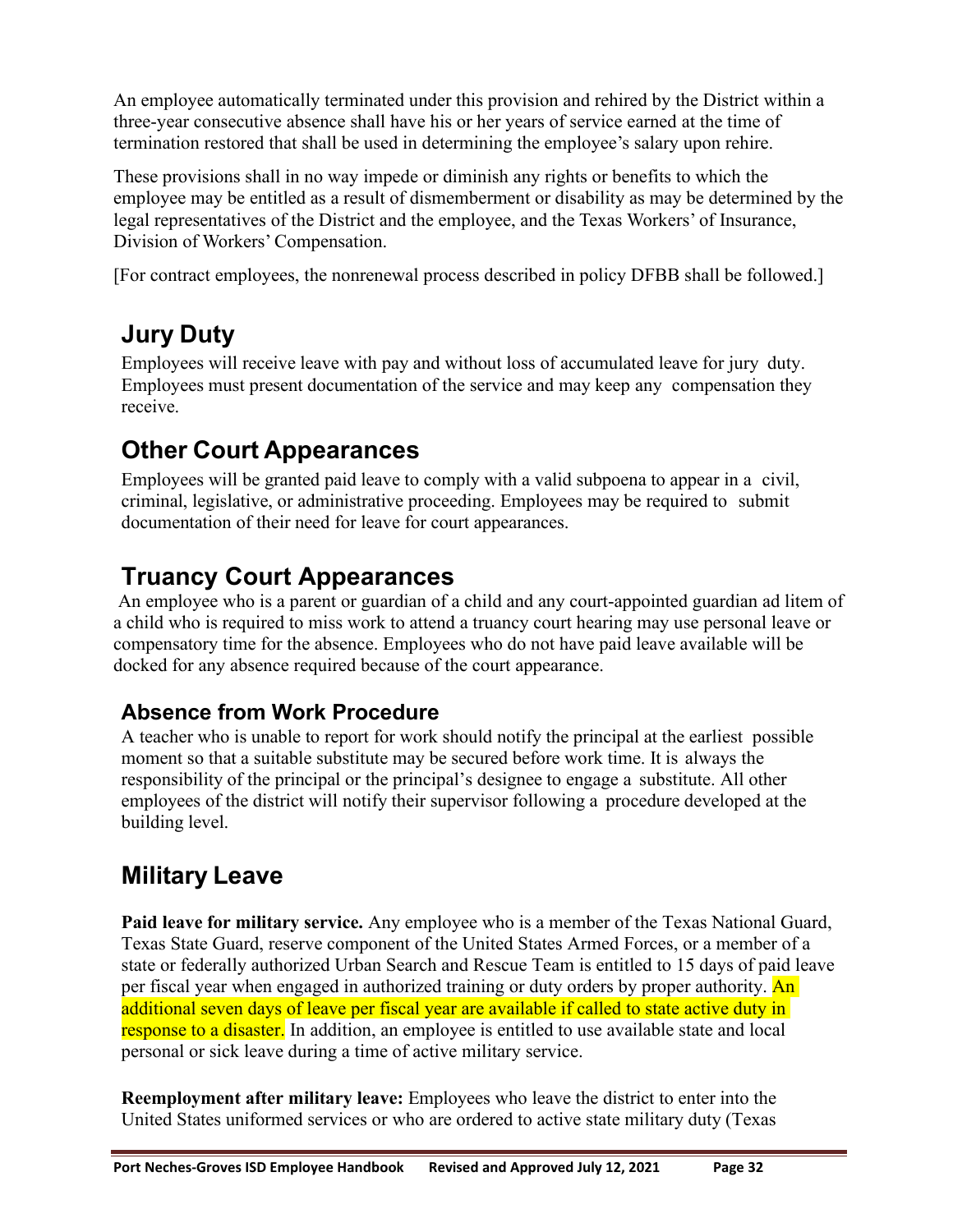National Guard or Texas State Guard) may return to employment if they are honorably discharged. Employees who wish to return to the district will be reemployed in the position they would have held if employment had not been interrupted or reassigned to an equivalent or similar position provided they can be qualified to perform the required duties. To be eligible for reemployment, employees must provide notice of their obligation or intent to perform military service, provide evidence of honorable discharge or release, and submit an application for reemployment to the Superintendent. In most cases, the length of federal military service cannot exceed five years.

**Continuation of health insurance:** Employees who perform service in the uniformed services may elect to continue their health plan coverage at their own cost for a period not to exceed 24 months. Employees should contact the Employee Benefits Office for details on eligibility, requirements, and limitations.

### **Friends Helping Friends (Replaced Catastrophic Sick Leave)**

The purpose of Friends Helping Friends is to provide additional local/state personal sick days to PNGISD full-time employees in the event of an extended illness of the employee or of the employee's immediate family. (Immediate family as defined by PNGISD policy DEC (Local)). Full-time status requires that a person work a minimum of 35 hours per week. It is understood that Friends Helping Friends is a donor program based on good will and not mandatory for any employee to contribute.

Campus Principals, Maintenance Director, Transportation Coordinator or their appointed designee will be the campus representative for Friends Helping Friends. A campus group will be ALL employees working on a campus. Other individual campus groups will be: Maintenance, Transportation, Administration Building and West Groves Education Center.

#### **Acquiring days:**

• A district employee must submit their Employee Request Form to the campus principal or campus designee. (Both the Employee Request Form and Employee Donor Form can be found on the district's website under the tab Faculty and Staff then Employee Forms.) The completed form will then be sent to the Personnel Office.

#### **Employee requesting sick days:**

- 1. An employee must be employed a minimum of one (1) year before requesting any local sick days. The requesting employee must have exhausted all available paid leave, including vacation days, and be docked two (2) days after submitting their request before qualifying for the program. The requesting employee cannot be receiving Workers' Compensation payments and request Friends Helping Friends days from other employees. A recipient is not allowed to receive a daily rate which exceeds his/her current daily salary from PNGISD.
- 2. It is the responsibility of the requesting employee to submit a request to the campus principal or designee. The employee's name and reason for the request must be stated on the form. The requested days must be made prior to the time the employee will be off work. Employee's cannot request days to replace days prior to the initial request. Should the recipient be incapacitated to the extent that he/she cannot personally apply, the request may be submitted on his/her behalf by a family member, authorized agent, or the principal.
- 3. The maximum number of days requested by an employee may not exceed 180 days within a five (5) year period. (The year being defined as July  $1 -$  June 30 the following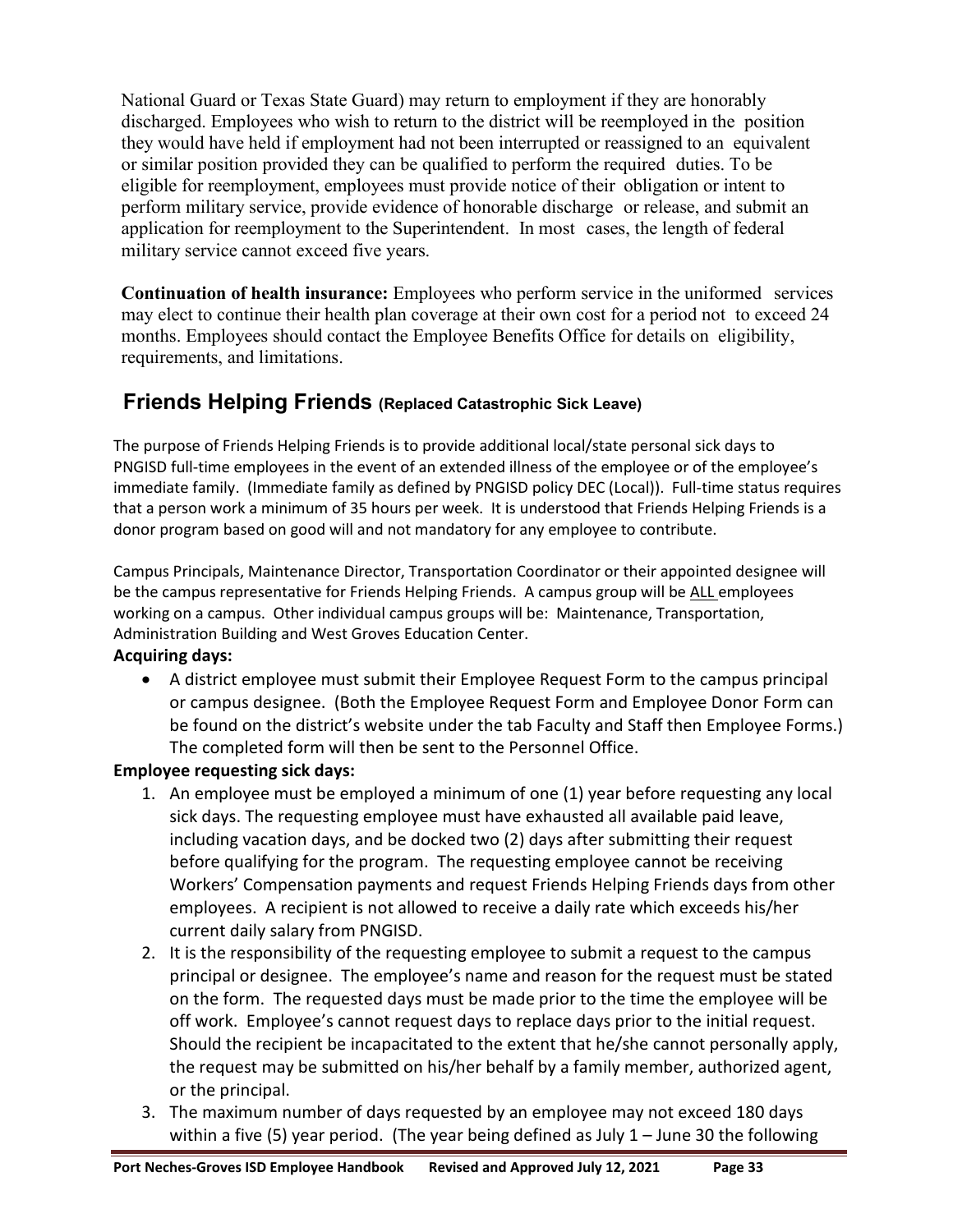year.) Days requested may range from 1 – 15 day increments. A maximum of 15 can be requested per application. A person in need of more days must submit an application requesting additional days.

4. The recipient will be informed by the personnel office whether or not their request for donations was partially or fully met.

#### **Employees donating sick days:**

- 1. An employee must be employed a minimum of one (1) year before donating any local sick days. An employee may donate up to 15 sick days to an employee per request in a school year (unless the request is an immediate family member as defined by PNGISD policy DEC (local). It is understood that all local sick days will be exhausted before state personal days are donated.
- 2. An employee donating sick days must maintain a balance of 30 combined (state and local) leave days in their bank at all times. The personnel office will be responsible for verifying the 30 day combined limit.
- 3. Donor forms may be obtained from the district web page and shall be submitted to the personnel office after a formal request for days has been received. The confidentiality of the donor shall be protected by staff members involved in processing the forms.
- 4. Donated days submitted and not used will be used for the same recipient if another request is needed for additional days. A copy of the donor form will be emailed to the donor upon use of their donated days. If an excess of donated days results, unused forms will be returned to the donor(s). All information relating to donations shall be kept confidential.

**DISCLAIMER:** By participating in this program I understand that these are the terms set forth by the district's Friends Helping Friends steering committee and are subject to be adjusted accordingly after the piloting period of January 1, 2017 through June 30, 2017. The district committee is made up of the 2015-16 elected Catastrophic Leave Committee members who will serve as long as they remain an employee of PNGISD as the Friends Helping Friends steering committee for the first two years of the programs implementation.

#### <span id="page-33-0"></span>**Vacations, Holidays and Off Duty Days** *Policy DED (Local)*

All persons employed in positions normally requiring 12 months of service shall observe holiday and vacation schedules as follows:

#### **Vacation**

Personnel employed in positions normally requiring 240 workdays per year shall be entitled to vacation as per schedule below.

| Length of service in district | <b>Vacation Days</b> |
|-------------------------------|----------------------|
| $1 - 9$ years                 | 10                   |
| $10 - 19$ years               | 15                   |
| $20 + \text{years}$           | 20                   |

Additionally, Custodial and Maintenance personnel employed in positions normally requiring 260 workdays per year shall observe 14 paid holidays in addition to the vacation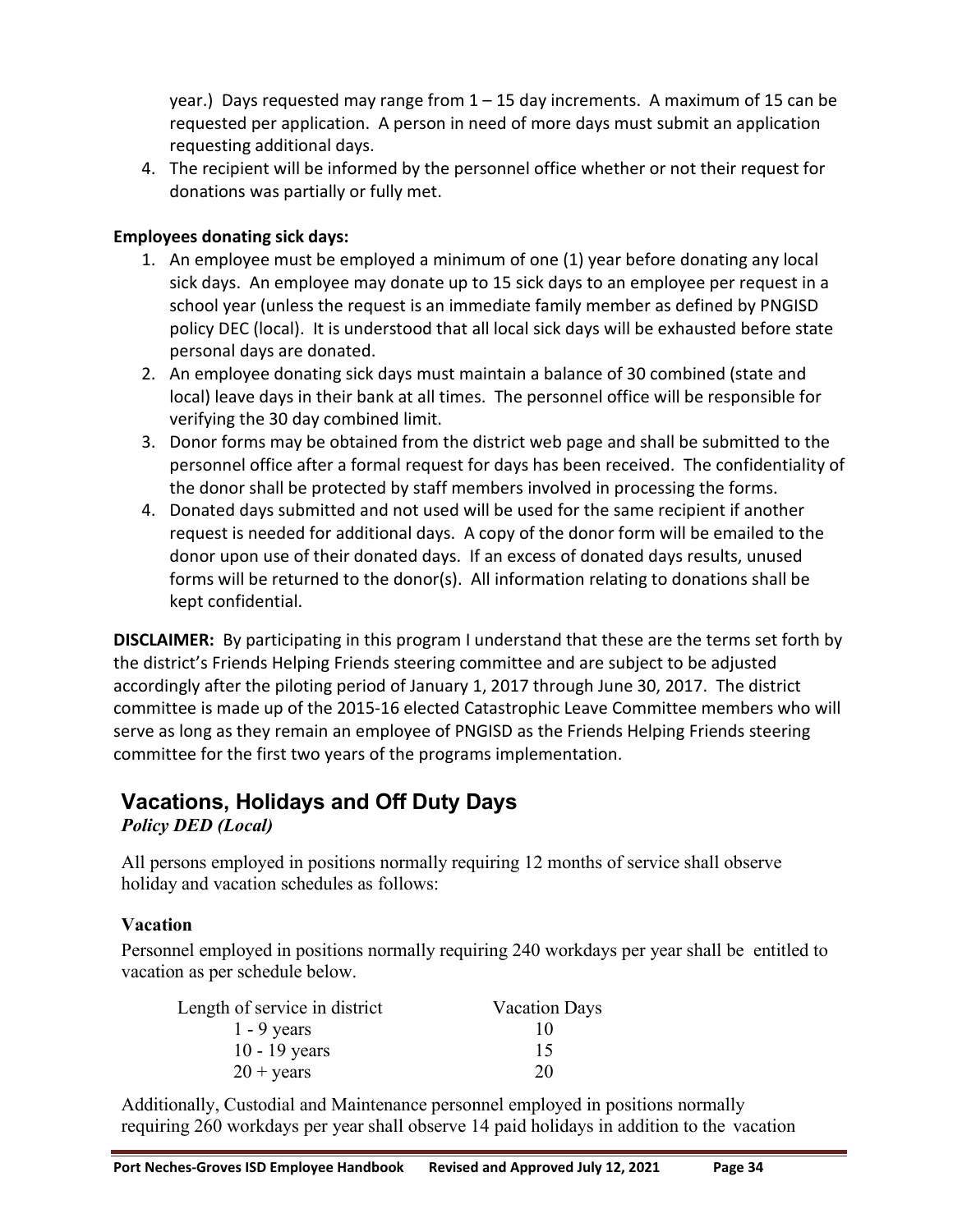schedule above.

#### **Vacation Guidelines**

- Vacation time for the above employees shall be granted after completion of the year(s) of service in the District and shall be awarded on July 1 of each year.
- Any full-time employee starting to work before July 1 shall be entitled to two weeks of vacation during the following contract year. One week may be granted after employment of six months and the other week after 12 months.
- Any full-time employee starting to work after July 1 and before June 30 shall be entitled to one week vacation during the current year after an employment period of six months.
- All vacation days are not cumulative and must be used within an 18-month period of the date awarded. Vacations shall be scheduled with the approval of the immediate supervisor. Employees working less than 50 percent of full-time are not eligible for vacation leave.
- The employee's hire date must be on or before July 1 for creditable service for vacations 10, 15 and 20 years.

#### **Holidays**

Each year a Board-approved calendar is issued indicating school days, staff development and **workdays**, paydays, grade reporting dates and approved holidays. Employee input will be solicited in developing the calendar.

#### **Off-Duty Days**

Employees who work more than 220 days per year will also have off-duty days. Off-duty days are based on the number of days over their respective work year. Example: 230 day work year but calendar reflects 235 possible work days, the five (5) days over 230 are called off-duty days. All off-duty days are not cumulative and must be used within an 18-month period of the date awarded.

# **Definition of Work Day**

A full-time contract employee, clerical employee or aide, will be counted present for one- half day of work when the employee works from the reporting time until 11:30 a. m. **ONLY** a fulltime contract employee will be counted present for a full day of work when the employee works from reporting time until 2:00 p. m. All other employees **MUST** work their respective daily scheduled hours; or, use one-half day of available leave. Example: local sick leave, state personal leave, vacation, off-duty day, etc. All charges for leave and dock-days of salary will be handled on this basis.

Auxiliary employees (maintenance, custodial and food service) are paid for the actual number of hours worked.

# <span id="page-34-1"></span><span id="page-34-0"></span>**Employee Relations and Communications Recognition and Appreciation**

Continuous efforts are made throughout the year to recognize employees who make an extra effort to contribute to the success of the district. Employees are recognized at board meetings, in the district newsletter, and through special events and activities. Suggestions for persons to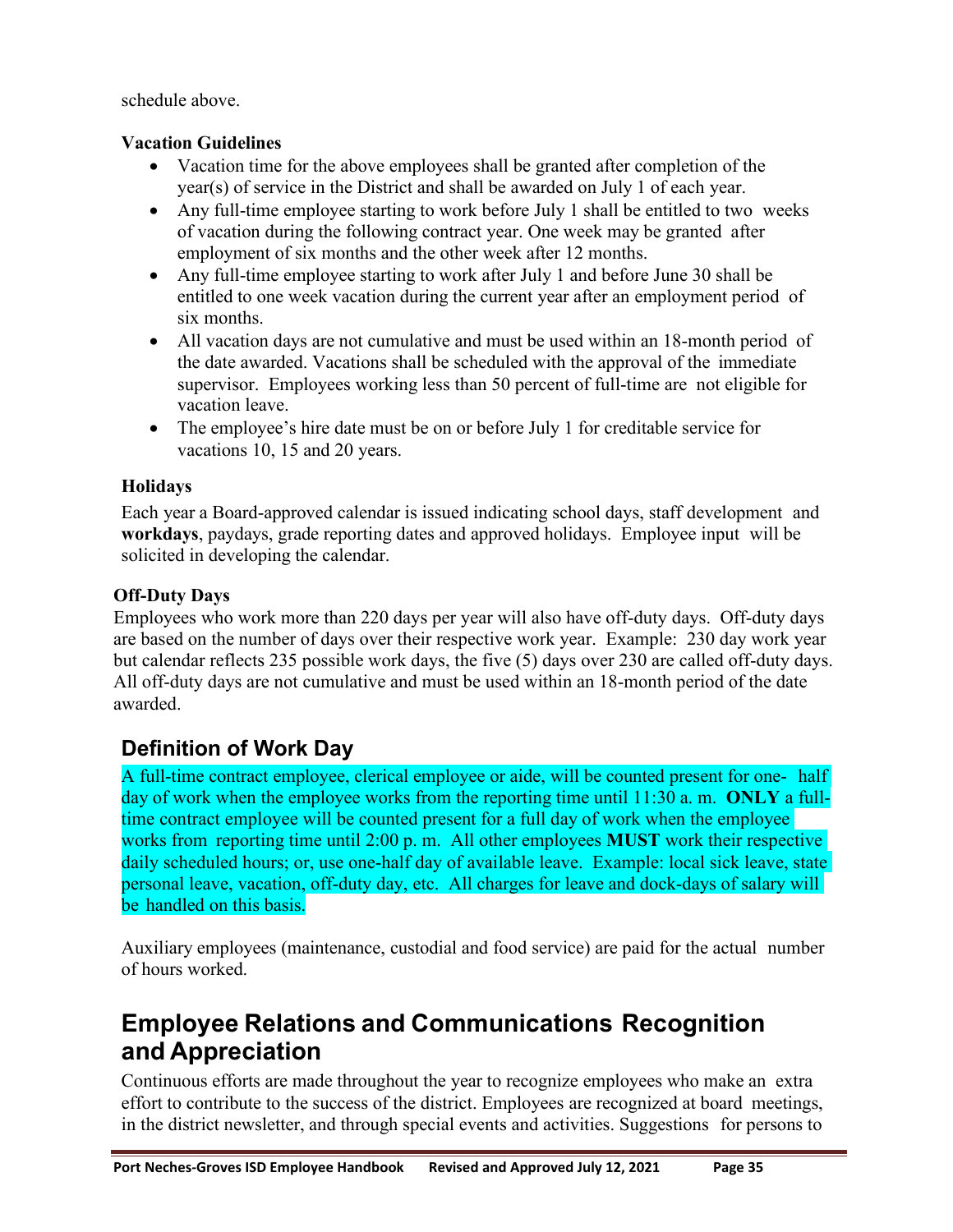be recognized should be made through the Superintendent's office.

# <span id="page-35-0"></span>**District Communications**

All PNG employees are given a district PNG email address. Upon employment the personnel office will assist new hires in setting up their PNG email address. It is mandatory that employees use and access their PNG email address since this is the most common communication used by the District.

Throughout the school year, the District publishes newsletters, brochures, fliers, calendars, news releases, and other communication materials. These publications offer employees and the community information pertaining to school activities and achievements.

# <span id="page-35-1"></span>**Complaints and Grievances**

#### *Policy DGBA*

In an effort to hear and resolve employee concerns or complaints in a timely manner and at the lowest administrative level possible, the board has adopted an orderly grievance process. Employees are encouraged to discuss their concerns or complaints with their supervisors or an appropriate administrator at any time.

The formal process provides all employees with an opportunity to be heard up to the highest level of management if they are dissatisfied with an administrative response. Once all administrative procedures are exhausted, employees can bring concerns or com- plaints to the board of trustees. The district's policy concerning the process of bringing concerns and complaints can be found at: [DGBA](http://pol.tasb.org/Policy/Code/724?filter=DGBA)

# <span id="page-35-2"></span>**Employee Conduct and Welfare**

# <span id="page-35-3"></span>**Standards of Conduct**

#### *Policy DH*

All employees are expected to work together in a cooperative spirit to serve the best interests of the district and to be courteous to students, one another, and the public. Employees are expected to observe the following standards of conduct:

- Recognize and respect the rights of students, parents, other employees, and members of the community.
- Maintain confidentiality in all matters relating to students and coworkers.
- Report to work according to the assigned schedule.
- Notify their immediate supervisor in advance or as early as possible in the event that they must be absent or late. Unauthorized absences, chronic absenteeism, tardiness, and failure to follow procedures for reporting an absence may because for disciplinary action.
- Know and comply with department and district policies and procedures.
- Express concerns, complaints, or criticism through appropriate channels.
- Observe all safety rules and regulations and report injuries or unsafe conditions to a supervisor immediately.
- Use district time, funds, and property for authorized district business and activities only.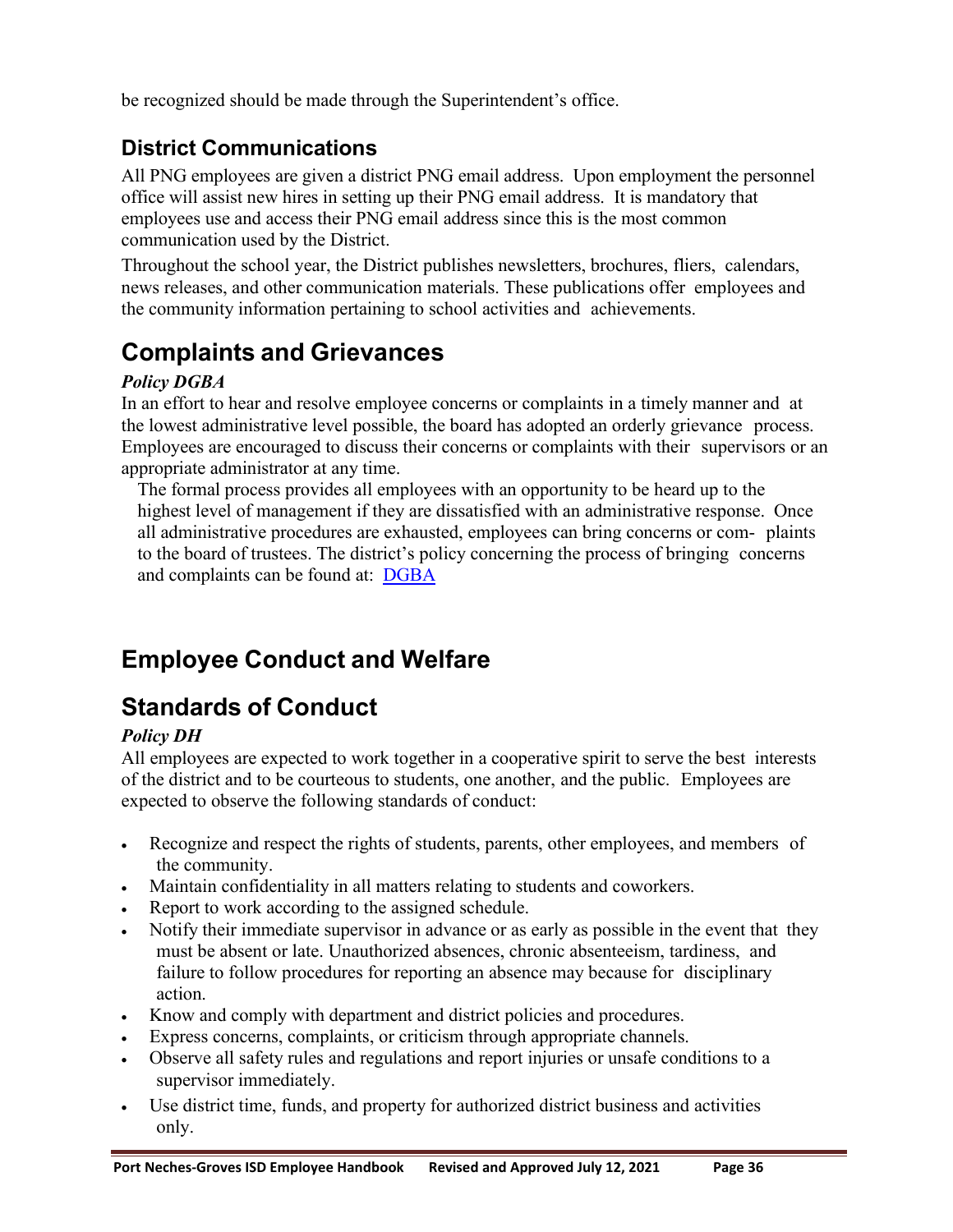All district employees should perform their duties in accordance with state and federal law, district policies and procedures, and ethical standards. Violation of policies, regulations, or guidelines may result in disciplinary action, including termination. Alleged incidents of certain misconduct by educators, including having a criminal record, must be reported to SBEC not later than the seventh day the superintendent knew of the incident. See *Reports to the Texas Education Agency* for additional information.

The *Code of Ethics and Standard Practices for Texas Educators*, adopted by the State Board for Educator Certification, which all district employees must adhere to, is reprinted below:

#### **Texas Educators' Code of Ethics**

#### **Statement of Purpose**

The Texas educator shall comply with standard practices and ethical conduct toward students, professional colleagues, school officials, parents, and members of the community and shall safeguard academic freedom. The Texas educator, in maintaining the dignity of the profession, shall respect and obey the law, demonstrate personal integrity, and exemplify honesty and good moral character.

The Texas educator, in exemplifying ethical relations with colleagues, shall extend just and equitable treatment to all members of the profession. The Texas educator, in accepting a position of public trust, shall measure success by the progress of each student toward realization of his or her potential as an effective citizen. The Texas educator, in fulfilling responsibilities in the community, shall cooperate with parents and others to improve the public schools of the community. (19 TAC 247.1(b))

#### **Enforceable Standards**

#### **1. Professional Ethical Conduct, Practices, and Performance**

**Standard 1.1** The educator shall not intentionally, knowingly, or recklessly engage in deceptive practices regarding official policies of the school district, educational institution, educator preparation program, the Texas Education Agency, or the State Board for Educator Certification (SBEC) and its certification process. **Standard 1.2** The educator shall not knowingly misappropriate, divert, or use monies, personnel, property, or equipment committed to his or her charge for personal gain or advantage.

**Standard 1.3** The educator shall not submit fraudulent requests for reimbursement, expenses, or pay.

**Standard 1.4** The educator shall not use institutional or professional privileges for personal or partisan advantage.

**Standard 1.5** The educator shall neither accept nor offer gratuities, gifts, or favors that impair professional judgment or to obtain special advantage. This

standard shall not restrict the acceptance of gifts or tokens offered and accepted openly from students, parents of students, or other persons or organizations in recognition or appreciation of service.

**Standard 1.6** The educator shall not falsify records, or direct or coerce others to do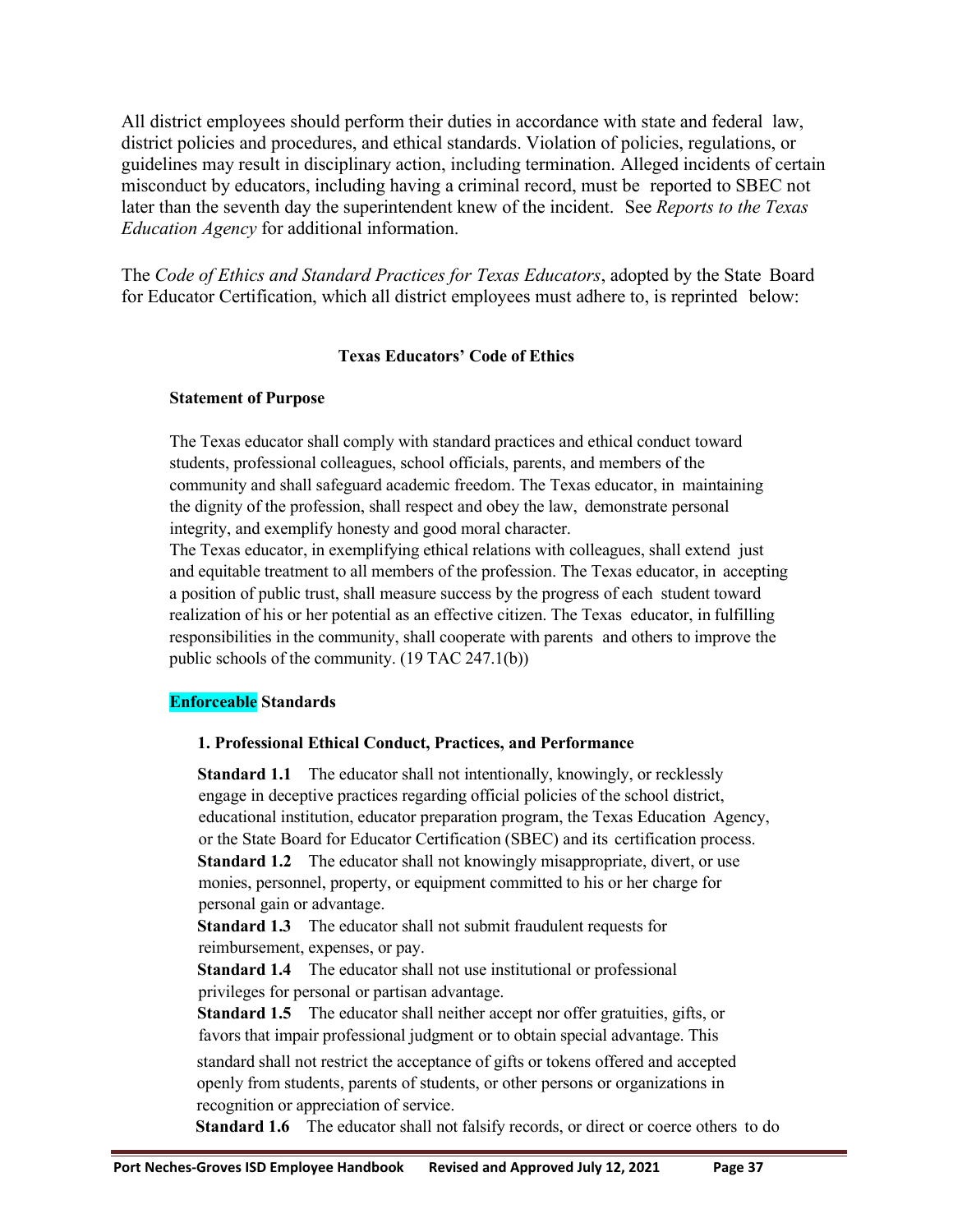so.

**Standard 1.7** The educator shall comply with state regulations, written local school board policies, and other state and federal laws.

**Standard 1.8** The educator shall apply for, accept, offer, or assign a position or a responsibility on the basis of professional qualifications.

**Standard 1.9** The educator shall not make threats of violence against school district employees, school board members, students, or parents of students.

**Standard 1.10** The educator shall be of good moral character and be worthy to instruct or supervise the youth of this state.

**Standard 1.11** The educator shall not intentionally or knowingly misrepresent his or her employment history, criminal history, and/or disciplinary record when applying for subsequent employment.

**Standard 1.12** The educator shall refrain from the illegal use or distribution of controlled substances and/or abuse of prescription drugs and toxic inhalants. **Standard 1.13** The educator shall not consume alcoholic beverages on school property or during school activities when students are present.

#### **2. Ethical Conduct toward Professional Colleagues**

**Standard 2.1** The educator shall not reveal confidential health or personnel information concerning colleagues unless disclosure serves lawful professional purposes or is required by law.

**Standard 2.2** The educator shall not harm others by knowingly making false statements about a colleague or the school system.

**Standard 2.3** The educator shall adhere to written local school board policies and state and federal laws regarding the hiring, evaluation, and dismissal of personnel.

**Standard 2.4** The educator shall not interfere with a colleague's exercise of political, professional, or citizenship rights and responsibilities.

**Standard 2.5** The educator shall not discriminate against or coerce a colleague on the basis of race, color, religion, national origin, age, gender, disability, family status, or sexual orientation.

**Standard 2.6** The educator shall not use coercive means or promise of special treatment in order to influence professional decisions or colleagues.

**Standard 2.7** The educator shall not retaliate against any individual who has filed a complaint with the SBEC or provides information for a disciplinary investigation or proceeding under this chapter.

**Standard 2.8** The educator shall not intentionally or knowingly subject a colleague to sexual harassment.

#### **3. Ethical Conduct toward Students**

**Standard 3.1** The educator shall not reveal confidential information concerning students unless disclosure serves lawful professional purposes or is required by law.

**Standard 3.2** The educator shall not intentionally, knowingly, or recklessly treat a student or minor in a manner that adversely affects or endangers the learning, physical health, mental health, or safety of the student or minor.

**Standard 3.3** The educator shall not intentionally, knowingly, or recklessly misrepresent facts regarding a student.

**Standard 3.4** The educator shall not exclude a student from participation in a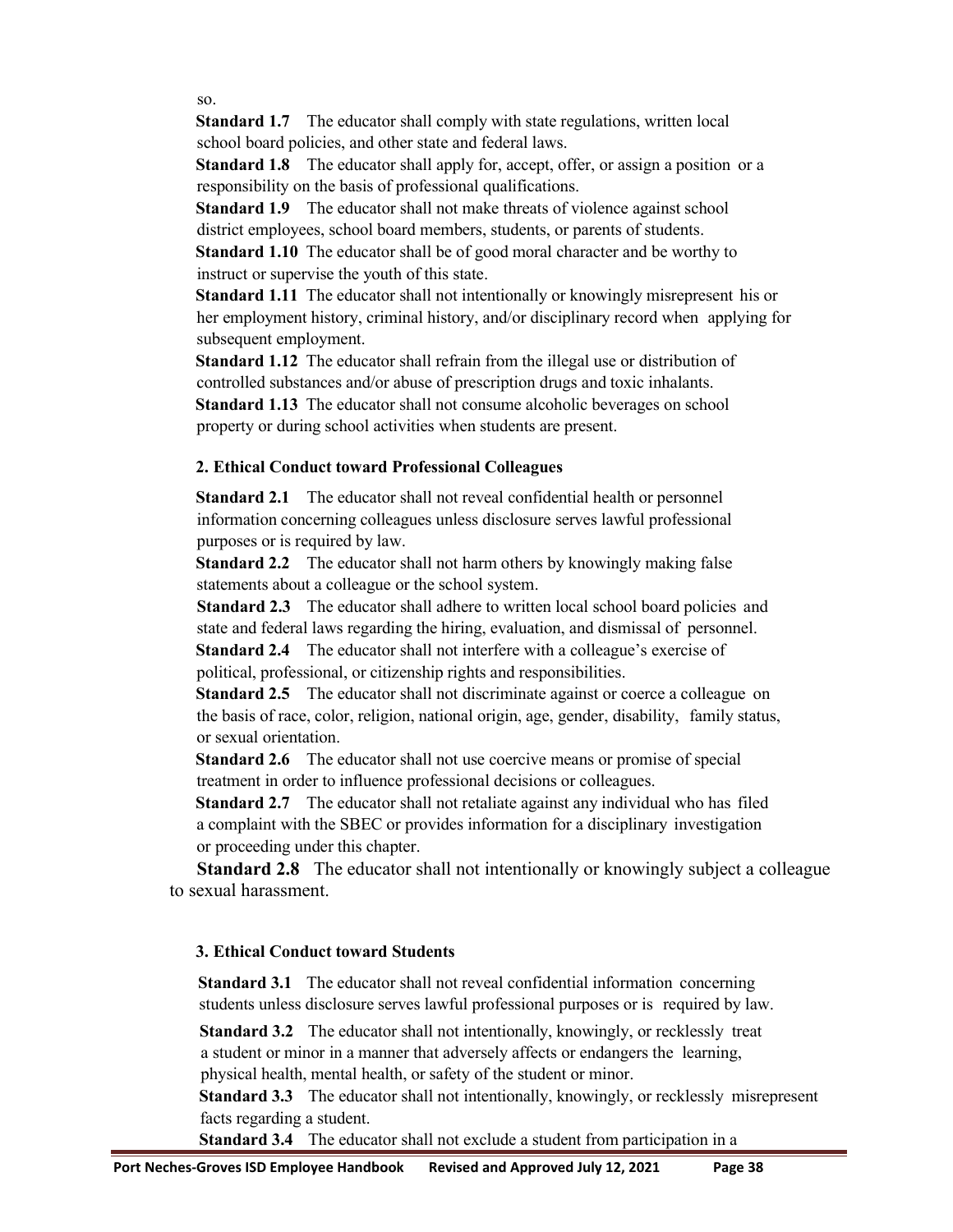program, deny benefits to a student, or grant an advantage to a student on the basis of race, color, gender, disability, national origin, religion, family status, or sexual orientation.

**Standard 3.5** The educator shall not intentionally, knowingly, or recklessly engage in physical mistreatment, neglect, or abuse of a student or minor.

**Standard 3.6** The educator shall not solicit or engage in sexual conduct or a romantic relationship with a student or minor.

**Standard 3.7** The educator shall not furnish alcohol or illegal/unauthorized drugs to any person under 21 years of age unless the educator is a parent or guardian of that child or knowingly allow any person under 21 years of age unless the educator is a parent or guardian of that child to consume alcohol or illegal/unauthorized drugs in the presence of the educator.

**Standard 3.8** The educator shall maintain appropriate professional educatorstudent relationships and boundaries based on a reasonably prudent educator standard.

**Standard 3.9** The educator shall refrain from inappropriate communication with a student or minor, including, but not limited to, electronic communication such as cell phone, text messaging, email, instant messaging, blogging, or other social network communication. Factors that may be considered in assessing whether the communication is inappropriate include, but are not limited to:

- (i) the nature, purpose, timing, and amount of the communication;
- (ii) the subject matter of the communication;
- (iii) whether the communication was made openly or the educator attempted to conceal the communication;
- (iv) whether the communication could be reasonably interpreted as soliciting sexual contact or a romantic relationship;
- (v) whether the communication was sexually explicit; and
- <span id="page-38-0"></span>(vi) whether the communication involved discussion(s) of the physical or sexual attractiveness or the sexual history, activities, preferences, or fantasies of either the educator or the student.

# **Dress and Grooming**

The dress and grooming of District employees shall be clean, neat, in a manner appropriate for their assignments, and in accordance with any additional standards established by their supervisors and approved by the Superintendent.

- Tattoos must be covered at all times
- <span id="page-38-1"></span>• No unusual piercings

# **Violations of Standards of Conduct**

#### *Policies DCD and DF*

Employees shall comply with the standards of conduct set out in this policy and with any other policies, regulations, and guidelines that impose duties, requirements, or standards attendant to their status as District employees. Violation of any policies, regulations, and guidelines may result in disciplinary action, including termination of employment.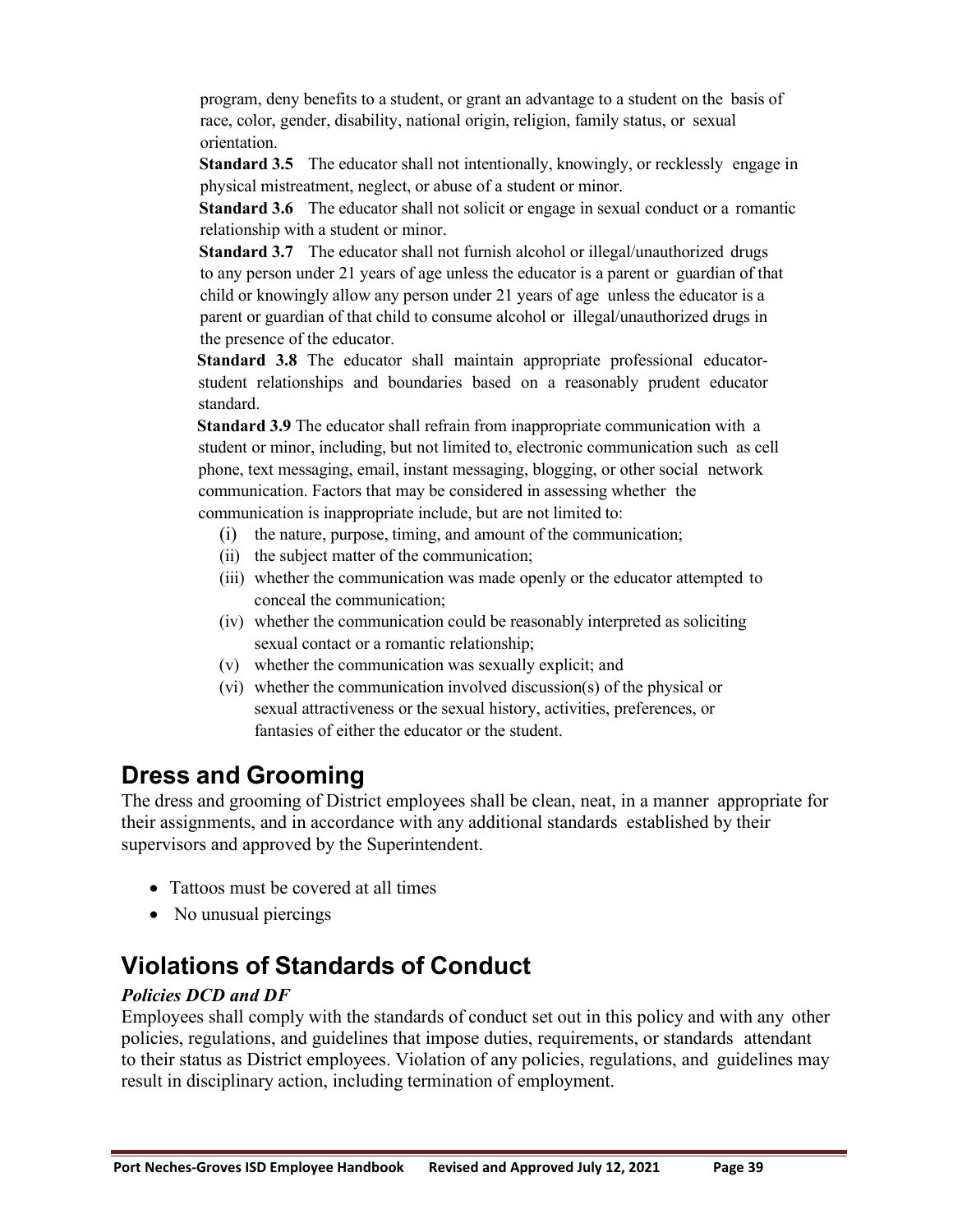# <span id="page-39-0"></span>**Discrimination, Harassment, and Retaliation**

### *Policies DH, DIA*

Employees shall not engage in prohibited harassment, including sexual harassment, of employees, unpaid interns, student teachers, or students. While acting in the course of their employment, employees shall not engage in prohibited harassment of other persons, including board members, vendors, contractors, volunteers, or parents. A substantiated charge of harassment will result in disciplinary action.

Individuals who believe they have been discriminated or retaliated against or harassed are encouraged to promptly report such incidents to the campus principal, supervisor, or appropriate district official. If the campus principal, supervisor, or district official is the subject of a complaint, the complaint should be made directly to the superintendent. A complaint against the superintendent may be made directly to the board. Any district employee who believes that he or she has experienced prohibited conduct based on sex, including sexual harassment, or believes that another employee has experienced such prohibited conduct, should immediately report the alleged acts. The employee may report the alleged acts to his or her supervisor, the campus principal, the Title IX coordinator, or the superintendent. The district's Title IX coordinator's name and contact information is listed in the Equal Employment Opportunity section of this handbook.

The district's policy that includes definitions and procedures for reporting and investigating discrimination, harassment, and retaliation can be found at:

<span id="page-39-1"></span>[DIA](http://pol.tasb.org/Policy/Code/724?filter=DIA)

# **Harassment of Students**

#### *Policies DF, DH, FFG, FFH, FFI*

Sexual and other harassment of students by employees are forms of discrimination and are prohibited by law. Romantic or inappropriate social relationships between students and district employees are prohibited. See *Reporting suspected child abuse*, pages 42-44 for additional information.

Employees who suspect a student may have experienced prohibited harassment are obligated to report their concerns to the campus principal or other appropriate district official. Any district employee who suspects or receives direct or indirect notice that a student or group of students has or may have experienced prohibited conduct based on sex, including sexual harassment, of a student shall immediately notify the district's Title IX coordinator, the ADA/Section 504 coordinator, or superintendent and take any other steps required by district policy.

All allegations of prohibited harassment of a student by an employee or adult will be reported to the student's parents and promptly investigated. An employee who knows of or suspects child abuse must also report his or her knowledge or suspicion to the appropriate authorities, as required by law.

The district's policy that includes definitions and procedures for reporting and investigating harassment of students can be found at: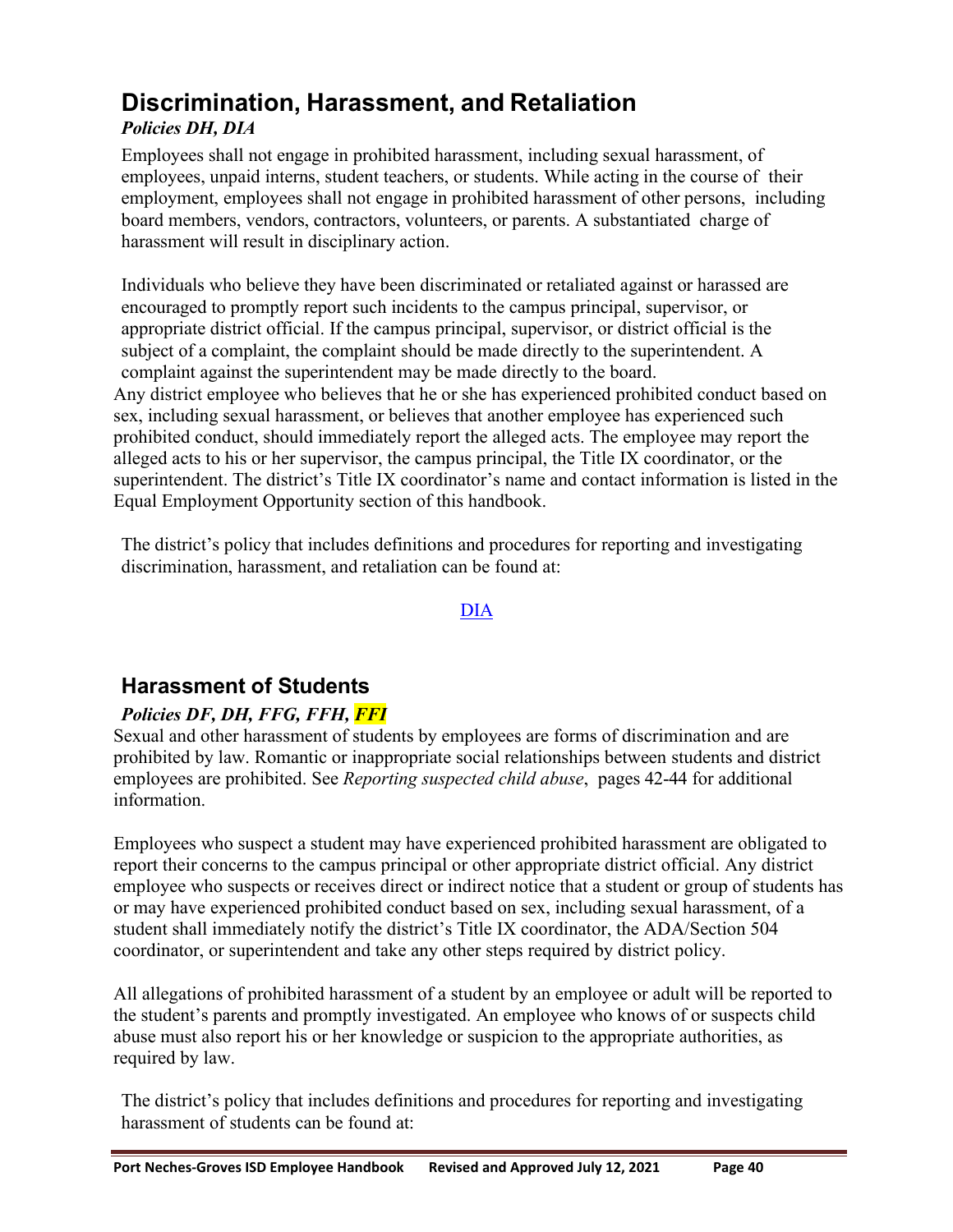### **Alcohol- and Drug-Abuse Prevention**

#### *Policies DH, DI*

Port Neches-Groves ISD is committed to maintaining an alcohol and drug-free environment and will not tolerate the use of alcohol and illegal drugs in the workplace and at schoolrelated or school-sanctioned activities on or off school property. Employees who use or are under the influence of alcohol or illegal drugs as defined by the Texas Controlled Substances Act during working hours may be dismissed. The district's policy regarding employee drug use can be found at:

#### <span id="page-40-1"></span><span id="page-40-0"></span>[DH](http://pol.tasb.org/Policy/Code/724?filter=DH) [DI](http://pol.tasb.org/Policy/Code/724?filter=DI) [DI\(Exhibit\)](http://pol.tasb.org/Policy/Code/724?filter=DI)

### **Reporting Suspected Child Abuse**

#### *Policies DG, FFG, GRA*

All employees with reasonable cause to believe that a child's physical or mental health or welfare has been adversely affected by abuse or neglect, are required by state law to report any suspected child abuse or neglect, as defined by Texas Family Code  $\S261.001$ , to a law enforcement agency, Child Protective Services, or appropriate state agency (e.g., state agency operating, licensing, certifying, or registering a facility) within 48 hours of the event that led to the suspicion. Alleged abuse or neglect involving a person responsible for the care, custody, or welfare of the child (including a teacher) must be reported to CPS.

Employees are also required to make a report if they have reasonable cause to believe that an adult was a victim of abuse or neglect as a child and they determine in good faith that the disclosure of the information is necessary to protect the health and safety of another child, elderly person, or person with a disability.

- Mental or emotional injury to a student or minor that results in an observable and material impairment in the student's or minor's development, learning, or psychological functioning;
- Causing or permitting a student or minor to be in a situation in which the student or minor sustains a mental or emotional injury that results in an observable and material impairment in the student's or minor's development, learning, or psychological functioning;
- Physical injury that results in substantial harm to a student or minor, or the genuine threat of substantial harm from physical injury to the student or minor, including an injury that is at variance with the history or explanation given and excluding an accident or reasonable discipline; or
- Sexual conduct harmful to a student's or minor's mental, emotional, or physical welfare.

Reports to Child Protective Services can be made to The Port Neches Police Department at 409-722-1424 or The Groves Police Department, at 409-962-0244 or The child Protective Services (CPS) division of the Texas Department of Family and Protective Services (1-800 252-5400) or on the Web at [www.txabusehotline.org.](http://www.txabusehotline.org/) State law specifies that an employee may not delegate to or rely on another person or administrator to make the report.

Under state law, any person reporting or assisting in the investigation of reported child abuse or neglect is immune from liability unless the report is made in bad faith or with malicious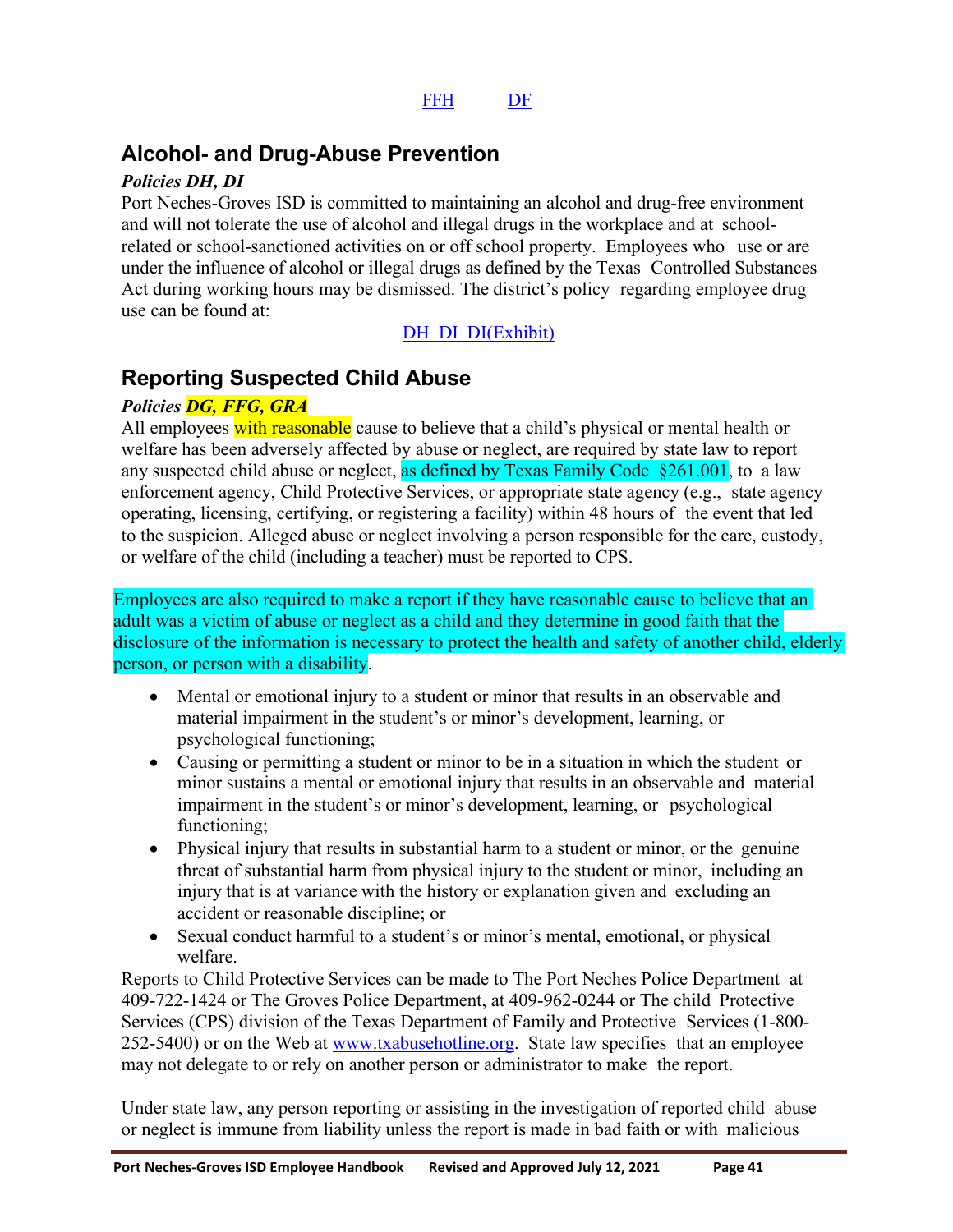intent. In addition, the district is prohibited from retaliating against an employee who, in good faith, reports child abuse or neglect or who participates in an investigation regarding an allegation of child abuse or neglect.

An employee's failure to report suspected child abuse may result in prosecution as a Class A misdemeanor. In addition, a certified employee's failure to report suspected child abuse may result in disciplinary procedures by SBEC for a violation of the Texas Educators' Code of Ethics.

Employees who suspect that a student has been or may be abused or neglected should also report their concerns to the campus principal. This includes students with disabilities who are no longer minors. Employees are not required to report their concern to the principal before making a report to the appropriate agency.

Reporting the concern to the principal does not relieve the employee of the requirement to report it to the appropriate state agency. In addition, employees must cooperate with investigators of child abuse and neglect. Interference with a child abuse investigation by denying an interviewer's request to interview a student at school or requiring the presence of a parent or school administrator against the desires of the duly authorized investigator is prohibited.

### <span id="page-41-0"></span>**Sexual Abuse and Maltreatment of Children**

The district has established a plan for addressing child sexual abuse, which may be accessed from the campus principal. As an employee, it is important for you to be aware of warning signs that could indicate a child may have been or is being sexually abused. Sexual abuse in the Texas Family Code is defined as any sexual conduct harmful to a child's mental, emotional, or physical welfare as well as a failure to make a reasonable effort to prevent sexual conduct with a child. Maltreatment is defined as abuse or neglect. Anyone who suspects that a child has been or may be abused or neglected has a legal responsibility under state law for reporting the suspected abuse or neglect to law enforcement or to Child Protective Services (CPS).

Employees are required to follow the procedures described above in *Reporting Suspected Child Abuse*.

#### **Information for Review**

The Department of Protective and Regulatory Services, Local Law Enforcement Agencies, and Independent School Districts have certain obligations pursuant to the Texas Family Code, and the Texas Code of Criminal Procedures regarding reporting, investigation and protection of abused and neglected children in the State of Texas.

In accordance with Chapter 261.101 and 261.103 of the Texas Family Code: A person having cause to believe that a child's physical or mental health or welfare has been adversely affected by abuse or neglect by any person shall immediately make a report as provided by this sub chapter a report shall be made to: (1) any local or state law enforcement agency; (2) the department (TDPRS) if the alleged or suspected abuse involves a person responsible for the care, custody or welfare of the child.

To insure compliance with the laws of Texas and the maximum protection of children involved with the Port Neches-Groves Independent School District and the Department of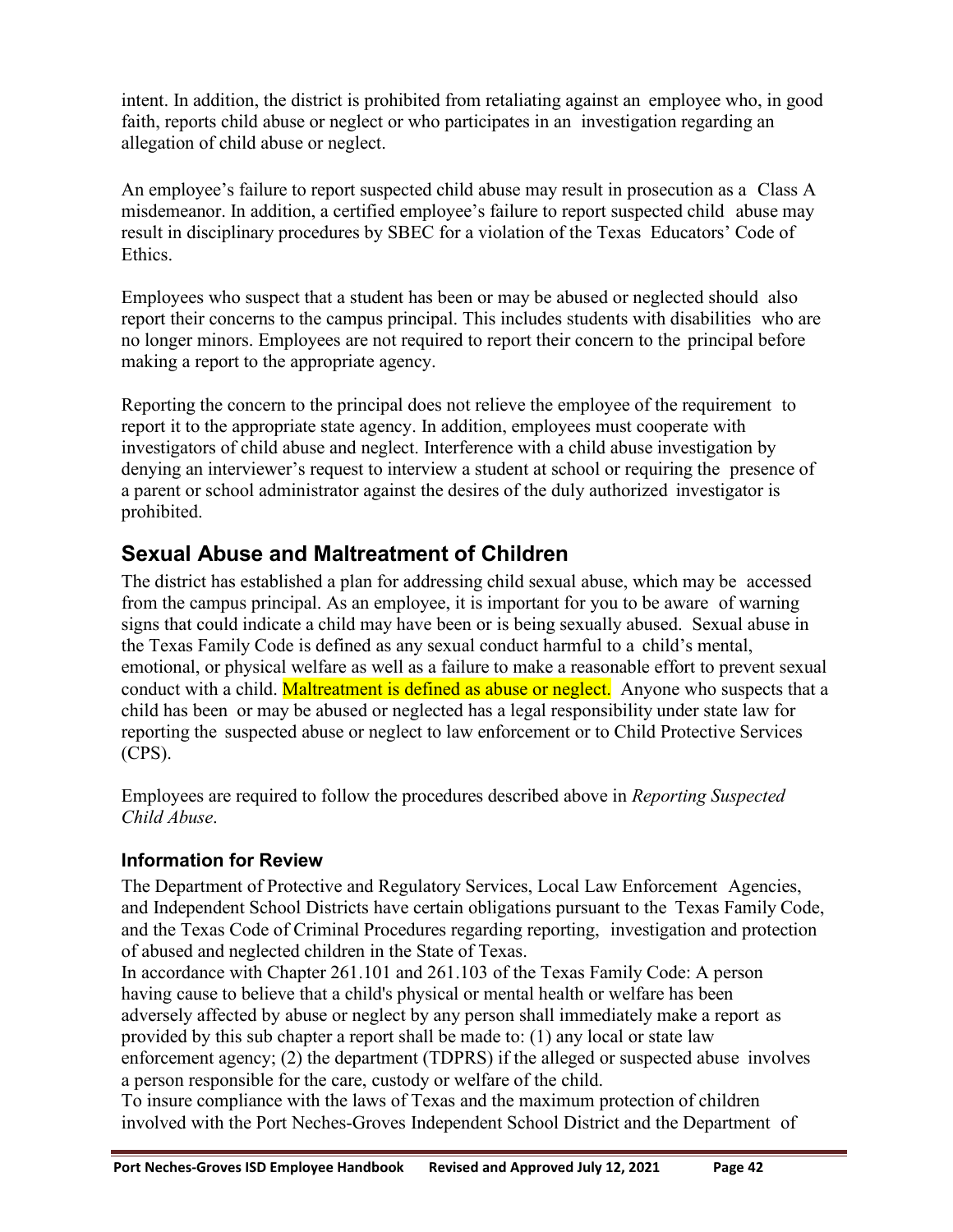Protective and Regulatory Services (Child Protective Services Division) the following procedures are proposed:

It shall be the duty of all school personnel (teachers, principals, etc.) to report child abuse or neglect to the TDPRS or local law enforcement agencies. A report made to the Texas Education Agency will not satisfy the statutory reporting requirements.

The legal duty to report lies with each person who has cause to believe that abuse or neglect has occurred. It is the responsibility of the individual, not the school district, to make the report. A person who has cause to make a report, but knowingly fails to do so commits a criminal offense (Texas Family Code, Section 261.109).

#### \*\*A SECURE website has been established for School Professionals: https://reportabuse.ws

#### \*\*The State Wide Intake number is 1-800-252-5400

Reports may include, but are not limited to, any of the following:

- A. Death of a child.
- B. Physical injury of a child.
- C. Parent is threatening injury or death to a child or child is threatening suicide because of abuse or neglect.
- D. Failure to thrive syndrome or a severely malnourished child.
- E. Sexual abuse of a child by a relative or household member.
- F. Child is left alone, deserted, lost, abandoned, or totally without parental supervision or other caretaker supervision.
- G. Child appears to be lacking basic physical necessities, is starving or freezing.
- H. Child, due to lack of medical attention, is in danger of death or serious physical harm.
- I. Caretaker is behaving in a bizarre, psychotic, extremely intoxicated or drugged manner, or is threatening imminent suicide in a child's presence.
- J. Severely exploited child.
- K. Alleged abuse of a child by a school district employee

All reports are confidential and can only be shared with Law Enforcement and the family "for purposes consistent with the purposes of the Texas Family Code under regulations adopted by DPRS". However, written notification of findings will be sent to the complainant. In addition, case information necessary to meet the needs of the child in the school setting will be shared with school personnel.

Upon arrival at the school, the caseworker will make his/her presence known to the appropriate school personnel.

The investigating caseworker must present his/her official Texas Department of Protective and Regulatory Services identification upon the request of the school personnel.

The school will provide a place for the investigating caseworker to interview the child that assures the privacy, comfort, and confidentiality of the interview.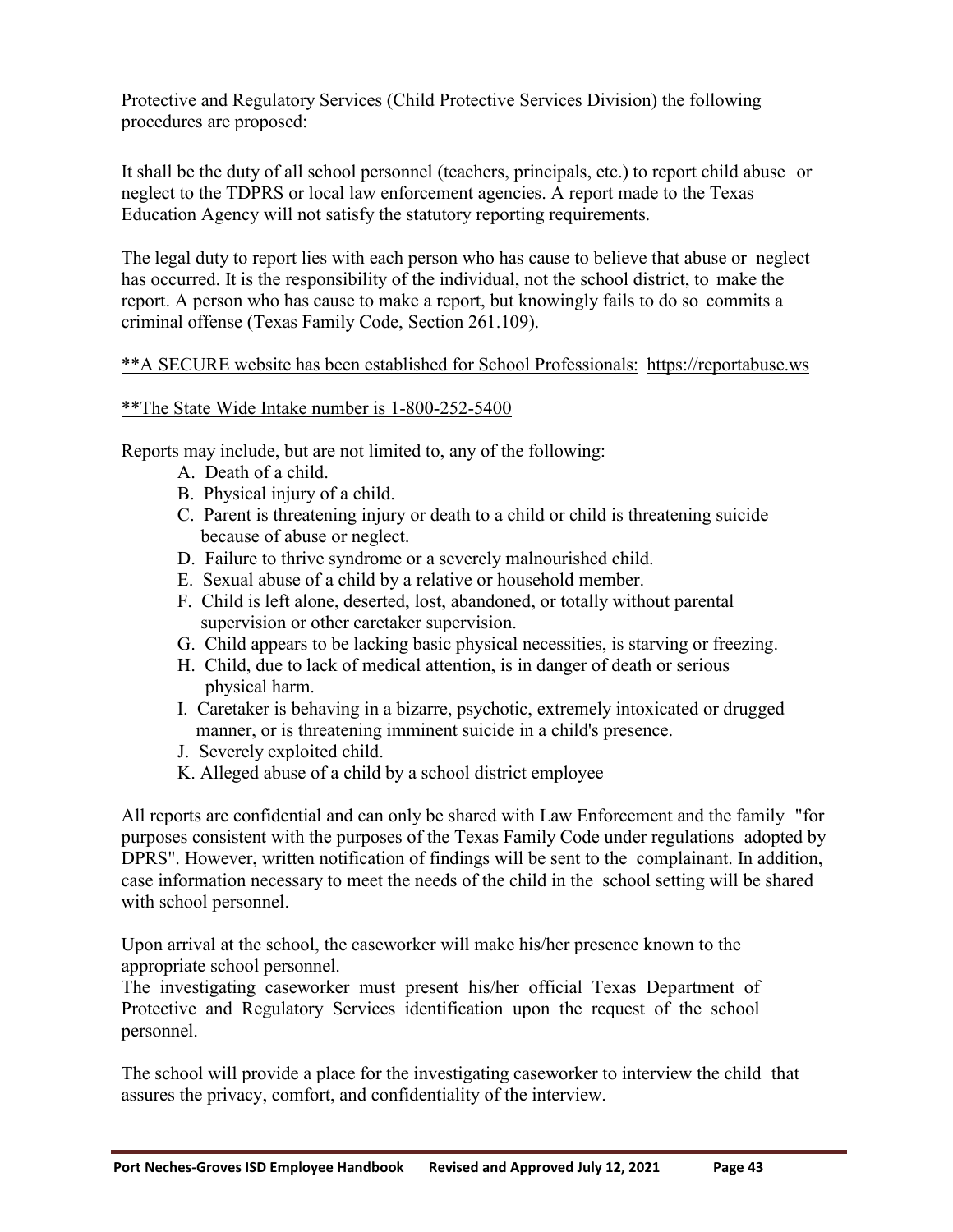To assure confidentiality of the interview, only the investigation caseworker (s) and child will be present during an interview conducted as part of an investigation. The caseworker will be responsible for contacting the parent/caregiver regarding CPS's interview with the child.

The following provisions will govern investigations or reports of abuse/neglect of children when the alleged perpetrator is an employee of the school district or a volunteer in the school; and the alleged abuse/neglect is to have taken place at school.

- A. Any suspected abuse/neglect must be reported to Law Enforcement or TDPRS immediately.
- B. Upon receipt of such a report of abuse/neglect, TDPRS will orally report the complaint to the principal of the school (or his/her designee), who will advise the district chain of command of the complaint and request that the school district cooperate with CPS by participating in the investigation of the complaint.

# **Reporting Crime**

#### *Policy DG*

The Texas Whistleblower Act protects district employees who make good faith reports of violations of law by the district to an appropriate law enforcement authority. The district is prohibited from suspending, terminating the employment of, or taking other adverse personnel action against, an employee who makes a report under the Act. State law also provides employees with the right to report a crime witnessed at the school to any peace officer with authority to investigate the crime.

### **Scope and Sequence**

#### *Policy DG*

If a teacher determines that students need more or less time in a specific area to demonstrate proficiency in the Texas Essential Knowledge and Skills (TEKS) for that subject and grade level, the district will not penalize the teacher for not following the district's scope and sequence. The district may take appropriate action if a teacher does not follow the district's scope and sequence based on documented evidence of a deficiency in classroom instruction. This documentation can be obtained through observation or substantiated and documented third-party information.

# <span id="page-43-0"></span>**Fraud and Financial Impropriety**

#### *Policy CAA*

All employees should act with integrity and diligence in duties involving the district's financial resources. The district prohibits fraud and financial impropriety, as defined below. Fraud and financial impropriety includes the following:

- Forgery or unauthorized alteration of any document or account belonging to the district
- Forgery or unauthorized alteration of a check, bank draft, or any other financial document
- Misappropriation of funds, securities, supplies, or other district assets, including employee time
- Impropriety in the handling of money or reporting of district financial transactions
- Profiteering as a result of insider knowledge of district information or activities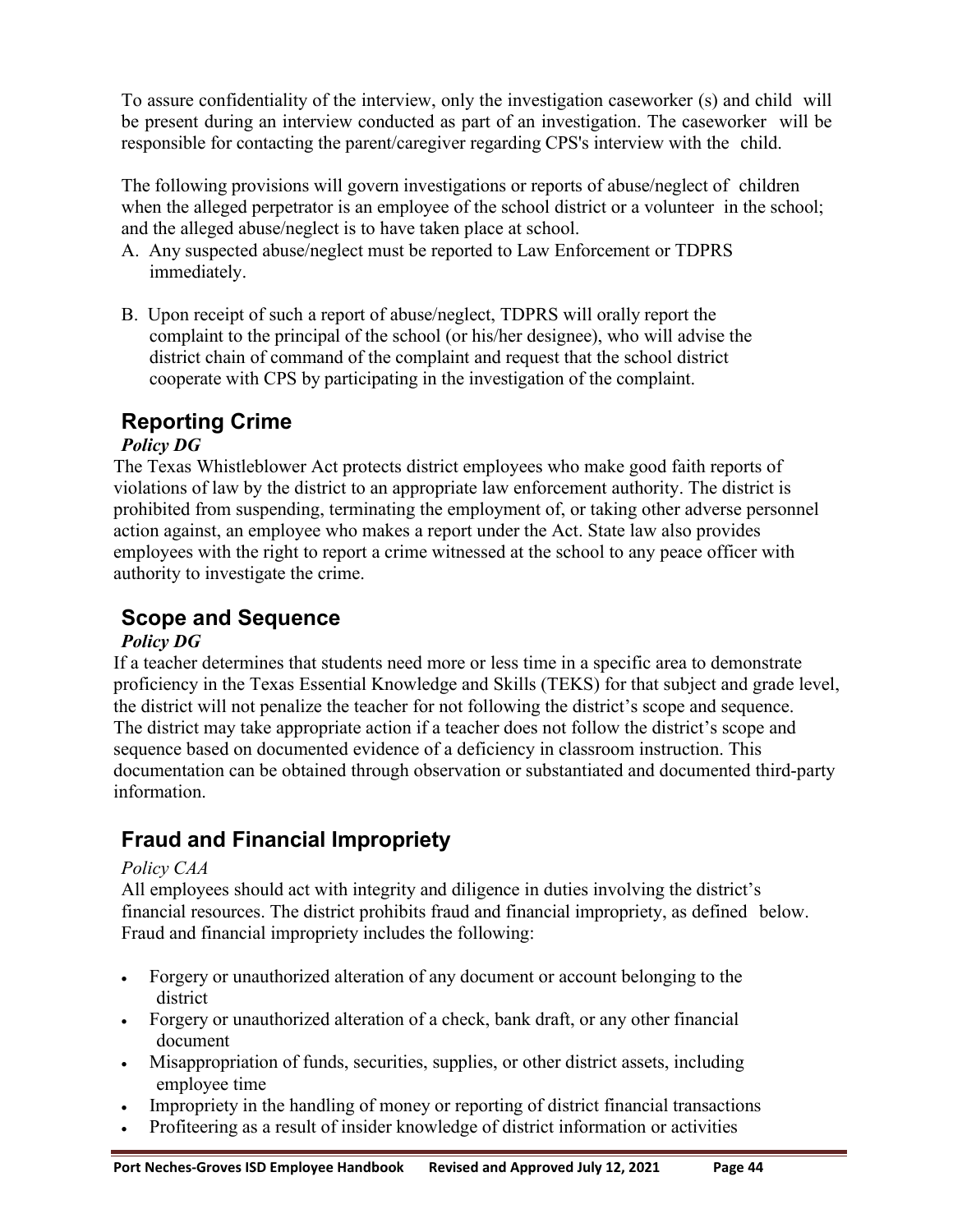- Unauthorized disclosure of confidential or proprietary information to outside parties
- Unauthorized disclosure of investment activities engaged in or contemplated by the district
- Accepting or seeking anything of material value from contractors, vendors, or other persons providing services or materials to the district except as otherwise permitted by law or district policy
- Inappropriately destroying, removing, or using records, furniture, fixtures, or equipment
- Failing to provide financial records required by federal, state or local entities
- Failure to disclose conflicts of interest as required by law or district policy
- Any other dishonest act regarding the finances of the district
- Failure to comply with requirements imposed by law, the awarding agency, or a passthrough entity for state and federal awards

# <span id="page-44-0"></span>**Conflict of Interest**

#### *Policy DBD*

Employees are required to disclose in writing to the district any situation that creates a potential conflict of interest with proper discharge of assigned duties and responsibilities or creates a potential conflict of interest with the best interests of the district. This includes the following:

- A personal financial interest
- A business interest
- Any other obligation or relationship
- Nonschool employment

Employees should contact their supervisor for additional information.

# <span id="page-44-1"></span>**Gifts and Favors**

#### *Policy DBD*

Employees may not accept gifts or favors that could influence, or be construed to influence, the employee's discharge of assigned duties. The acceptance of a gift, favor, or ser- vice by an administrator or teacher that might reasonably tend to influence the selection of textbooks, electronic textbooks, instructional materials or technological equipment may result in prosecution of a Class B misdemeanor offense. This does not include staff development, teacher training, or instructional materials, such as maps or worksheets, that convey information to students or contribute to the learning process.

### <span id="page-44-2"></span>**Associations and Political Activities**

#### *Policy DGA*

The district will not directly or indirectly discourage employees from participating in political affairs or require any employee to join any group, club, committee, organization, or association. Employees may join or refuse to join any professional association or organization.

An individual's employment will not be affected by membership or a decision not to be a member of any employee organization that exists for the purpose of dealing with employers concerning grievances, labor disputes, wages, rates of pay, hours of employment, or conditions of work. Use of district resources, including work time, for political activities is prohibited.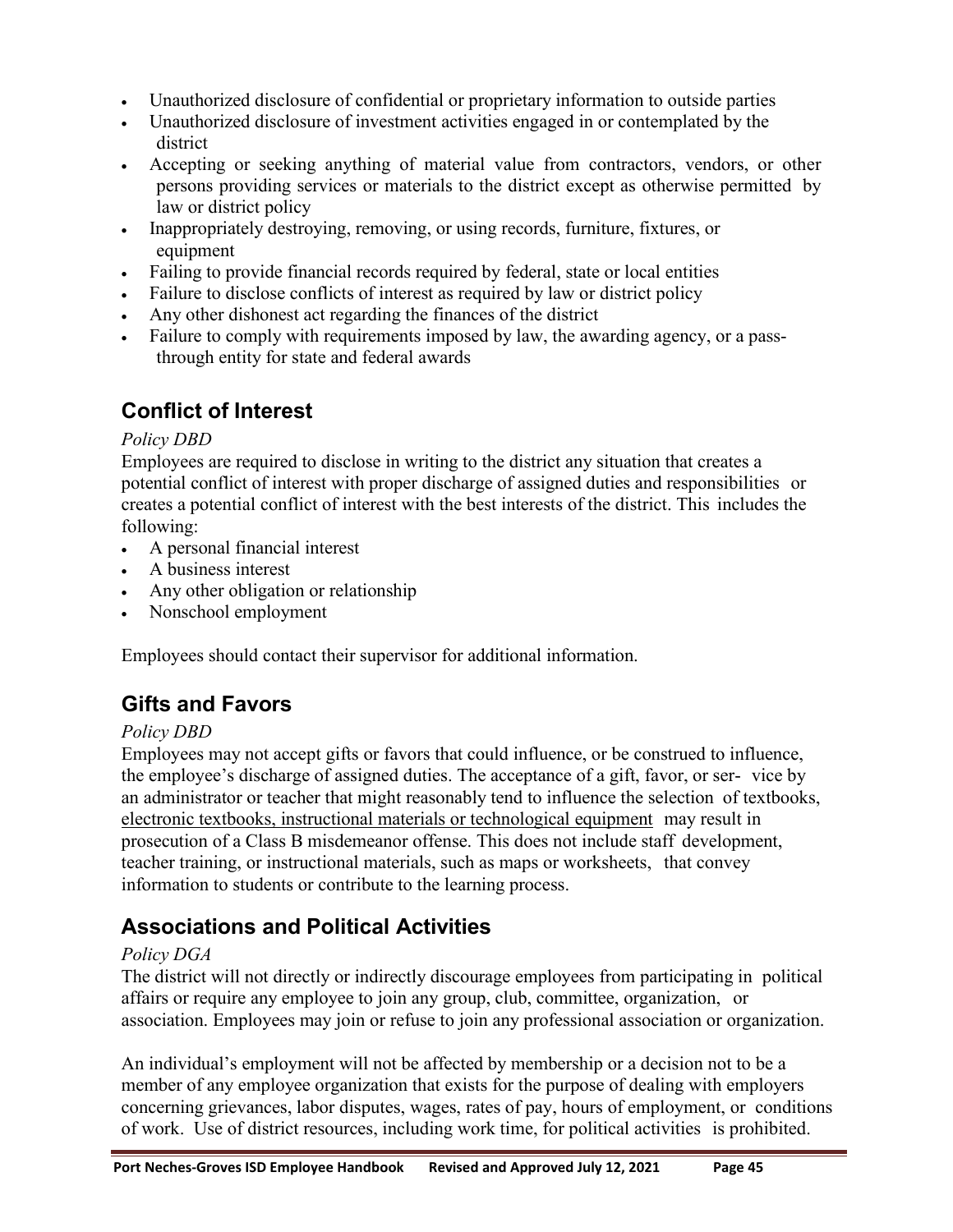The district encourages personal participation in the political process, including voting. Employees who need to be absent from work to vote during the early voting period or on election day must communicate with their immediate supervisor prior to the absence.

# <span id="page-45-0"></span>**Safety**

#### *Policy CK*

The district has developed and promotes a comprehensive program to ensure the safety of its employees, students, and visitors. The safety program includes guidelines and procedures for responding to emergencies and activities to help reduce the frequency of accidents and injuries. To prevent or minimize injuries to employees, coworkers, and students and to protect and conserve district equipment, employees must comply with the following requirements:

- Observe all safety rules.
- Keep work areas clean and orderly at all times.
- Immediately report all accidents to their supervisor.
- Operate only equipment or machines for which they have training and authorization.
- Prohibition on use of cell phones or electronic devices while driving.

Employees with questions or concerns relating to safety programs and issues can contact Julie Gauthier, Deputy Superintendent.

# <span id="page-45-1"></span>**Tobacco Products and E-Cigarette Use**

#### *Policies DH, GKA, FNCD*

State law prohibits smoking, using tobacco products, or e-cigarettes on all district-owned property and at school-related or school-sanctioned activities, on or off school property. This includes all buildings, playground areas, parking facilities, and facilities used for athletics and other activities. Drivers of district-owned vehicles are prohibited from smoking, using tobacco products or e-cigarettes while inside the vehicle. Notices stating that smoking is prohibited by law and punishable by a fine are displayed in prominent places in all school buildings.

#### **Technology Resources Policy CQ**

The district's technology resources, including its networks, computer systems, email accounts, devices connected to its networks, and all district-owned devices used on or off school property, are primarily for administrative and instructional purposes. Limited personal use is permitted if the use:

- Imposes no tangible cost to the district.
- Does not unduly burden the district's technology resources.
- Has no adverse effect on job performance or on a student's academic performance.

Electronic mail transmissions and other use of the technology resources are not confidential and can be monitored at any time to ensure appropriate use. District email accounts will not be set up until the Computer Use Form is complete. Annually all employees must complete the online safety and security training and pass the safety and security training test. Email accounts and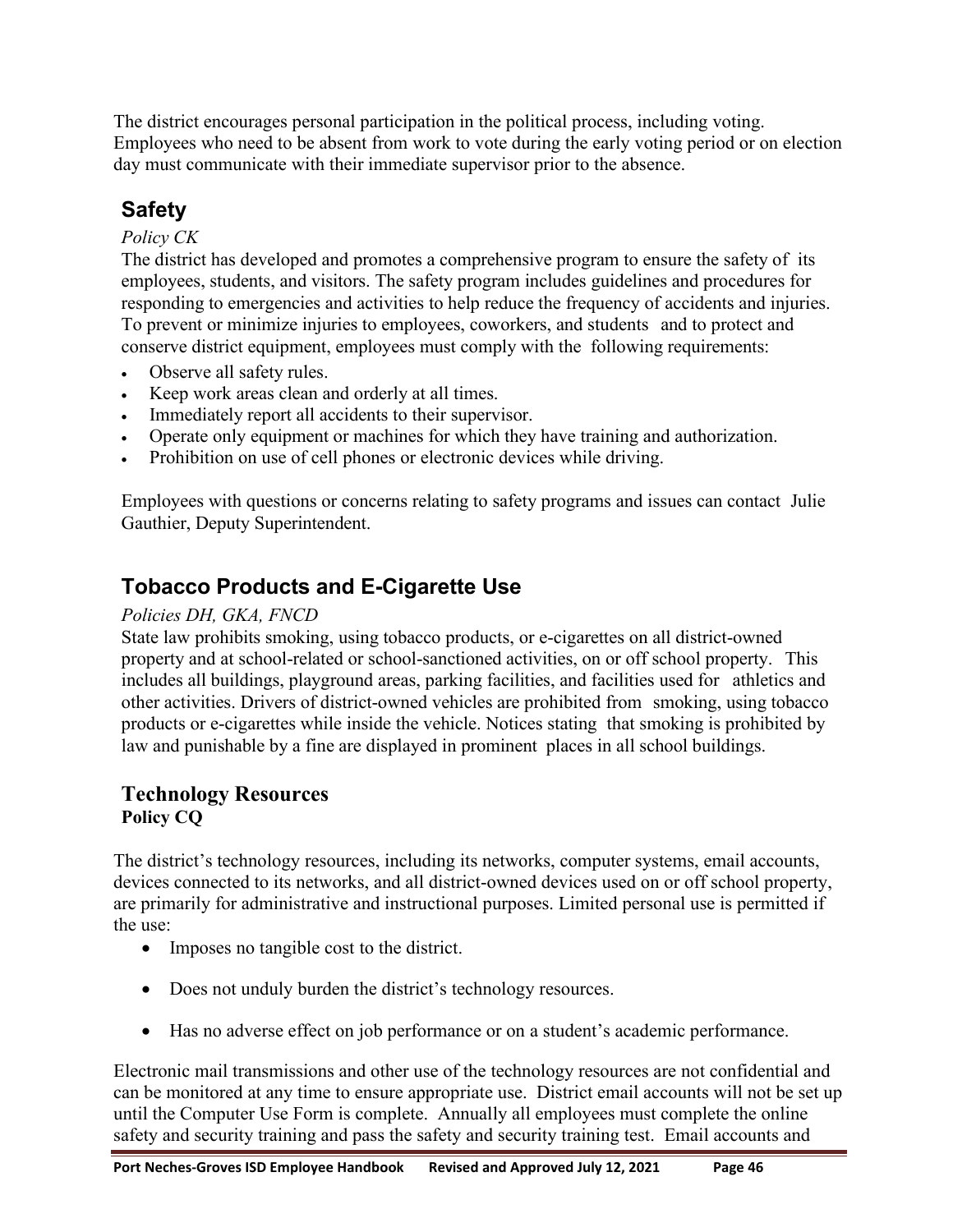network connections will be disabled if failure to comply.

Employees are required to abide by the provisions of the district's acceptable use agreement and administrative procedures. Failure to do so can result in suspension of access or termination of privileges and may lead to disciplinary and legal action. Employees with questions about computer use and data management can contact Crystal Werkheiser, Director of Technology.

### **Personal Use of Electronic Communications**

#### *Policy DH*

Electronic media includes all forms of social media, such as text messaging, instant messaging, electronic mail (e-mail), Web logs (blogs), electronic forums (chat rooms), videosharing Web sites (e.g., YouTube), editorial comments posted on the Internet, and social network sites (e.g., Facebook, Twitter, LinkedIn, "wikis", Instagram, etc.). Electronic communication also includes all forms of telecommunication such as landlines, cell phones, and Web-based applications.

As role models for the district's students, employees will be held to the same professional standards in his or her public use of electronic media as for any other public conduct. If an employee's use of electronic media violates state or federal law or district policy, or interferes with the employee's ability to effectively perform his or her job duties, the employee is subject to disciplinary action, up to and including termination of employment.

If an employee wishes to use a social network site or similar media for personal purposes, the employee is responsible for the content on the employee's page, including content added by the employee, the employee's friends, or members of the public who can access the employee's page, and for Web links on the employee's page. The employee is also responsible for maintaining privacy settings appropriate to the content.

An employee who uses electronic media for personal purposes shall observe the following:

- The employee may not set up or update the employee's personal social network page(s) using the district's computers, network, or equipment.
- The employee shall limit use of personal electronic communication devices to send or receive calls, text messages, pictures, and videos to breaks, meal times, and before and after scheduled work hours, unless there is an emergency or the use is authorized by a supervisor to conduct district business.
- The employee shall not use the district's logo or other copyrighted material of the district without express, written consent.
- An employee may not share or post, in any format, information, videos, or pictures obtained while on duty or on district business unless the employee first obtains written approval from the employee's immediate supervisor. Employees should be cognizant that they have access to information and images that, if transmitted to the public, could violate privacy concerns.
- The employee continues to be subject to applicable state and federal laws, local policies, administrative regulations, and the Texas Educators' Code of Ethics even when communicating regarding personal and private matters, regardless of whether the employee is using private or public equipment, on or off campus. These restrictions include:
	- o Confidentiality of student records. [See Policy FL]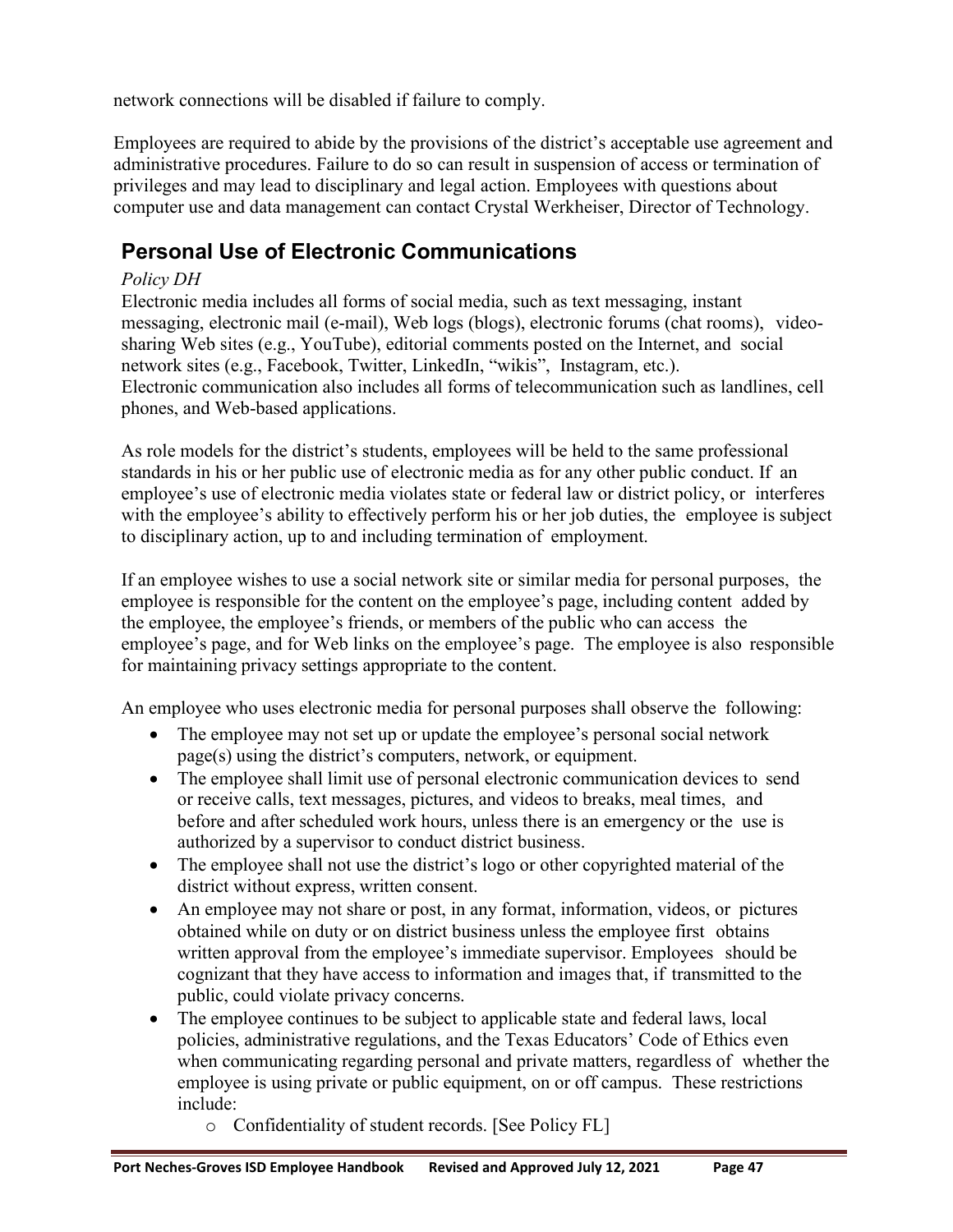- o Confidentiality of health or personnel information concerning colleagues, unless disclosure serves lawful professional purposes or is required by law. [See Policy DH (EXHIBIT)]
- o Confidentiality of district records, including educator evaluations. [See Policy GBA]
- o Copyright law. [See Policy CY]
- o Prohibition against harming others by knowingly making false statements about a colleague or the school system. [See Policy DH (EXHIBIT)]

# **Electronic Communications between Employees, Students, and Parents**

#### *Policy DH*

A certified or licensed employee, or any other employee designated in writing by the superintendent or a campus principal, may communicate through electronic media with students who are currently enrolled in the district. The employee must comply with the provisions outlined below. All other employees are prohibited from communicating with students who are enrolled in the district through electronic media.

An employee is not subject to these provisions to the extent the employee has a social or family relationship with a student. For example, an employee may have a relationship with a niece or nephew, a student who is the child of an adult friend, a student who is a friend of the employee's child, or a member or participant in the same civic, social, recreational, or religious organization. An employee who claims an exception based on a social relationship shall provide written consent from the student's parent. The written consent shall include an acknowledgement by the parent that:

• The employee has provided the parent with a copy of this protocol. This paragraph provides an exception for employees who have a social or family relationship with a student. 7/10/2015 Employee Conduct and Welfare 55. The employee and the student have a social relationship outside of school;

• The parent understands that the employee's communications with the student are excepted from district regulation; and

• The parent is solely responsible for monitoring electronic communications between the employee and the student.

The following definitions apply for the use of electronic communication with students:

- *Electronic communication* includes all forms of social media, such as text messaging, instant messaging, electronic mail (e-mail), Web logs (blogs), electronic forums (chat rooms), video-sharing Web sites (e.g., YouTube), editorial comments posted on the Internet, and social network sites (e.g., Facebook, Twitter, LinkedIn, "wikis", Instagram). *Electronic media* also includes all forms of telecommunication such as landlines, cell phones, and Web-based applications.
- *Communicate* means to convey information and includes a one-way communication as well as a dialogue between two or more people. A public communication by an employee that is not targeted at students (e.g., a posting on the employee's personal social network page or a blog) is not a *communication*: however, the employee may be subject to district regulations on personal electronic communications. See *Personal*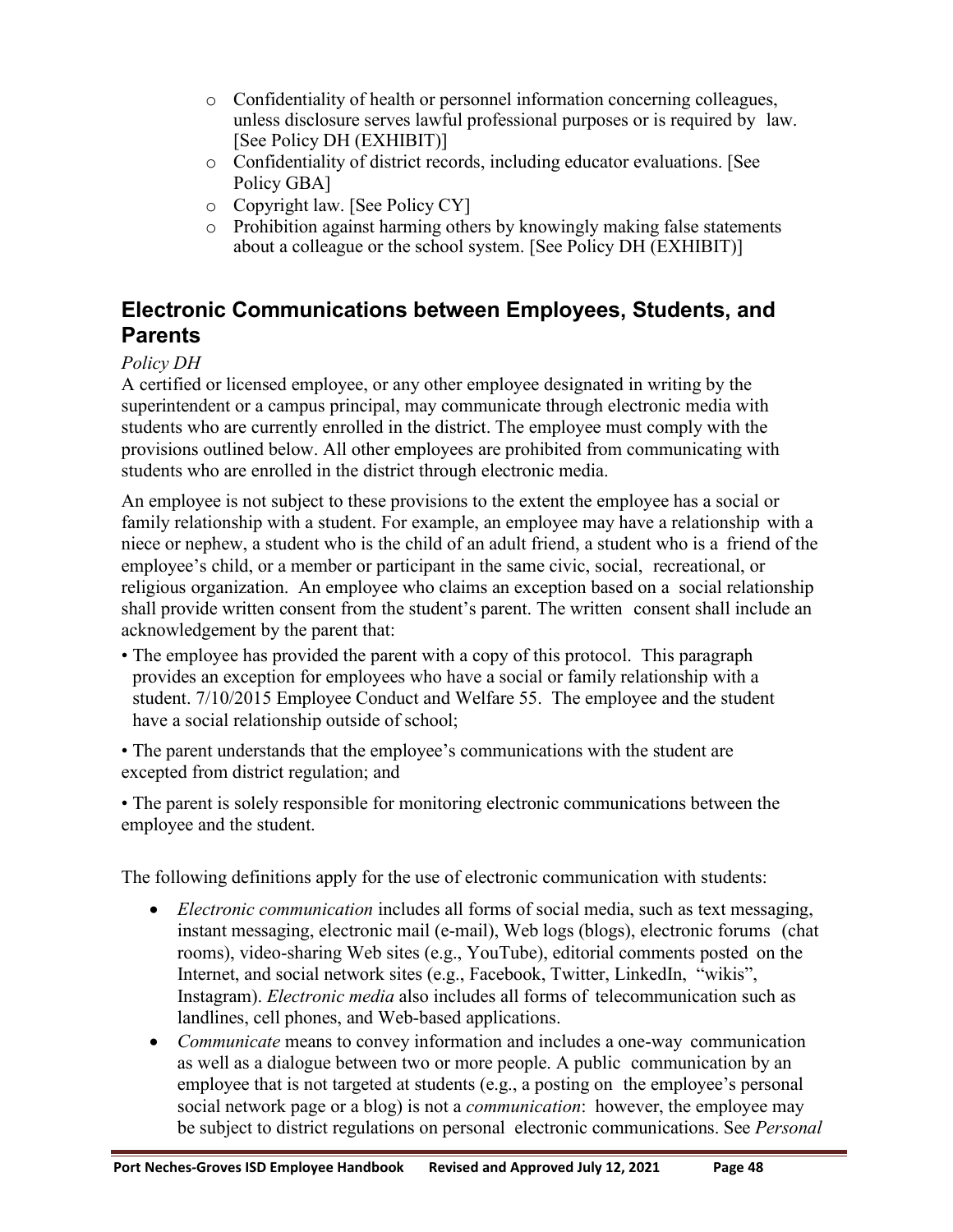*Use of Electronic Media*, above. Unsolicited contact from a student through electronic means is not a *communication*.

• *Certified or licensed employee* means a person employed in a position requiring SBEC certification or a professional license, and whose job duties may require the employee to communicate electronically with students. The term includes classroom teachers, counselors, principals, librarians, paraprofessionals, nurses, educational diagnosticians, licensed therapists, and athletic trainers.

An employee who uses electronic media to communicate with students shall observe the following:

- The employee may use any form of electronic communication **except** text messaging. Only a teacher, trainer, or other employee who has an extracurricular duty may use text messaging, and then only to communicate with students who participate in the extracurricular activity over which the employee has responsibility. An employee who communicates with a student using text messaging shall comply with the following protocol:
	- o The employee shall include at least one of the student's parents or guardians as a recipient on each text message to the student so that the student and parent receive the same message;
	- o The employee shall include his or her immediate supervisor as a recipient on each text message to the student so that the student and supervisor receive the same message; or
	- o For each text message addressed to one or more students, the employee shall send a copy of the text message to the employee's district e-mail address.
- The employee shall limit communications to matters within the scope of the employee's professional responsibilities (e.g., for classroom teachers, matters relating to class work, homework, and tests; for an employee with an extracurricular duty, matters relating to the extracurricular activity.
- The employee is prohibited from knowingly communicating with students through a personal social network page; the employee must create a separate social network page ("professional page") for the purpose of communicating with students. The employee must enable administration and parents to access the employee's professional page.
- The employee shall not communicate directly with any student between the hours of 10:00 p.m. and 7:00 a.m. An employee may, however, make public posts to a social network site, blog, or similar application at any time.
- The employee does not have a right to privacy with respect to communications with students and parents.
- The employee continues to be subject to applicable state and federal laws, local policies, administrative regulations, and the Texas Educators' Code of Ethics including:
	- o Compliance with the Public Information Act and the Family Educational Rights and Privacy Act (FERPA), including retention and confidentiality of student records. [See Policies CPC and FL]
	- o Copyright law [Policy EFE]
	- o Prohibitions against soliciting or engaging in sexual conduct or a romantic relationship with a student. [See Policy DF]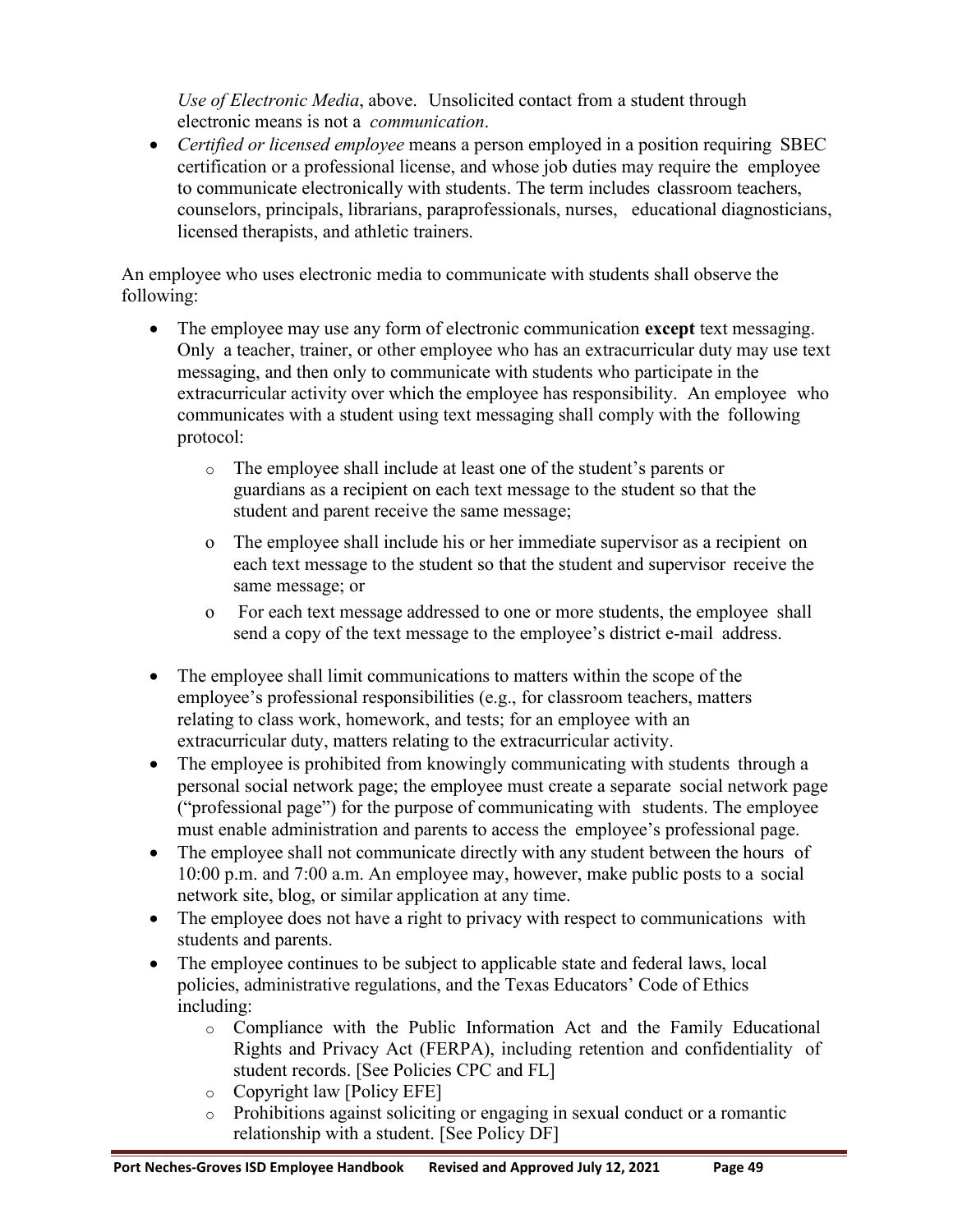- Upon request from administration, an employee will provide the phone number(s), social network site(s), or other information regarding the method(s) of electronic media the employee uses to communicate with one or more currently- enrolled students.
- Upon written request from a parent or student, the employee shall discontinue communicating with the student through e-mail, text messaging, instant messaging, or any other form of one-to-one communication.

An employee may request an exception from one or more of the limitations above by submitting a written request to his or her immediate supervisor.

### **Public Information on Private Devices**

*Policy DH*

Employees should not maintain district information on privately owned devices. Any district information must be forwarded or transferred to the district to be preserved. The district will take reasonable efforts to obtain public information in compliance with the Public Information Act. Reasonable efforts may include:

- Verbal or written directive
- <span id="page-49-0"></span>• Remote access to district-owned devices and services

# **Criminal History Background Checks**

#### *Policy DBAA*

Employees may be subject to a review of their criminal history record information at any time during employment. National criminal history checks based on an individual's fingerprints, photo, and other identification will be conducted on certain employees and

entered into the Texas Department of Public Safety (DPS) Clearinghouse. This database provides the district and SBEC with access to an employee's current national criminal history and updates to the employee's subsequent criminal history.

# **Employee Arrests and Convictions**

#### *Policy DH*

An employee must notify his or her principal or immediate supervisor within three calendar days of any arrest, indictment, conviction, no contest or guilty plea, or other adjudication of any felony, any offense involving moral turpitude, and any of the other offenses listed below:

- <span id="page-49-1"></span>• Crimes involving school property or funds
- Crimes involving attempt by fraudulent or unauthorized means to obtain or alter any certificate or permit that would entitle any person to hold or obtain a position as an educator
- Crimes that occur wholly or in part on school property or at a school-sponsored activity
- Crimes involving moral turpitude

Moral turpitude includes the following:

• Dishonesty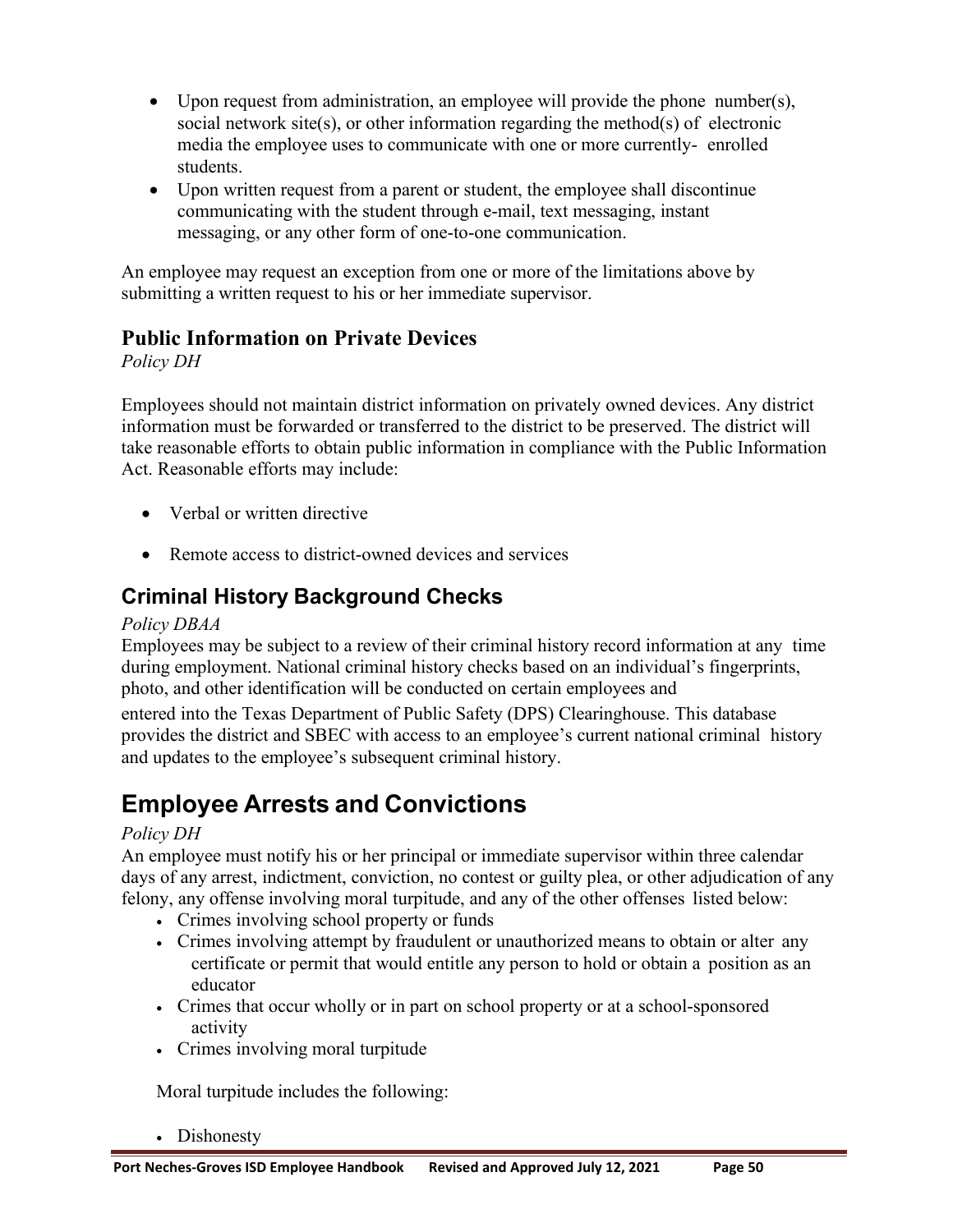- Fraud
- Deceit
- Theft
- Misrepresentation
- Deliberate violence
- Base, vile, or depraved acts that are intended to arouse or gratify the sexual desire of the actor
- Crimes involving any felony possession or conspiracy to possess, or any misdemeanor or felony transfer, sale, distribution, or conspiracy to transfer, sell, or distribute any controlled substance
- Felonies involving driving while intoxicated (DWI)
- Acts constituting abuse or neglect under the Texas Family Code

<span id="page-50-0"></span>If an educator is arrested or criminally charged, the superintendent is also required to report the educators' criminal history to the Division of Investigations at TEA.

# **Possession of Firearms and Weapons**

### *Policies DH, FNCG, GKA*

Employees, visitors, and students, including those with a license to carry a handgun, are prohibited from bringing firearms, knives, clubs or other prohibited weapons onto school premises (i.e., building or portion of a building) or any grounds or building where a schoolsponsored activity takes place. To ensure the safety of all persons, employees who observe or suspect a violation of the district's weapons policy should report it to their supervisors or call the Superintendent immediately.

# <span id="page-50-1"></span>**Visitors in the Workplace**

### *Policy GKC*

All visitors are expected to enter any district facility through the main entrance and sign in or report to the building's main office. Authorized visitors will receive directions or be escorted to their destination. Employees who observe an unauthorized individual on the district premises should immediately direct him or her to the building office or contact the administrator in charge.

# <span id="page-50-2"></span>**Copyrighted Materials**

### *Policy CY*

Employees are expected to comply with the provisions of federal copyright law relating to the unauthorized use, reproduction, distribution, performance, or display of copyrighted materials (i.e., printed material, videos, computer data and programs, etc.). Electronic media, including motion pictures and other audiovisual works, are to be used in the classroom for instructional purposes only. Duplications are to be used in the classroom for educational purposes only. Duplication or backup of computer programs and data must be made within the provisions of the purchase agreement.

# <span id="page-50-3"></span>**Computer Use and Data Management**

### *Policy CQ*

The district's electronic communications systems, including its network access to the Internet, is primarily for administrative and instructional purposes. Limited personal use of the system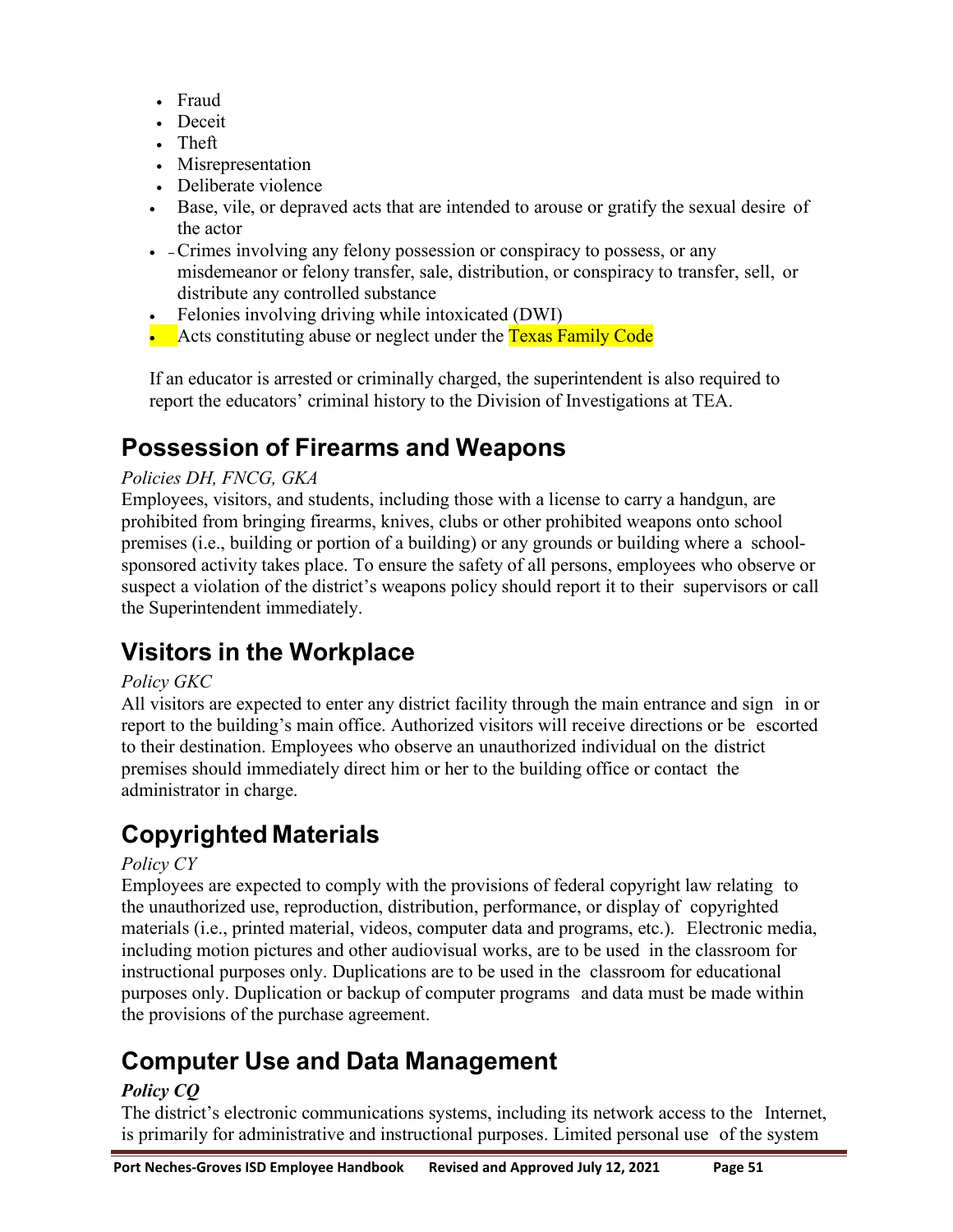is permitted if the use:

- Imposes no tangible cost to the district
- Does not unduly burden the district's computer or network resources
- Has no adverse effect on job performance or on a student's academic performance

Electronic mail transmissions and other use of the electronic communications systems are not confidential and can be monitored at any time to ensure appropriate use.

Employees who are authorized to use the systems are required to abide by the provisions of the district's communications systems policy and administrative procedures. Failure to do so can result in suspension or termination of privileges and may lead to disciplinary action. Employees with questions about computer use and data management can contact Brenda Duhon at the West Groves Education Center.

### **Asbestos Management Plan**

#### <span id="page-51-0"></span>*Policy CKA*

The district is committed to providing a safe environment for employees. An accredited management planner has developed an asbestos management plan for each piece of district property. A copy of the district's management plan is kept in the Maintenance Office and is available for inspection during normal business hours.

# <span id="page-51-1"></span>**Pest Control Treatment**

#### *Policy DI, CLB*

Employees are prohibited from applying any pesticide or herbicide without appropriate training and prior approval of the integrated pest management (IPM) coordinator. Any application of pesticide or herbicide must be done in a manner prescribed by law and the district's integrated pest management program.

Notices of planned pest control treatment will be posted in a district building 48 hours before the treatment begins. Notices are generally located on bulletin boards in the teachers' lounge and in the front office. In addition, individual employees may request in writing to be notified of pesticide applications. An employee who requests individualized notice may be notified by telephone, written or electric means. Pest control information sheets are available from campus principals or facility managers upon request.

# <span id="page-51-2"></span>**General Procedures**

### <span id="page-51-3"></span>**Emergency School Closing**

The district may close schools because of bad weather, emergency conditions or epidemics. When such conditions exist, the superintendent will make the official decision concerning the closing of the district's facilities. When it becomes necessary to open late, to release students early, or to cancel school, district officials will post a notice on the district's Web site (www.pngisd.org) and notify the following radio and television stations:

#### **Radio Stations Television Stations**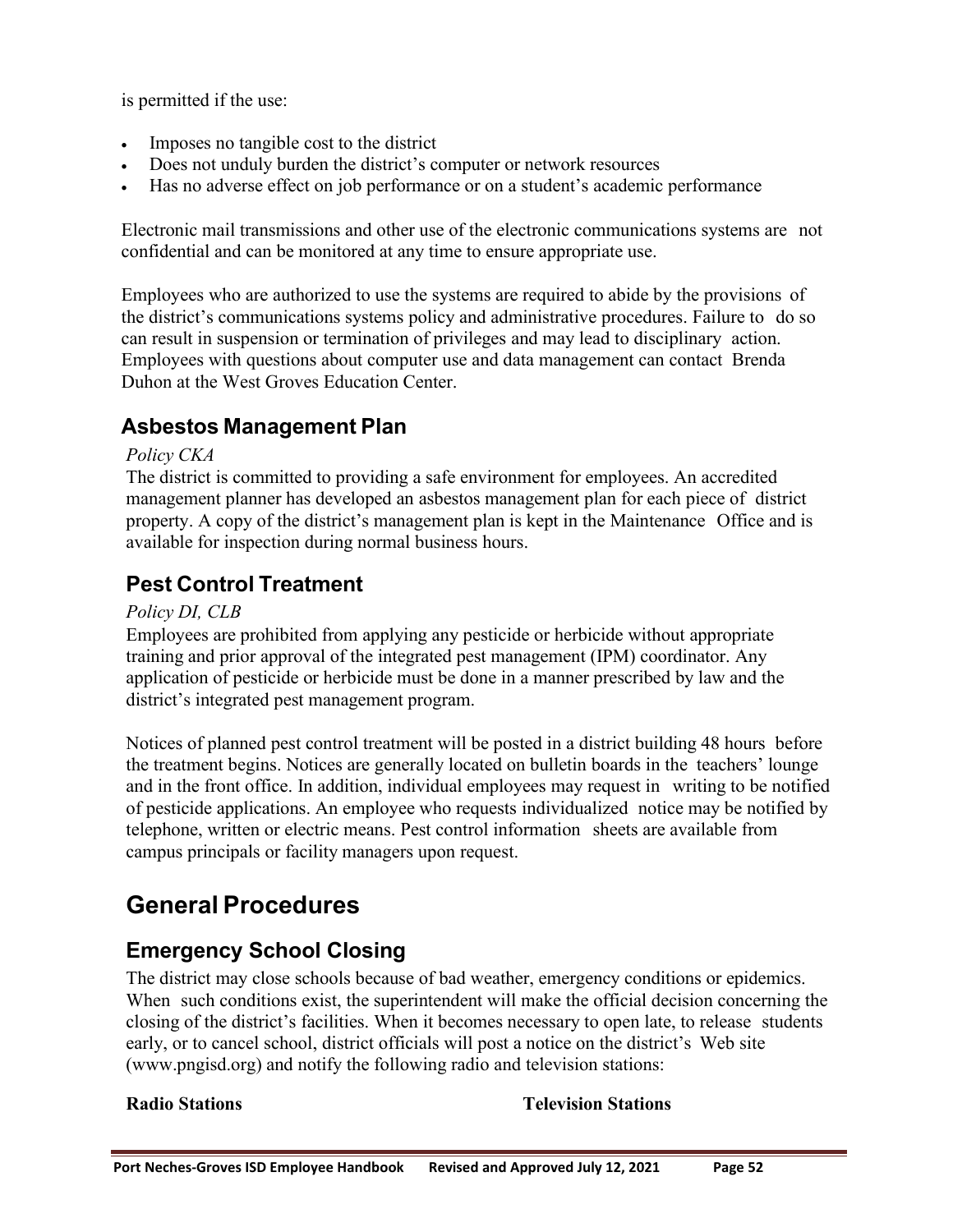| <b>KAYD</b> | 97 FM    |
|-------------|----------|
| <b>KLVI</b> | 56 AM    |
| <b>KYKR</b> | 95.1 FM  |
| <b>KKMY</b> | 104.5 FM |

KBMT Channel 12 KFDM Channel 6 KBTV Fox 4

**In the case of extended mandated closure, teachers** will be expected to provide students with appropriate distance or virtual instruction in the academic subject area assigned to help students fulfill their potential for intellectual, emotional, physical, and social growth.

# **Responsibilities and Duties:**

#### **Instructional Strategies**

- 1. Develop and implement lesson plans and activities through distance or virtual learning to fulfill the requirements of district's curriculum program and show written evidence of preparation, as required. Prepare lessons in instructional formats that accommodate differences in individual student needs.
- 2. Plan and use appropriate instructional strategies, activities, and resources for distance or virtual learning that reflect understanding of the learning styles and needs of assigned students according to guidelines established by Texas Education Agency, board policies, and administrative regulations.

### **Communication**

3. Be available by phone, email, or video conferencing during campus instructional hours to confer with district personnel, students, and/or parents. The rest of the workday is committed to planning, preparing, implementing, and evaluating lessons and activities.

### **Student Growth and Development**

- 4. Provide ongoing feedback of student achievement through formal and informal methods.
- 5. Be a positive role model for students and support the goals of the campus and school district.

### **Classroom Management and Organization**

6. Create a virtual classroom environment conducive to learning and appropriate for the physical, social, and emotional development of students.

**Other employees** should be available to perform work duties virtually when needed.

# <span id="page-52-0"></span>**Emergencies**

#### *Policies CKC*, *CKD*

All employees should be familiar with the safety procedures for responding to a medical emergency and the evacuation diagrams posted in their work areas. Emergency drills will be conducted to familiarize employees and students with safety and evacuation procedures. Each campus is equipped with an automatic external defibrillator (AED).

Fire extinguishers are located throughout all district buildings. Employees should know the location of these devices and procedures for their use.

# <span id="page-52-1"></span>**Early Dismissal Time**

### **(when adopted and on the school calendar)**

Unless otherwise announced, early dismissal dates will be two hours earlier than the normal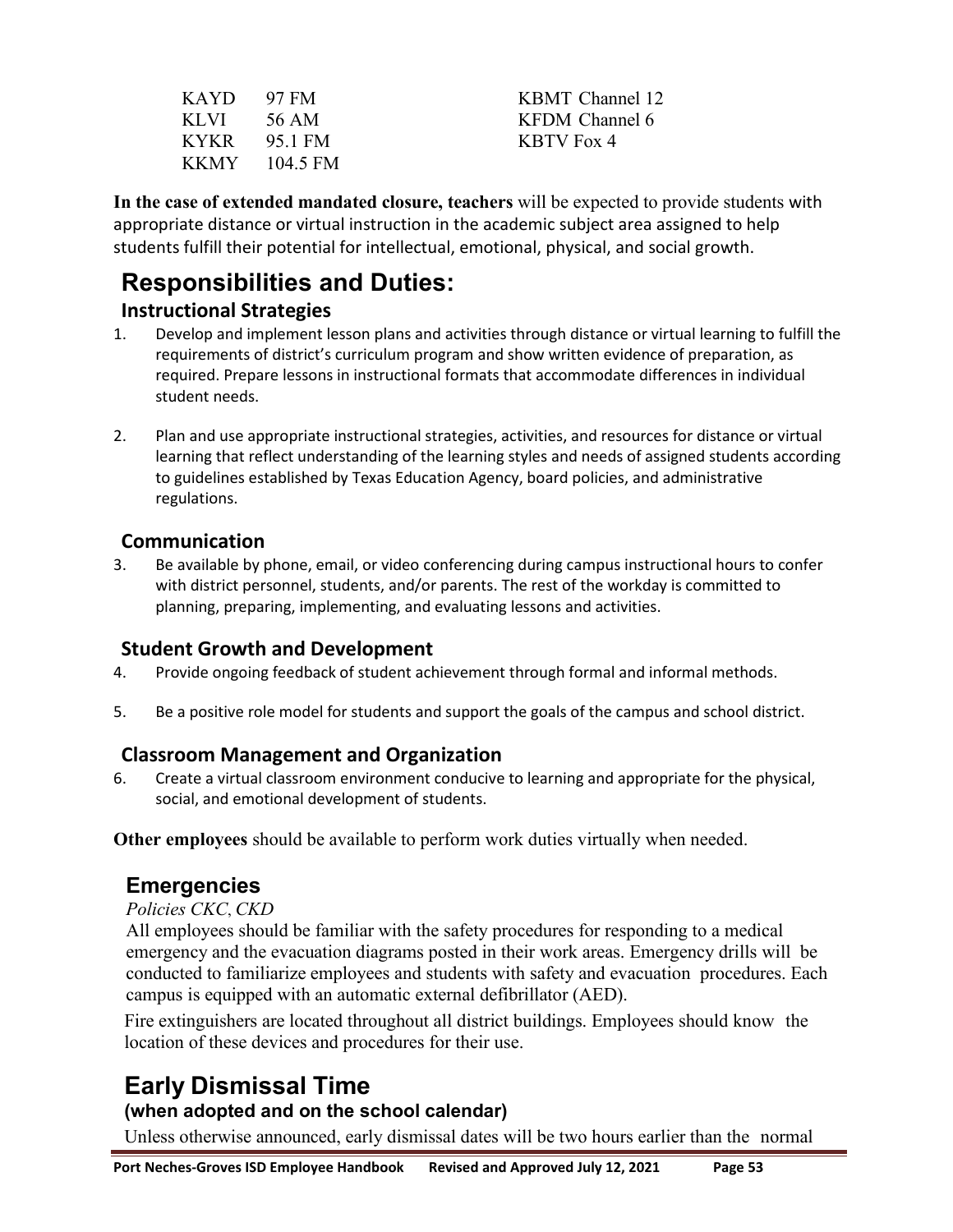dismissal time for that campus.

# <span id="page-53-0"></span>**Purchasing Procedures**

#### *Policy CH*

All requests for purchases must be submitted to the District's Business Office on an official district purchase order (PO) form with the appropriate approval signatures. No purchases, charges, or commitments to buy goods or services for the district can be made without a PO number. The district will not reimburse employees or assume responsibility for purchases made without authorization. Employees are not permitted to purchase supplies or equipment for personal use through the district's business office.

Contact Sheri Drawhorn, Business Manager for additional information on purchasing procedures.

# <span id="page-53-1"></span>**Name and Address Changes**

It is important that employment records be kept up to date. Employees must notify the Personnel Office if there are any changes or corrections to their name, home address, home telephone number, marital status, emergency contact, or beneficiary. Forms to process a change in personal information can be obtained from the Personnel Office and on the district website. Name changes will not be made without a copy of an updated drivers license and social security card. The name must match on both documents.

# <span id="page-53-2"></span>**Personnel Records**

#### *Policy GBA*

Most district records, including personnel records, are public information and must be released upon request. Employees may choose to have the following personal information withheld:

- Address
- Phone number, including personal cell phone number
- Social Security number
- **Emergency Contact Information**
- Information that reveals whether they have family members
- Personal e-mail address

The choice to not allow public access to this information may be done at any time by submitting a written request to the personnel office. New or terminating employees have 14 days after hire or termination to submit a request. Otherwise, personal information will be released to the public.

# <span id="page-53-3"></span>**Facility Use**

#### *Policies DGA, GKD*

Employees who wish to use district facilities after school hours must follow established procedures. Campus principals are responsible for scheduling the use of facilities after school hours. Contact the campus principal to request to use school facilities and to obtain information on the fees charged.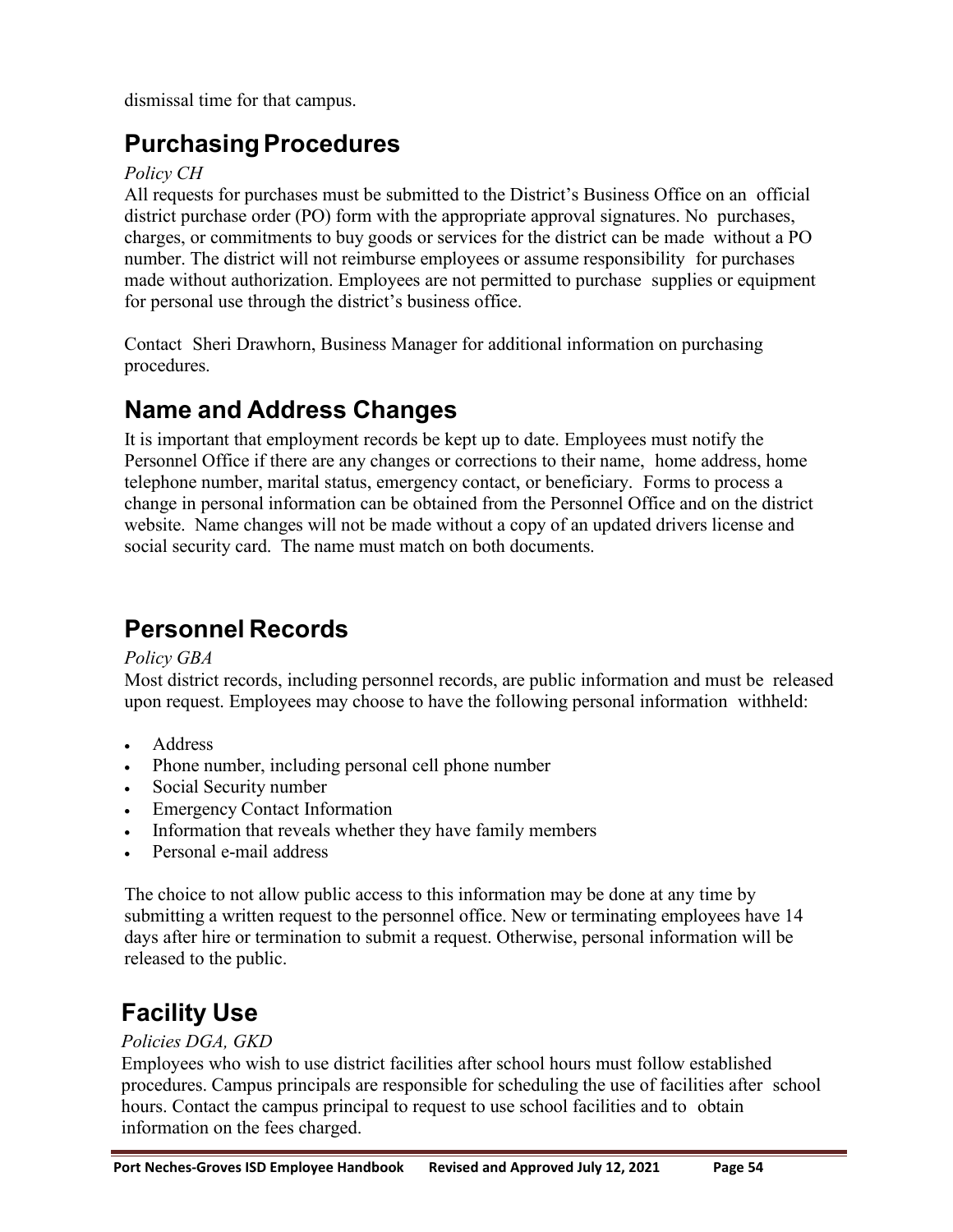# <span id="page-54-1"></span><span id="page-54-0"></span>**Termination of Employment Resignations**

*Policy DFE, DHB*

#### **Contract Employees**

Contract employees may resign their position without penalty at the end of any school year if written notice is received 45 days before the first day of instruction of the following school year. A written notice of resignation should be submitted to the superintendent. Contract employees may resign at any other time only with the approval of the superintendent or the board of trustees. Resignation without consent may result in disciplinary action by the State Board for Educator Certification (SBEC).

The superintendent will notify SBEC when an employee resigns and there is evidence to indicate that the employe has engaged in such misconduct.

#### **Noncontract Employees**

Noncontract employees may resign their positions at any time. A written notice of resignation should be submitted to the deputy superintendent at least two weeks prior to the effective date. Employees are encouraged to include the reasons for leaving in the letter of resignation but are not required to do so.

The principal is required to notify the superintendent of a noncertified employee's resignation or termination within seven business days following an alleged incident of misconduct of abuse of a student, or was involved in a romantic relationship with or solicited or engaged in sexual conduct with a student or minor. The superintendent will notify TEA within seven business days of receiving a report from a principal, or of knowing about an employee's resignation or termination following an alleged incident of misconduct described above.

#### **Sanctions**

On written complaint of the District, the State Board for Educator Certification (SBEC) may impose sanctions against an employee who is employed under a contract for the following school year and resigns, fails without good cause to comply with the resignation deadlines, and fails without good cause to perform the contract. Education Code 21.105, 21.160, 21.210

### <span id="page-54-2"></span>**Dismissal or Nonrenewal of Contract Employees**

*Policies DFAA, DFAB, DFBA, DFBB, DFCA, DFD, DFF, DFFA, DFFB, DFFC, DFFD* Employees on probationary, term, and continuing contracts can be dismissed during the school year or non-renewed at the end of the year according to the procedures outlined in district policies. Contract employees dismissed during the school year, suspended without pay, or subject to a reduction in force are entitled to receive notice of the recommended action, an explanation of the charges against them, and an opportunity for a hearing. The time lines and procedures to be followed when a suspension, termination, or nonrenewal occurs will be provided when a written notice is given to an employee. Advance notification requirements do not apply when a contract employee is dismissed for failing to obtain or maintain appropriate certification or when the employee's certification is revoked for misconduct. Information on the time lines and procedures can be found in the DF series policies that are provided to employees or in the policy manuals located on line or in the Personnel Office.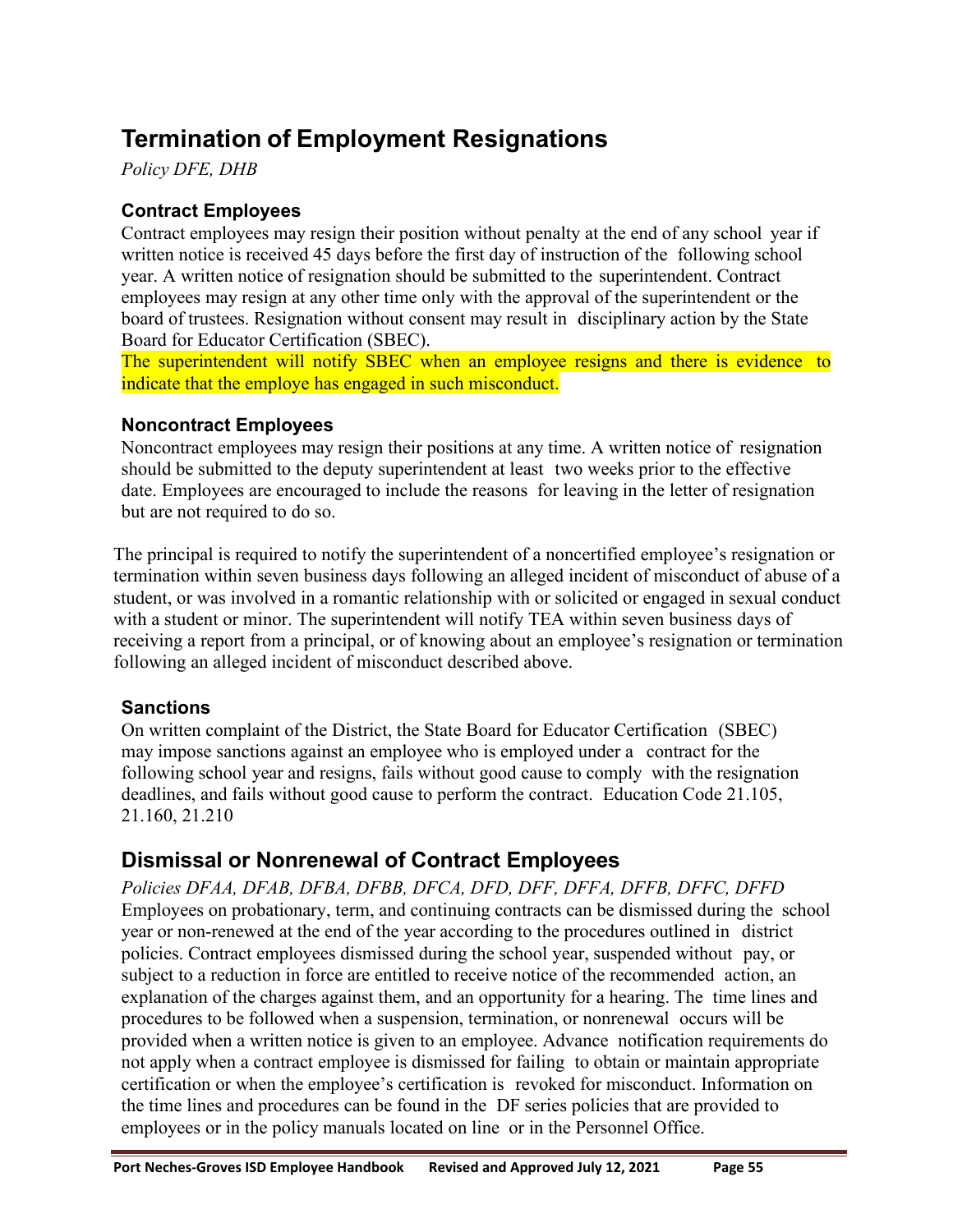# <span id="page-55-0"></span>**Dismissal of Noncontract Employees**

#### *Policy DCD, DP*

Noncontract employees are employed at will and may be dismissed without notice, a description of the reasons for dismissal, or a hearing. It is unlawful for the district to dismiss any employee for reasons of race, religion, sex, national origin, disability, military status, any other basis protected by law, or in retaliation for the exercise of certain protected legal rights. Noncontract employees who are dismissed have the right to grieve the termination. The dismissed employee must follow the district process outlined in this handbook when pursuing the grievance. (See *Complaints and grievances*, page 36.)

The principal is required to notify the superintendent of a noncertified employee's resignation or termination within seven business days following an alleged incident of misconduct of abuse of a student, or was involved in a romantic relationship with or solicited or engaged in sexual conduct with a student or minor. The superintendent will notify TEA within seven business days of receiving a report from a principal, or knew about an employee's resignation or termination following an alleged incident of misconduct described above.

# **Discharge of Convicted Employees**

#### *Policy DF*

The district shall discharge any employee who has been convicted of or placed on deferred adjudication community supervision for an offense requiring the registration as a sex offender or convicted of a felony under Title 5 Penal Code if the victim was a minor.

If the offense is more than 30 years before the date the person's employment began or the person satisfied all terms of the court order entered on conviction the requirement to discharge does not apply.

# <span id="page-55-1"></span>**Exit Interviews and Procedures**

#### *Policy DC*

Exit interviews will be scheduled for all employees leaving the district. Information on the continuation of benefits, release of information, and procedures for requesting references will be provided at this time. Separating employees are asked to provide the district with a forwarding address and phone number and complete a questionnaire that provides the district with feedback on his or her employment experience. All district keys, books, property, and equipment must be returned upon separation from employment.

# <span id="page-55-2"></span>**Reports to Texas Education Agency**

#### *Policy DF, DHB, DHC*

**Certified Employees:** The dismissal of a certified employee must be reported to the Division of Investigations at TEA whenever the termination is based on evidence that the employee was involved in any of the following:

- Any form of sexual or physical abuse of a minor or any other unlawful conduct with a student or a minor
- Soliciting or engaging in sexual conduct or a romantic relationship with a student or minor
- The possession, transfer, sale, or distribution of a controlled substance. The illegal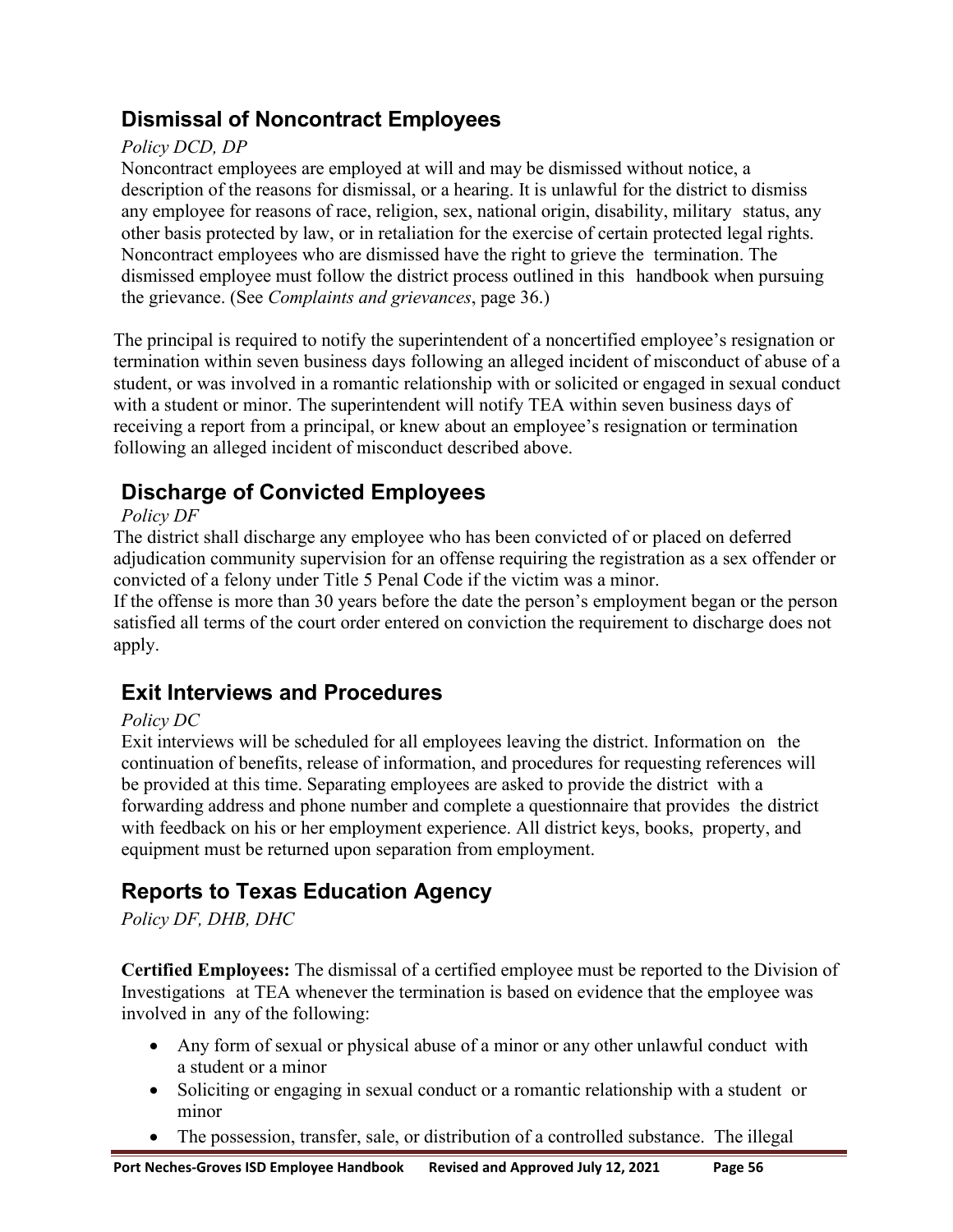transfer, appropriation, or expenditure of district or school property or funds

- An attempt by fraudulent or unauthorized means to obtain or alter any certificate or permit for the purpose of promotion or additional compensation
- Committing a criminal offense or any part of a criminal offense on district property or at a school-sponsored event

The superintendent is also required to notify TEA when a certified employee resigns and there is evidence that the educator engaged in the conduct listed above.

The reporting requirements above are in addition to the superintendent's ongoing duty to notify TEA when a certified employee has a reported criminal history. "Reported criminal history" means any formal criminal justice system charges and dispositions including arrests, detentions, indictments, criminal information, convictions, deferred adjudications, and probations in any state or federal jurisdiction.

**Noncertified Employees.** The voluntary or involuntary separation of a noncertified employee from the District must be reported to the Division of Investigations at TEA by the superintendent if there is evidence the employee abused or otherwise committed an unlawful act with a student or minor, was involved in a romantic relationship with a student or minor, or solicited or engaged in sexual contact with a student or minor.

### <span id="page-56-0"></span>**Reports Concerning Court-Ordered Withholding**

The district is required to report the termination of employees that are under court order or writ of withholding for child support or spousal maintenance to the court and the individual receiving the support (Texas Family Code §8.210, 158.211). Notice of the following must be sent to the court and support recipient:

- Termination of employment not later than the seventh day after the date of termination
- Employee's last known address
- Name and address of the employee's new employer, if known

# <span id="page-56-1"></span>**Student Issues**

# <span id="page-56-2"></span>**Equal Educational Opportunities**

#### *Policies FB, FFH*

The Port Neches-Groves ISD does not discriminate on the basis of race, color, religion, national origin, sex, or disability in providing education services, activities, and pro- grams, including vocational programs, in accordance with Title VI of the Civil Rights Act of 1964, as amended; Title IX of the Educational Amendments of 1972; and Section 504 of the Rehabilitation Act of 1973, as amended.

Questions or concerns about discrimination of students on any of the bases listed above should be directed to either the Superintendent or Deputy Superintendent.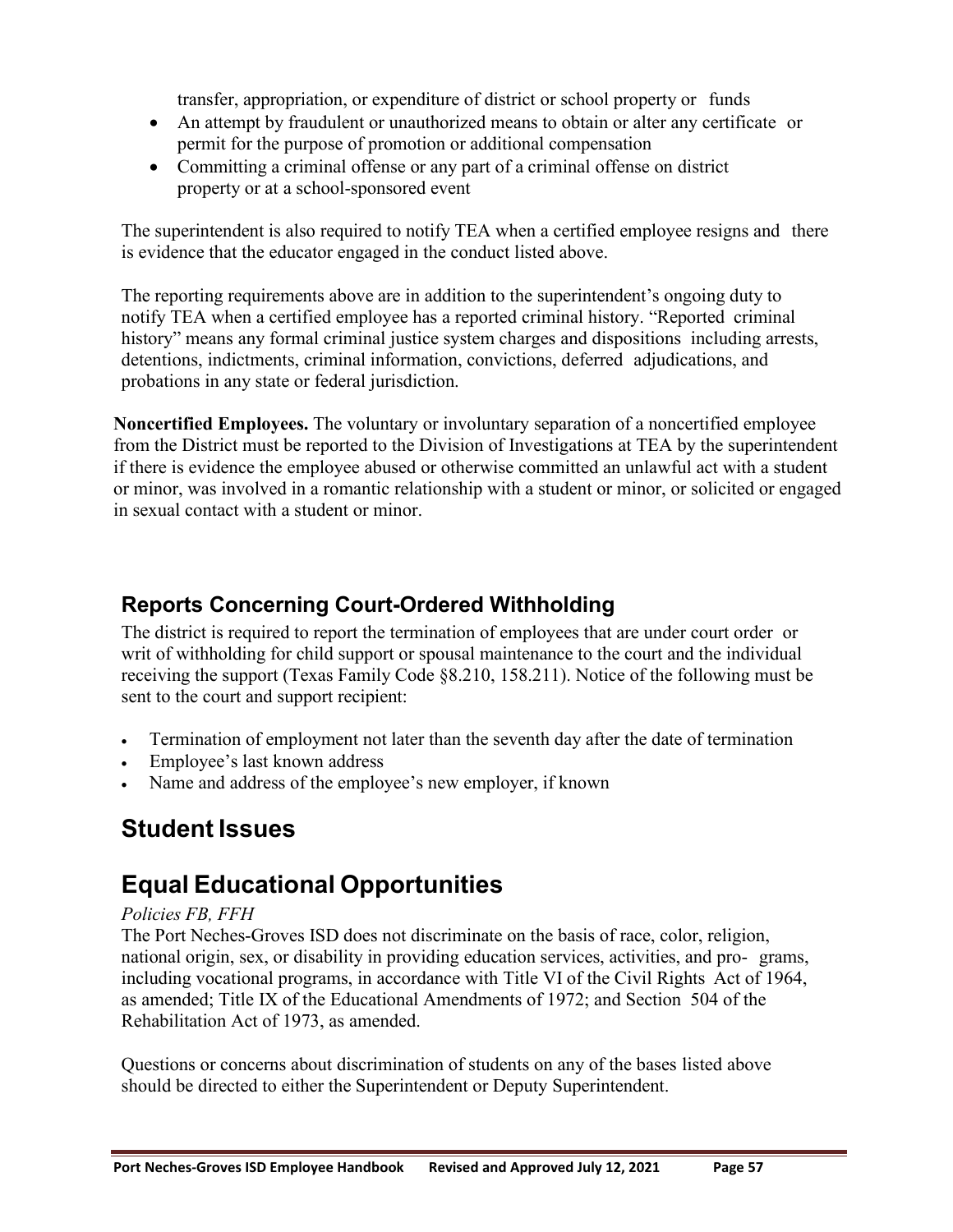# <span id="page-57-0"></span>**Student Records**

#### *Policy FL*

Student records are confidential and are protected from unauthorized inspection or use. Employees should take precautions to maintain the confidentiality of all student records. The following people are the only people who have general access to a student's records:

- Parents Married, separated, or divorced unless parental rights have been legally terminated and the school has been given a copy of the court order terminating parental rights
- The rights of parents transfer to a student who turns 18 or is enrolled in an institution of post-secondary education. A district is not prohibited from granting the student access to the student's records before this time.
- School officials with legitimate educational interests

The student handbook provides parents and students with detailed information on student records. Parents or students who want to review student records should be directed to the campus principal for assistance.

# <span id="page-57-1"></span>**Parent and Student Complaints**

#### *Policy FNG*

In an effort to hear and resolve parent and student complaints in a timely manner and at the lowest administrative level possible, the board has adopted orderly processes for handling complaints on different issues. Any campus office or the superintendent's office can provide parents and students with information on filing a complaint.

Parents are encouraged to discuss problems or complaints with the teachers or the appropriate administrator at any time. Parents and students with complaints that cannot be resolved to their satisfaction should be directed to the campus principal. The formal complaint process provides parents and students with an opportunity to be heard up to the highest level of management if they are dissatisfied with a principal's response.

# <span id="page-57-2"></span>**Administering Medication to Students**

#### *Policy FFAC*

Only designated employees may administer prescription medication, nonprescription medication, and herbal or dietary supplements to students. Exceptions apply to the self-

administration of asthma medication, medication for anaphylaxis (e.g.,  $EpiPer^{\circledast}$ ), and medication for diabetes management, if the medication is self-administered in accordance with district policy and procedures. A student who must take any other medication during the school day must bring a written request from his or her parent and the medicine, in its original, properly labeled container. Contact the principal or school nurse for information on procedures that must be followed when administering medication to students.

# <span id="page-57-3"></span>**Dietary Supplements**

#### *Policies DH, FFAC*

District employees are prohibited by state law from knowingly selling, marketing, or distributing a dietary supplement that contains performance-enhancing compounds to a student with whom the employee has contact as part of his or her school district duties. In addition,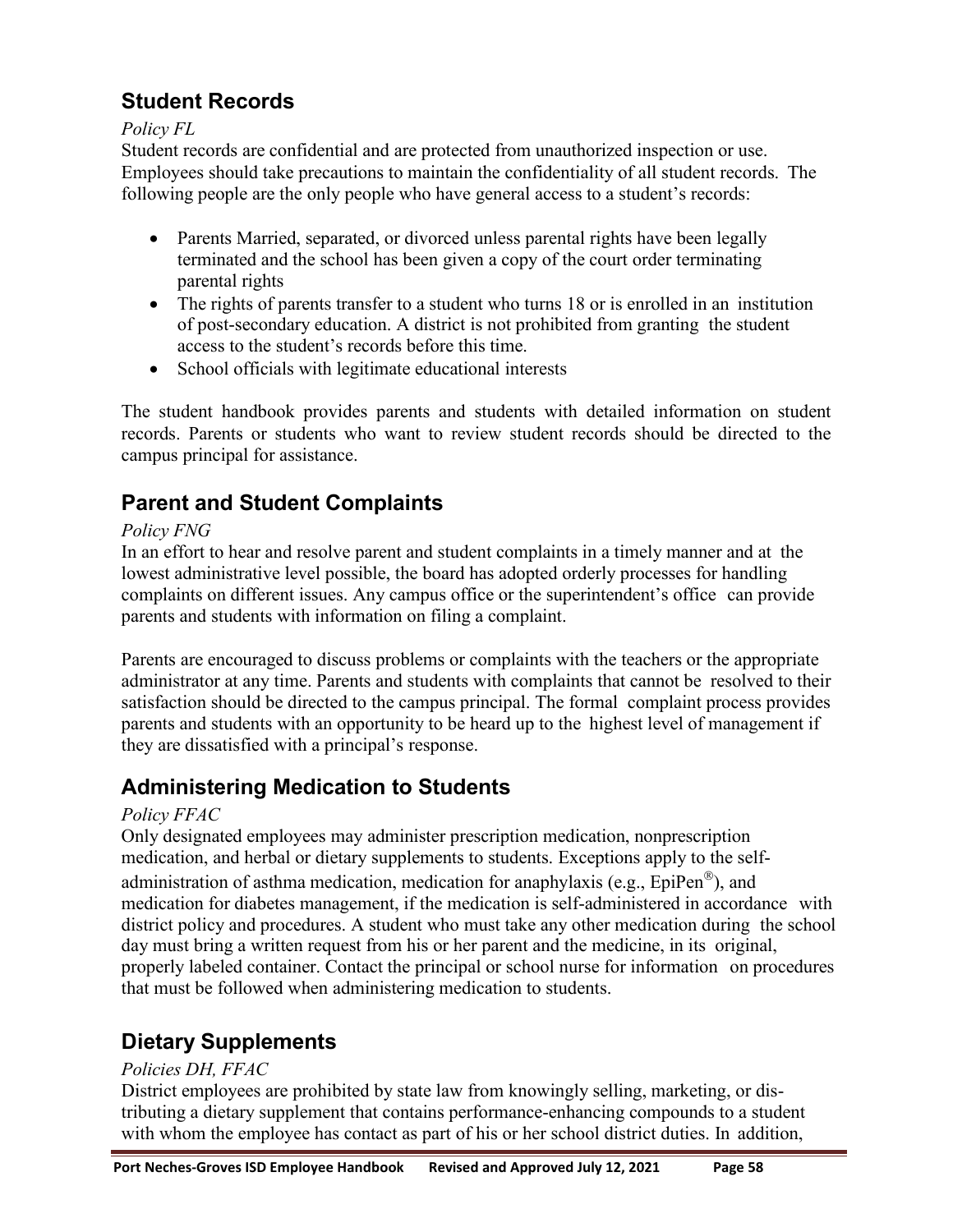employees may not knowingly endorse or suggest the ingestion, intranasal application, or inhalation of a performance-enhancing dietary supplement to any student.

### <span id="page-58-0"></span>**Psychotropic Drugs**

#### *Policy FFAC*

A psychotropic drug is a substance used in the diagnosis, treatment, or prevention of a disease or as a component of a medication. It is intended to have an altering effect on perception, emotion, or behavior and is commonly described as a mood or behavior altering substance.

District employees are prohibited by state law from doing the following:

- Recommending that a student use a psychotropic drug
- Suggesting a particular diagnosis
- Excluding from class or school-related activity a student whose parent refuses to consent to a psychiatric evaluation or to authorize the administration of a psychotropic drug to a student

### <span id="page-58-1"></span>**Student Conduct and Discipline**

#### *Policies in the FN series and FO series*

Students are expected to follow the classroom rules, campus rules, and rules listed in the Student Handbook and Student Code of Conduct. Teachers and administrators are responsible for taking disciplinary action based on a range of discipline management strategies that have been adopted by the district. Other employees that have concerns about a particular student's conduct should contact the classroom teacher or campus principal.

### <span id="page-58-2"></span>**Student Attendance**

#### *Policy FEB*

Teachers and staff should be familiar with the district's policies and procedures for attendance accounting. These procedures require minor students to have parental consent before they are allowed to leave campus. When absent from school, the student, upon returning to school, must bring a note signed by the parent that describes the reason for the absence. These requirements are addressed in campus training and in the student handbook. Contact the campus principal for additional information.

# **Bullying**

#### <span id="page-58-3"></span>*Policy FFI*

All employees are required to report student complaints of bullying to the campus principal of designee. The district's policy that includes definitions and procedures for reporting and investigating bullying of students is reprinted below:

#### **Student Welfare - Freedom from Bullying**

*Policy FFI (Local)*

*Note:* This policy addresses bullying of District students. For provisions regarding discrimination, harassment, and retaliation involving District students, see FFH. For reporting requirements related to child abuse and neglect, see FFG.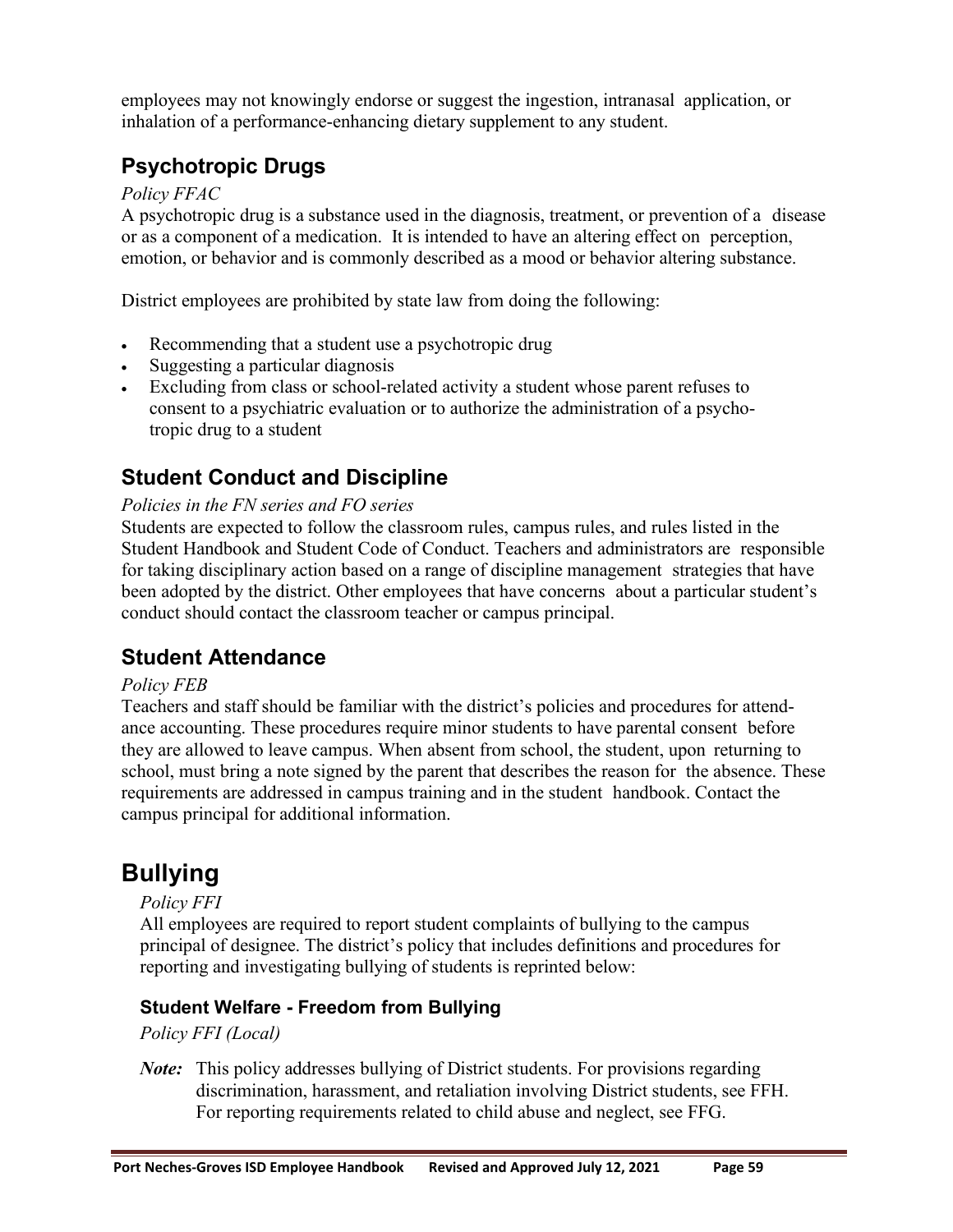| <b>Bullying Prohibited</b> | The District prohibits bullying as defined by this policy.<br>Retaliation against anyone involved in the complaint process is<br>a violation of District policy.                                                                                                                                       |
|----------------------------|--------------------------------------------------------------------------------------------------------------------------------------------------------------------------------------------------------------------------------------------------------------------------------------------------------|
| Definition                 | Bullying occurs when a student or group of students engages in<br>written or verbal expression, expression through electronic<br>means, or physical conduct that occurs on school property, at a<br>school-sponsored or school-related activity, or in a vehicle<br>operated by the District and that: |
|                            | 1.<br>Has the effect or will have the effect of physically<br>harming a student, damaging a student's property, or<br>placing a student in reasonable fear of harm to the<br>student's person or of damage to the student's property;<br>or                                                            |
|                            | 2.<br>Is sufficiently severe, persistent, and pervasive enough<br>that the action or threat creates an intimidating,<br>threatening, or abusive educational environment for a<br>student.                                                                                                              |
|                            | This conduct is considered bullying if it:                                                                                                                                                                                                                                                             |
|                            | 1.<br>Exploits an imbalance of power between the student<br>perpetrator and the student victim through written or<br>verbal expression or physical conduct; and                                                                                                                                        |
|                            | 2.<br>Interferes with a student's education or substantially<br>disrupts the operation of a school.                                                                                                                                                                                                    |
| Examples                   | Bullying of a student may include hazing, threats, taunting,<br>teasing, confinement, assault, demands for money, destruction<br>of property, theft of valued possessions, name calling, rumor<br>spreading, or ostracism.                                                                             |
| Retaliation                | The District prohibits retaliation by a student or District<br>employee against any person who in good faith makes a report<br>of bullying, serves as a witness, or participates in an                                                                                                                 |
|                            | investigation.                                                                                                                                                                                                                                                                                         |
| Examples                   | Examples of retaliation may include threats, rumor spreading,<br>ostracism, assault, destruction of property, unjustified<br>punishments, or unwarranted grade reductions. Unlawful<br>retaliation does not include petty slights or annoyances.                                                       |
| False Claim                | A student who intentionally makes a false claim, offers false<br>statements, or refuses to cooperate with a District investigation<br>regarding bullying shall be subject to appropriate disciplinary<br>action.                                                                                       |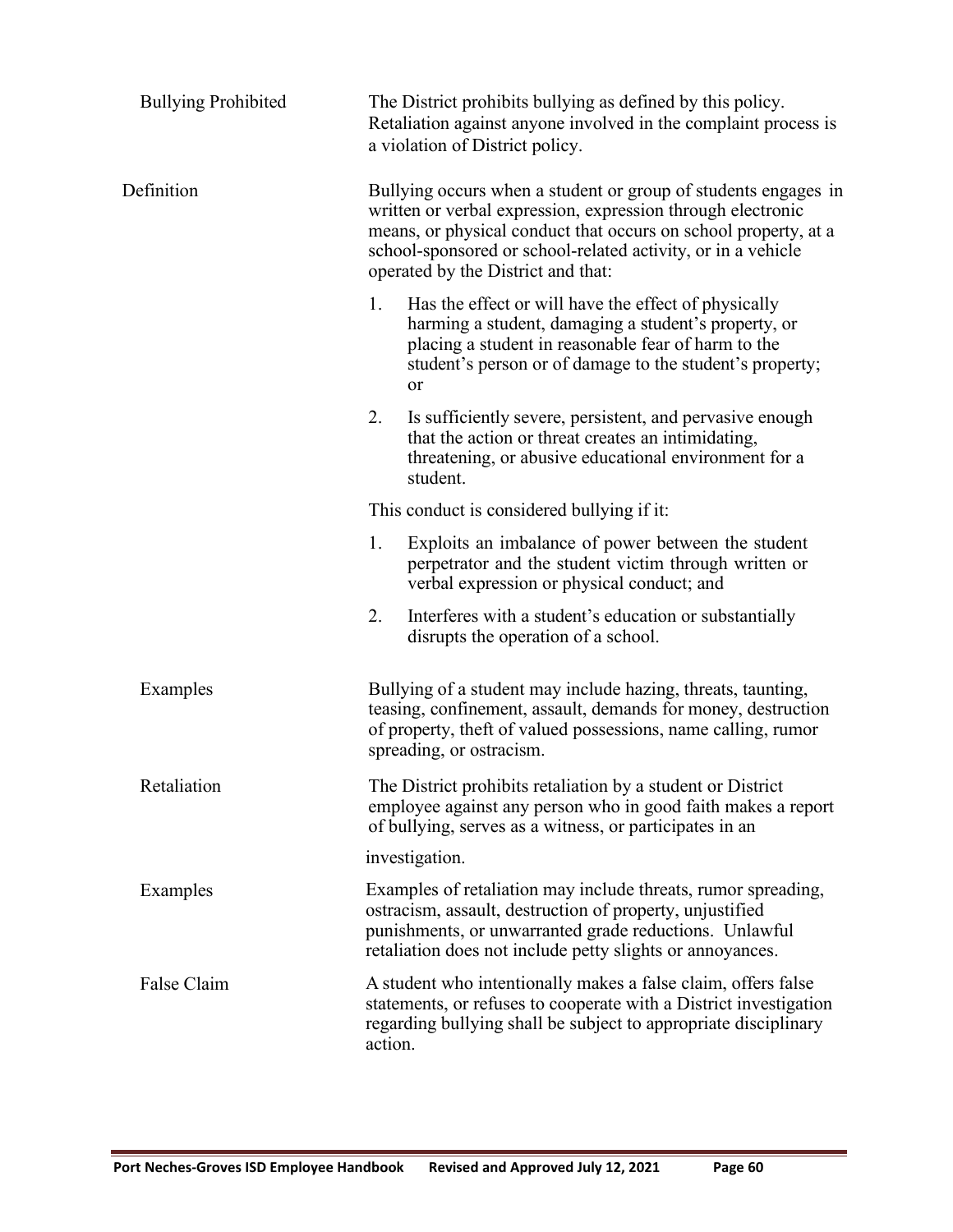| <b>Timely Reporting</b>                              | Reports of bullying shall be made as soon as possible after the<br>alleged act or knowledge of the alleged act. A failure to<br>promptly report may impair the District's ability to investigate<br>and address the prohibited conduct.                                                                                                                                                                                                                                                                                                      |
|------------------------------------------------------|----------------------------------------------------------------------------------------------------------------------------------------------------------------------------------------------------------------------------------------------------------------------------------------------------------------------------------------------------------------------------------------------------------------------------------------------------------------------------------------------------------------------------------------------|
| <b>Reporting Procedures</b><br><b>Student Report</b> | To obtain assistance and intervention, any student who<br>believes that he or she has experienced bullying or believes<br>that another student has experienced bullying should<br>immediately report the alleged acts to a teacher, counselor,<br>principal, or other District employee.                                                                                                                                                                                                                                                     |
| <b>Employee Report</b>                               | Any District employee who suspects or receives notice that a<br>student or group of students has or may have experienced<br>bullying shall immediately notify the principal or designee.                                                                                                                                                                                                                                                                                                                                                     |
| <b>Report Format</b>                                 | A report may be made orally or in writing. The principal or<br>designee shall reduce any oral reports to written form.                                                                                                                                                                                                                                                                                                                                                                                                                       |
| <b>Prohibited Conduct</b>                            | The principal or designee shall determine whether the<br>allegations in the report, if proven, would constitute prohibited<br>conduct as defined by policy FFH, including dating violence<br>and harassment or discrimination on the basis of race, color,<br>religion, gender, national origin, or disability. If so, the<br>District shall proceed under policy FFH. If the allegations<br>could constitute both prohibited conduct and bullying, the<br>investigation under FFH shall include a determination on each<br>type of conduct. |
| Investigation of Report                              | The principal or designee shall conduct an appropriate<br>investigation based on the allegations in the report. The<br>principal or designee shall promptly take interim action<br>calculated to prevent bullying during the course of an<br>investigation, if appropriate.                                                                                                                                                                                                                                                                  |
| Concluding the<br>Investigation                      | Absent extenuating circumstances, the investigation should be<br>completed within ten District business days from the date of<br>the initial report alleging bullying; however, the principal or<br>designee shall take additional time if necessary to complete a<br>thorough investigation.                                                                                                                                                                                                                                                |
|                                                      | The principal or designee shall prepare a final, written report<br>of the investigation. The report shall include a determination                                                                                                                                                                                                                                                                                                                                                                                                            |
|                                                      | of whether bullying occurred, and if so, whether the victim<br>used reasonable self-defense. A copy of the report shall be<br>sent to the Superintendent or designee.                                                                                                                                                                                                                                                                                                                                                                        |
| Notice to Parents                                    | If an incident of bullying is confirmed, the principal or<br>designee shall promptly notify the parents of the victim and of<br>the student who engaged in bullying.                                                                                                                                                                                                                                                                                                                                                                         |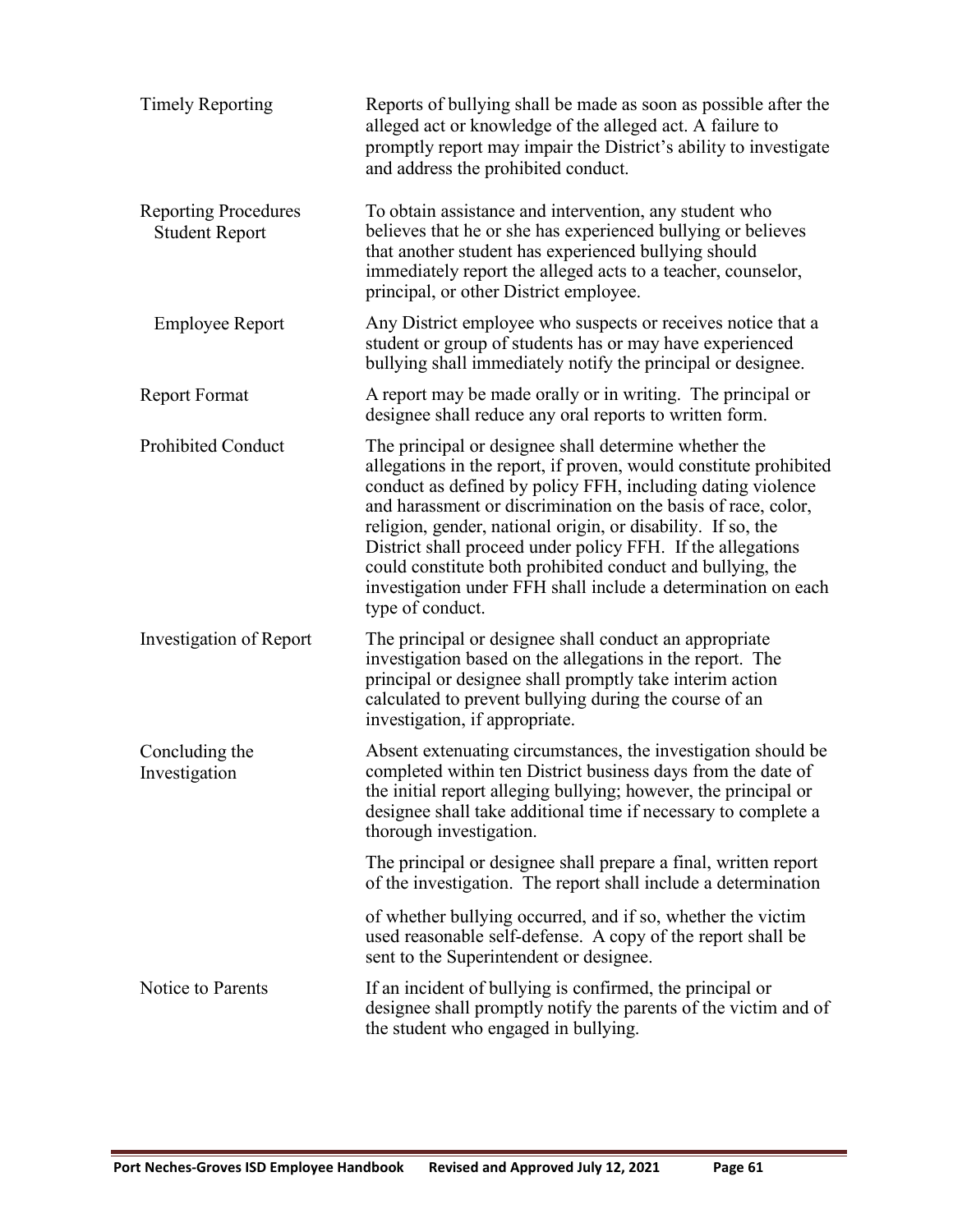| <b>District Action</b><br><b>Bullying</b> | If the results of an investigation indicate that bullying<br>occurred, the District shall promptly respond by taking<br>appropriate disciplinary action in accordance with the<br>District's Student Code of Conduct and may take corrective<br>action reasonably calculated to address the conduct.                                                                                                                                                                                                                       |
|-------------------------------------------|----------------------------------------------------------------------------------------------------------------------------------------------------------------------------------------------------------------------------------------------------------------------------------------------------------------------------------------------------------------------------------------------------------------------------------------------------------------------------------------------------------------------------|
| Discipline                                | A student who is a victim of bullying and who used reasonable<br>self-defense in response to the bullying shall not be subject to<br>disciplinary action.                                                                                                                                                                                                                                                                                                                                                                  |
|                                           | The discipline of a student with a disability is subject to<br>applicable state and federal law in addition to the Student Code<br>of Conduct.                                                                                                                                                                                                                                                                                                                                                                             |
| Corrective Action                         | Examples of corrective action may include a training program<br>for the individuals involved in the complaint, a comprehensive<br>education program for the school community, follow-up<br>inquiries to determine if any new incidents or any instances of<br>retaliation have occurred, involving parents and students in<br>efforts to identify problems and improve the school climate,<br>increasing staff monitoring of areas where bullying has<br>occurred, and reaffirming the District's policy against bullying. |
| Transfers                                 | The principal or designee shall refer to FDB for transfer<br>provisions.                                                                                                                                                                                                                                                                                                                                                                                                                                                   |
| Counseling                                | The principal or designee shall notify the victim, the student<br>who engaged in bullying, and any students who witnessed the<br>bullying of available counseling options.                                                                                                                                                                                                                                                                                                                                                 |
| <b>Improper Conduct</b>                   | If the investigation reveals improper conduct that did not rise<br>to the level of prohibited conduct or bullying, the District may<br>take action in accordance with the Student Code of Conduct or<br>any other appropriate corrective action.                                                                                                                                                                                                                                                                           |
| Confidentiality                           | To the greatest extent possible, the District shall respect the<br>privacy of the complainant, persons against whom a report is<br>filed, and witnesses. Limited disclosures may be necessary in<br>order to conduct a thorough investigation.                                                                                                                                                                                                                                                                             |
| Appeal                                    | A student who is dissatisfied with the outcome of the<br>investigation may appeal through FNG(LOCAL), beginning at<br>the appropriate level.                                                                                                                                                                                                                                                                                                                                                                               |
| <b>Records Retention</b>                  | Retention of records shall be in accordance with<br>CPC(LOCAL).                                                                                                                                                                                                                                                                                                                                                                                                                                                            |
| Access to Policy and<br>Procedures        | This policy and any accompanying procedures shall be<br>distributed annually in the employee and student handbooks.<br>Copies of the policy and procedures shall be posted on the<br>District's Web site, to the extent practicable, and shall be<br>readily available at each campus and the District's<br>administrative offices.                                                                                                                                                                                        |